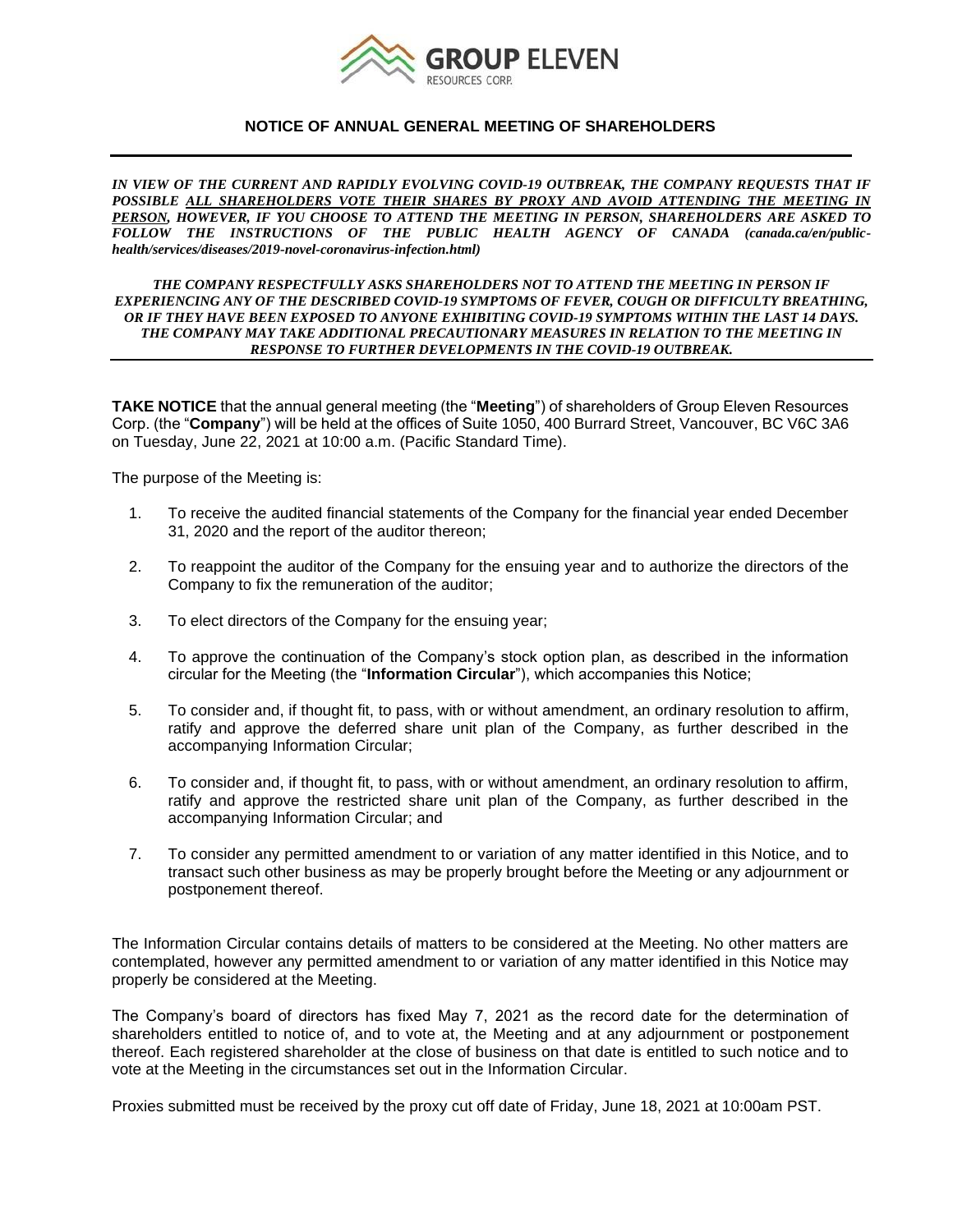**Regardless of whether a shareholder plans to attend the Meeting in person, we request that each shareholder please complete, date, and sign the enclosed form of proxy and deliver it in accordance with the instructions set out in the form of proxy and Information Circular.**

**Non-registered shareholders who plan to attend the Meeting must follow the instructions set out in the form of proxy or voting instruction form to ensure their shares will be voted at the Meeting. A shareholder who holds shares in a brokerage account is not a registered shareholder.**

DATED at Vancouver, British Columbia this 7<sup>th</sup> day of May, 2021.

BY ORDER OF THE BOARD

*"Bart Jaworski"*

Bart Jaworski Chief Executive Officer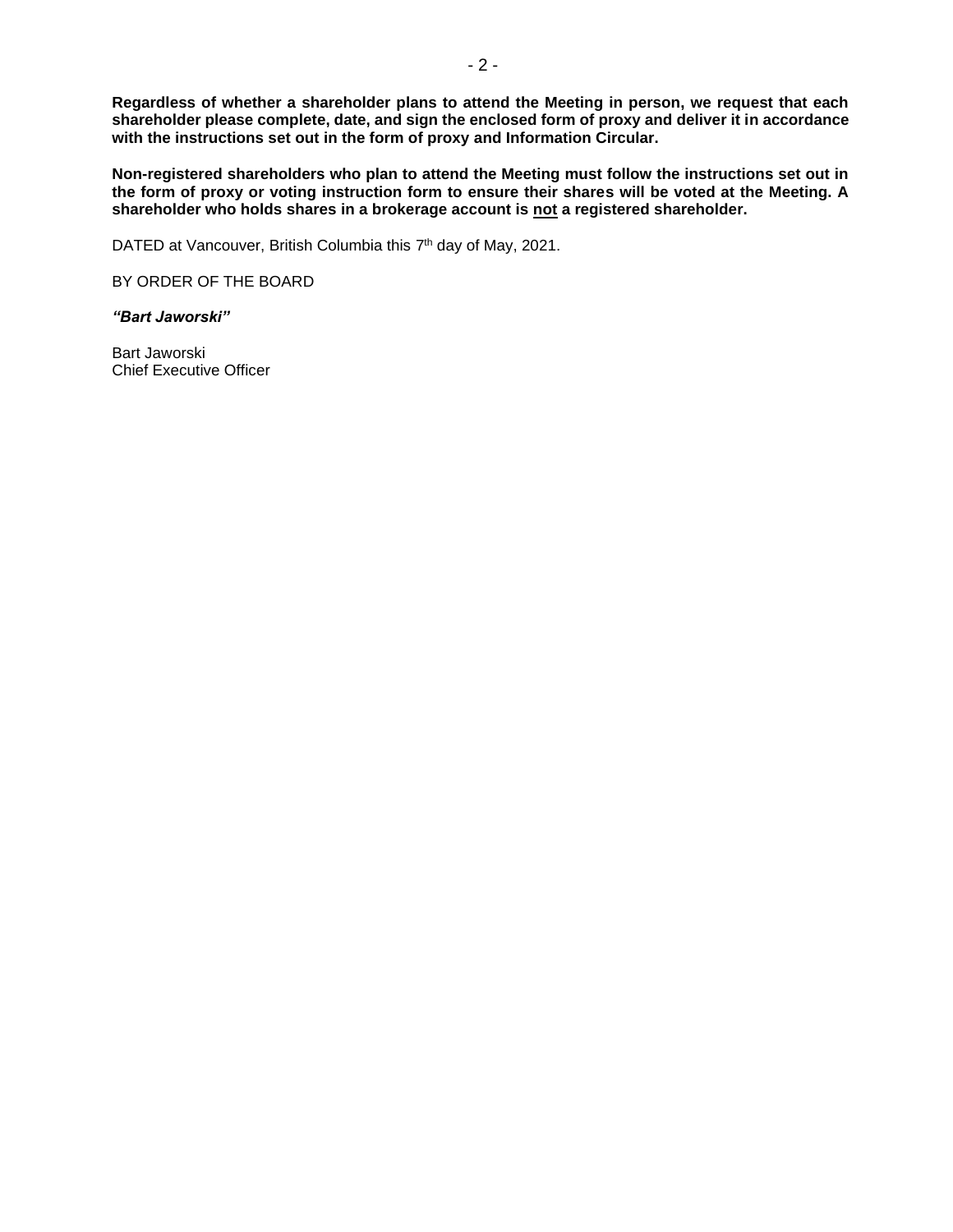

## **INFORMATION CIRCULAR**

*(as at May 7, 2021 unless indicated otherwise)*

*IN VIEW OF THE CURRENT AND RAPIDLY EVOLVING COVID-19 OUTBREAK, THE COMPANY REQUESTS THAT IF*  POSSIBLE ALL SHAREHOLDERS VOTE THEIR SHARES BY PROXY AND AVOID ATTENDING THE MEETING IN *PERSON, HOWEVER, IF YOU CHOOSE TO ATTEND THE MEETING IN PERSON, SHAREHOLDERS ARE ASKED TO FOLLOW THE INSTRUCTIONS OF THE PUBLIC HEALTH AGENCY OF CANADA (canada.ca/en/publichealth/services/diseases/2019-novel-coronavirus-infection.html)*

*THE COMPANY RESPECTFULLY ASKS SHAREHOLDERS NOT TO ATTEND THE MEETING IN PERSON IF EXPERIENCING ANY OF THE DESCRIBED COVID-19 SYMPTOMS OF FEVER, COUGH OR DIFFICULTY BREATHING, OR IF THEY HAVE BEEN EXPOSED TO ANYONE EXHIBITING COVID-19 SYMPTOMS WITHIN THE LAST 14 DAYS. THE COMPANY MAY TAKE ADDITIONAL PRECAUTIONARY MEASURES IN RELATION TO THE MEETING IN RESPONSE TO FURTHER DEVELOPMENTS IN THE COVID-19 OUTBREAK.*

**This Information Circular is furnished in connection with the solicitation of proxies by the management of Group Eleven Resources Corp. (the "Company") for use at the annual general meeting (the "Meeting") of its shareholders to be held on June 22, 2021 at the time and place and for the purposes set forth in the accompanying notice of the Meeting.**

In this Information Circular, references to the "Company", "we" and "our" refer to Group Eleven Resources Corp. The "Board of Directors" or the "Board" refers to the Board of Directors of the Company. "Common Shares" means common shares without par value in the capital of the Company. "Company shareholders", "shareholders" and "shareholders of the Company" refer to the shareholders of the Company. "Beneficial Shareholders" means shareholders who do not hold Common Shares in their own name and "intermediaries" refers to brokers, investment firms, clearing houses and similar entities that own securities on behalf of Beneficial Shareholders. "Disinterested shareholders" means shareholders that are not Insiders nor an associate (as defined in the Securities Act (British Columbia)) of an Insider.

### **GENERAL PROXY INFORMATION**

### **Solicitation of Proxies**

The solicitation of proxies will be primarily by mail, but proxies may be solicited personally or by telephone by directors, officers and regular employees of the Company. The Company will bear all costs of this solicitation. We have arranged for intermediaries to forward the meeting materials to Beneficial Shareholders held of record by those intermediaries and we may reimburse the intermediaries for their reasonable fees and disbursements in that regard.

### **Appointment of Proxyholders**

The individuals named in the accompanying form of proxy (the "**Proxy**") are officers and/or directors of the Company. **If you are a shareholder entitled to vote at the Meeting, you have the right to appoint a person or company other than either of the persons designated in the Proxy (who is not required to be a shareholder), to attend and act for you and on your behalf at the Meeting. You may do so either by inserting the name of that other person in the blank space provided in the Proxy or by completing and delivering another suitable form of proxy.**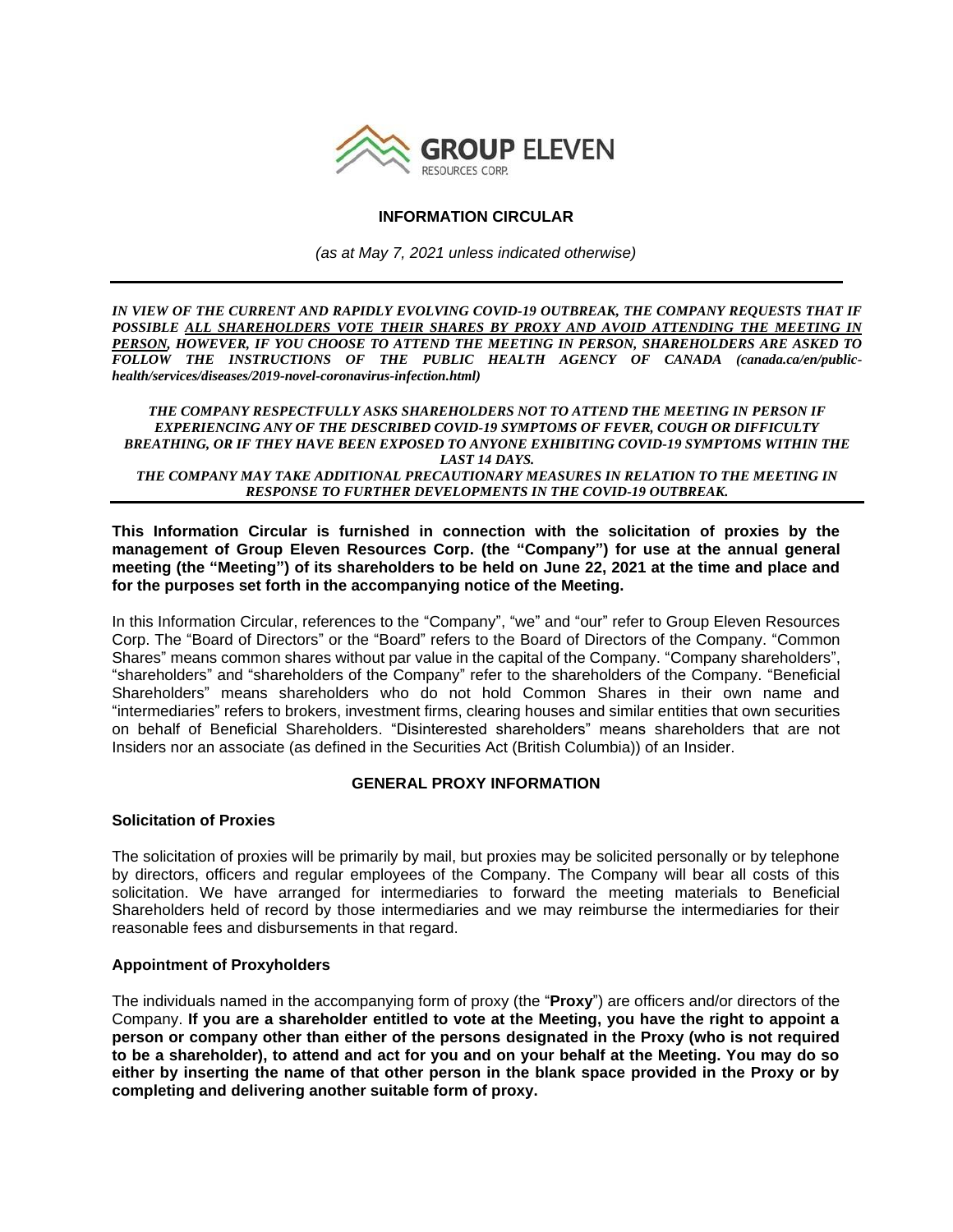## **Voting by Proxyholder**

The persons named in the Proxy will vote or withhold from voting the Common Shares represented thereby in accordance with your instructions on any ballot that may be called for. If you specify a choice with respect to any matter to be acted upon, your Common Shares will be voted accordingly. The Proxy confers discretionary authority on the persons named therein with respect to:

- (a) each matter or group of matters identified therein for which a choice is not specified, other than the appointment of an auditor and the election of directors;
- (b) any amendment to or variation of any matter identified therein; and
- (c) any other matter that properly comes before the Meeting.

**In respect of a matter for which a choice is not specified in the Proxy, the management appointee acting as a proxyholder will vote in favour of each matter identified on the Proxy and, if applicable, for the nominees of management for directors and auditors as identified in the Proxy.**

Proxies submitted must be received by the proxy cut off date of Friday, June 18, 2021 at 10:00am PST.

# **Registered Shareholders**

Registered shareholders (a shareholder whose name appears on the records of the Company as the registered holder of Common Shares) may wish to vote by proxy whether or not they are able to attend the Meeting in person. Registered shareholders who choose to submit a proxy may do so by:

- (a) completing, dating and signing the Proxy and returning it by mail or delivery to the address set forth on the accompanying return envelope to the Company's transfer agent, TSX Trust ("**TSX Trust**"): Attention: Proxy Department, TSX Trust, 301, 100 Adelaide Street West, Toronto Ontario M5H 4H1; or
- (b) Delivery of proxies should be to the following address: 301, 100 Adelaide Street West, Toronto Ontario M5H 4H1. If online voting is being used please to go to [www.voteproxyonline.com](http://www.voteproxyonline.com/) and enter the 12 digit control number listed on your proxy/VIF.

in all cases ensuring that the Proxy is received at least 48 hours (excluding Saturdays, Sundays and holidays) before the Meeting or the adjournment or postponement thereof at which the Proxy is to be used.

### **Beneficial Shareholders**

**The following information is of significant importance to shareholders who do not hold Common Shares in their own name.** Beneficial Shareholders should note that the only proxies that can be recognized and acted upon at the Meeting are those deposited by registered shareholders or as set out in the following disclosure.

If Common Shares are listed in an account statement provided to a shareholder by a broker, then in almost all cases those Common Shares will not be registered in the shareholder's name on the records of the Company. Such Common Shares will more likely be registered under the names of intermediaries. In Canada the vast majority of such Common Shares are registered under the name of CDS & Co. (the registration name for The Canadian Depository for Securities Limited which acts as nominee for many Canadian brokerage firms), and, in the United States of America (the "**United States**"), under the name of Cede & Co. as nominee for The Depository Trust Company (which acts as depositary for many United States brokerage firms and custodian banks).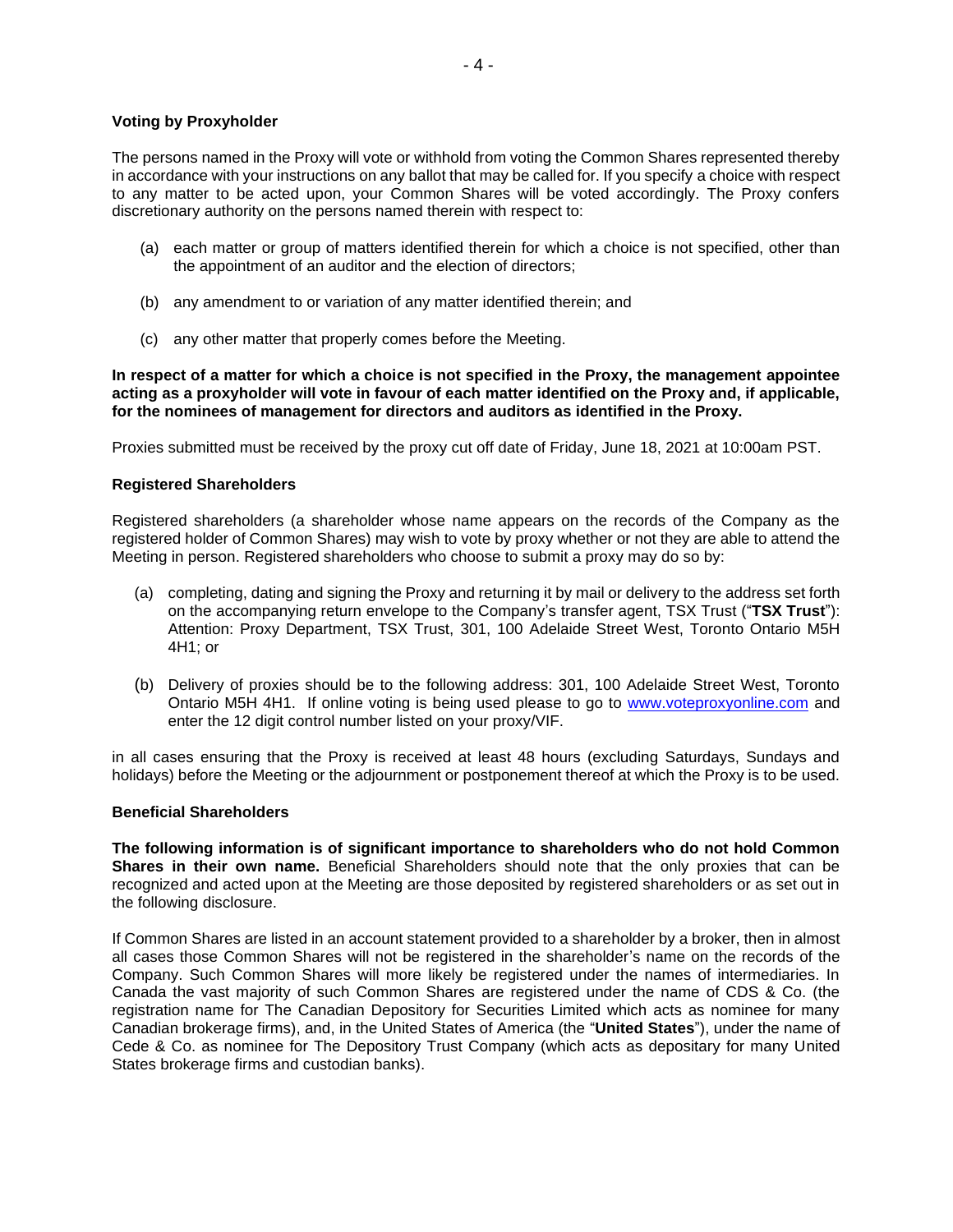Intermediaries are required to seek voting instructions from Beneficial Shareholders in advance of meetings of shareholders. Every intermediary has its own mailing procedures and provides its own return instructions to clients.

There are two kinds of Beneficial Shareholders – those who object to their identity being made known to the issuers of securities which they own (called "**OBOs**" for Objecting Beneficial Owners) and those who do not object to the issuers of the securities they own knowing their identity (called **"NOBOs**" for Non-Objecting Beneficial Owners).

#### Non-Objecting Beneficial Owners

The Company is relying on the provisions of National Instrument 54-101 *Communication with Beneficial Owners of Securities of a Reporting Issuer* that permit it to deliver proxy-related materials directly to its NOBOs. As a result, NOBOs can expect to receive a scannable voting instruction form ("**VIF**") from Broadridge Financial Solutions Inc. ("**Broadridge**"). The VIF is to be completed and returned to Broadridge as set out in the instructions provided on the VIF. Broadridge will tabulate the results of the VIFs received from NOBOs and will provide appropriate instructions at the Meeting with respect to the shares represented by the VIFs they receive.

These security holder materials are being sent to both registered and non-registered owners of the Common Shares of the Company. If you are a non-registered owner, and the Company or its agent has sent these materials directly to you, your name, address and information about your holdings of securities, were obtained in accordance with applicable securities regulatory requirements from the intermediary holding securities on your behalf.

By choosing to send these materials to you directly, the Company (and not the intermediary holding securities on your behalf) has assumed responsibility for: (a) delivering these materials to you; and (b) carrying out your voting instructions. Please return your VIF as specified in the request for voting instructions that was sent to you.

### Objecting Beneficial Owners

The management of the Company does not intend to pay for intermediaries to forward the materials to OBOs. OBOs will not receive the materials unless their intermediaries assume the cost of delivery.

Beneficial Shareholders who are OBOs should follow the instructions of their intermediary carefully to ensure that their Common Shares are voted at the Meeting.

The proxy form supplied to you by your broker will be similar to the Proxy provided to registered shareholders by the Company. However, its purpose is limited to instructing the intermediary on how to vote your Common Shares on your behalf. Most brokers delegate responsibility for obtaining instructions from clients to Broadridge in Canada and in the United States. Broadridge mails a VIF in lieu of the Proxy provided by the Company. The VIF will name the same persons as the Company's Proxy to represent your Common Shares at the Meeting. You have the right to appoint a person (who need not be a shareholder of the Company, and who can be you) other than any of the persons designated in the VIF, to represent your Common Shares at the Meeting. To exercise this right, insert the name of the desired representative, who may be you, in the blank space provided in the VIF. The completed VIF must then be returned to Broadridge in accordance with Broadridge's instructions. Broadridge then tabulates the results of all instructions received and provides appropriate instructions respecting the voting of Common Shares to be represented at the Meeting and the appointment of any shareholder's representative. **If you receive a VIF from Broadridge, the VIF must be completed and returned to Broadridge, in accordance with its instructions well in advance of the Meeting in order to have your Common Shares voted or to have an alternate representative duly appointed to attend the Meeting and vote your Common Shares at the Meeting.**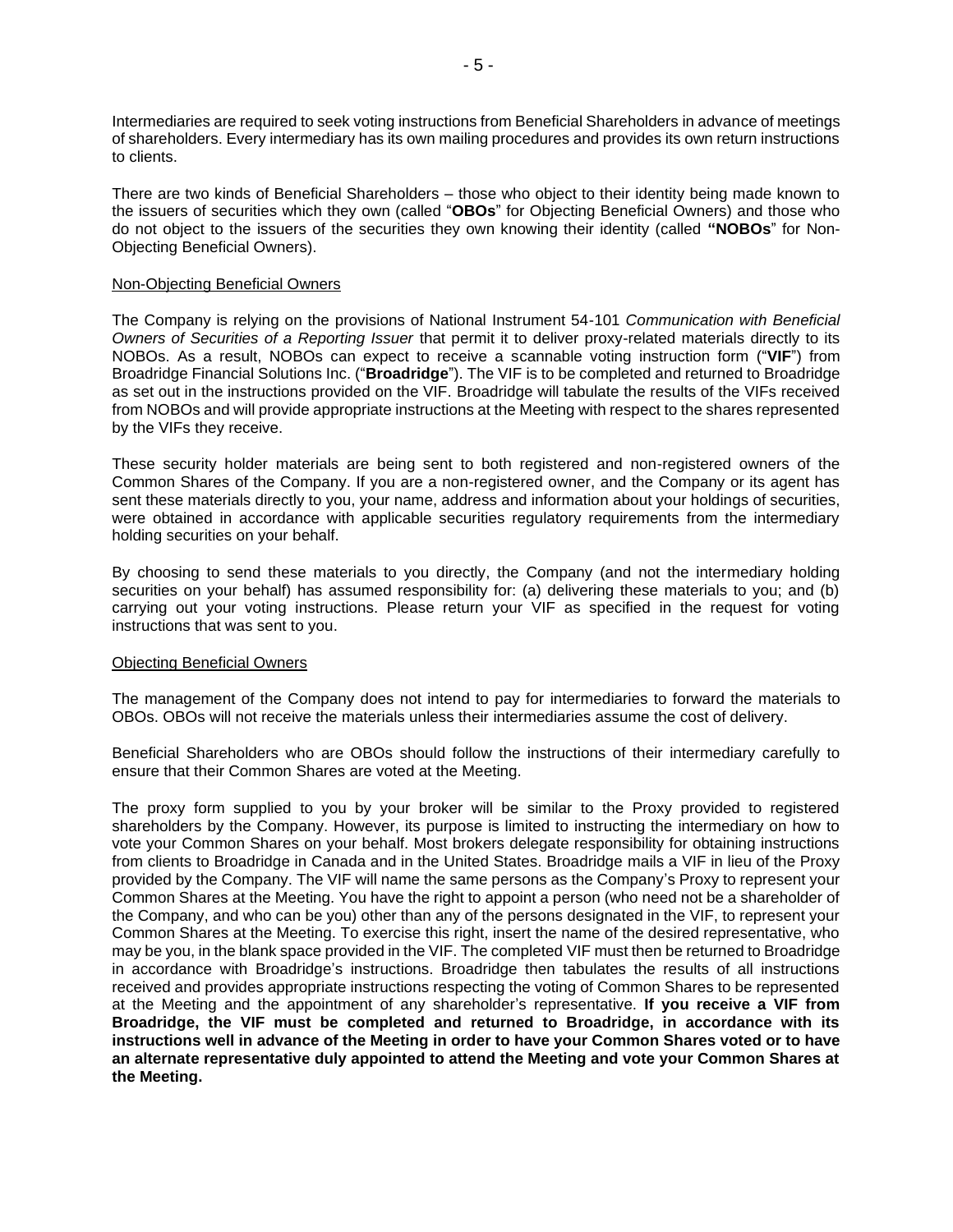## **Notice to Shareholders in the United States**

This solicitation of proxies involves securities of an issuer located in Canada and is being effected in accordance with the corporate laws of the Province of British Columbia, Canada and the securities laws of applicable provinces of Canada. The proxy solicitation rules under the United States *Securities Exchange Act of 1934*, as amended, are not applicable to the Company or this solicitation, and this solicitation has been prepared in accordance with the disclosure requirements of the securities laws of applicable provinces of Canada. Shareholders should be aware that disclosure requirements under the securities laws of applicable provinces of Canada differ from the disclosure requirements under United States securities laws.

The enforcement by shareholders of civil liabilities under United States federal securities laws may be affected adversely by the fact that the Company is incorporated under the *Business Corporations Act* (British Columbia) (the "**Business Corporations Act**"), as amended, and its directors and executive officers are residents of countries that, and a substantial portion of its assets and the assets of such persons, are located outside the United States. Shareholders may not be able to sue a foreign company or its officers or directors in a foreign court for violations of United States federal securities laws. It may be difficult to compel a foreign company and its officers and directors to subject themselves to a judgment by a United States court.

#### **Revocation of Proxies**

In addition to revocation in any other manner permitted by law, a registered shareholder who has given a proxy may revoke it by:

- (a) executing a proxy bearing a later date or by executing a valid notice of revocation, either of the foregoing to be executed by the registered shareholder or the registered shareholder's authorized attorney in writing, or, if the shareholder is a corporation, under its corporate seal by an officer or attorney duly authorized, and by delivering the proxy bearing a later date to TSX Trust at the address set forth in the Proxy, or to the Company at the address of the registered office of the Company at Suite 2200, 885 West Georgia Street, Vancouver, British Columbia V6C 3E8, at any time up to and including the last business day that precedes the day of the Meeting or, if the Meeting is adjourned or postponed, the last business day that precedes any reconvening thereof, or to the chairman of the Meeting on the day of the Meeting or any reconvening thereof, or in any other manner provided by law; or
- (b) personally attending the Meeting and voting the registered shareholder's Common Shares.

A revocation of a proxy will not affect a matter on which a vote is taken before the revocation.

### **INTEREST OF CERTAIN PERSONS OR COMPANIES IN MATTERS TO BE ACTED UPON**

To the best of our knowledge, except as otherwise disclosed herein, no person who has been a director or executive officer of the Company at any time since the beginning of the Company's last completed financial year, nor any proposed nominee for election as a director of the Company, nor any associate or affiliate of the foregoing persons, has any material interest, direct or indirect, by way of beneficial ownership of securities or otherwise, in any matter to be acted on at the Meeting other than the election of directors or the appointment of auditors.

### **VOTING SECURITIES AND PRINCIPAL HOLDERS OF VOTING SECURITIES**

#### **Record Date**

The Board has fixed May 7, 2021 as the record date (the "**Record Date**") for determination of persons entitled to receive notice of the Meeting. Only shareholders of record at the close of business on the Record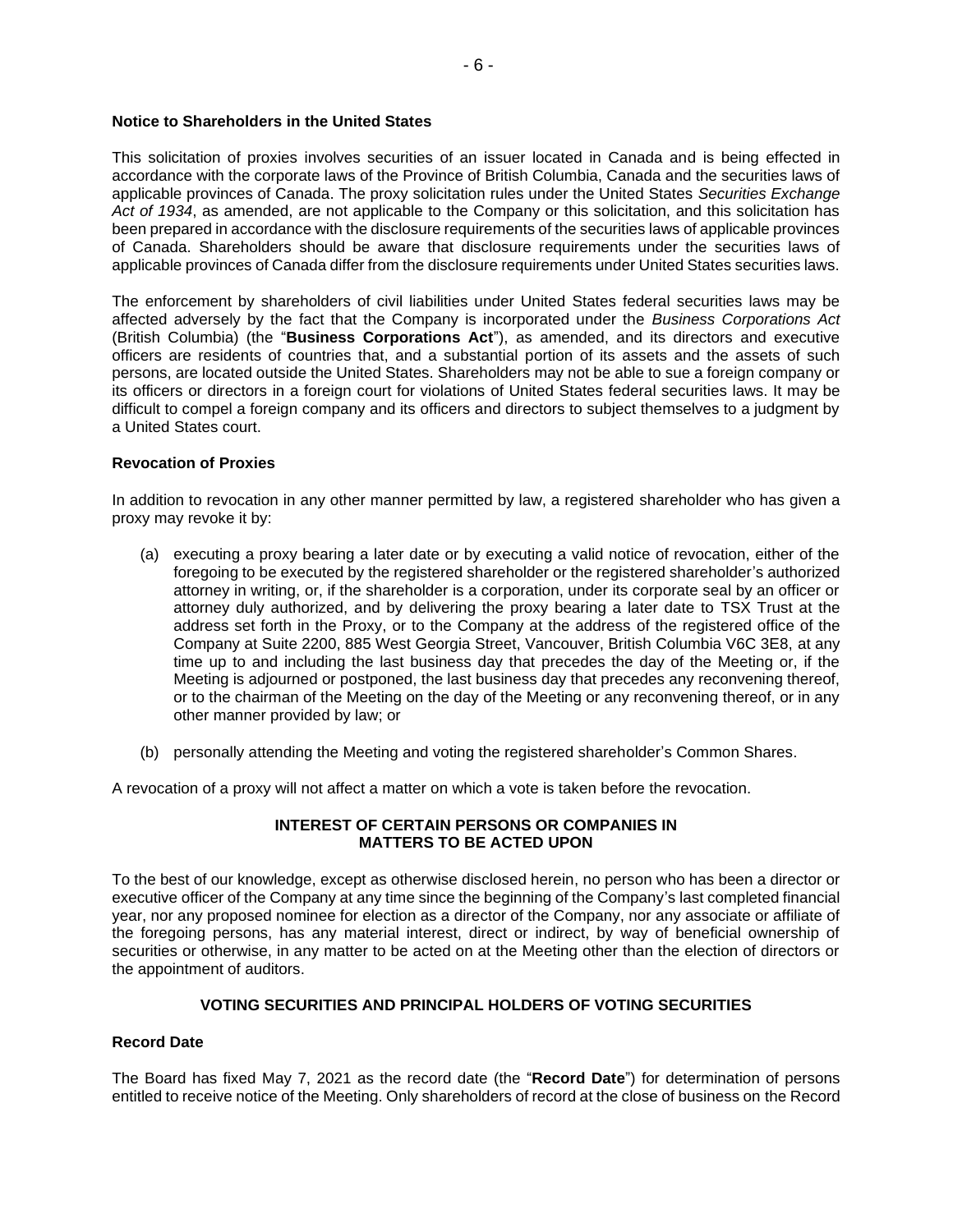Date who either: (a) attend the Meeting personally; or (b) complete, sign and deliver a form of proxy in the manner and subject to the provisions described above, will be entitled to vote or to have their Common Shares voted at the Meeting.

# **Voting Securities**

The Company's authorized share capital consists of an unlimited number of Common Shares without par value. The Common Shares are listed for trading on the TSX Venture Exchange (the "**TSX-V**") under the symbol "ZNG". As of May 7, 2021, there were 137,469,836 Common Shares issued and outstanding. The quorum for the transaction of business at the Meeting is at least two persons who are, or who represent by proxy, shareholders who in the aggregate hold at least five percent of the issued and outstanding Common Shares.

Subject to any special rights or restrictions attached to any shares (and to restrictions imposed on joint shareholders): (a) on a vote by a show of hands, every person present who is a shareholder or proxy holder and entitled to vote on the matter has one vote; and (b) on a poll, every shareholder entitled to vote on the matter has one vote in respect of each Common Share entitled to be voted on the matter and held by that shareholder and may exercise that vote either in person or by proxy. If there are joint shareholders registered in respect of any share: (a) any one of the joint shareholders may vote at any meeting of shareholders, personally or by proxy, in respect of the share as if that joint shareholder were solely entitled to it; or (b) if more than one of the joint shareholders is present at any meeting of shareholders, personally or by proxy, and more than one of them votes in respect of that share, then only the vote of the joint shareholder present whose name stands first on the central securities register in respect of the share will be counted. No group of shareholders of the Company has the right to elect a specified number of directors, nor are there cumulative or similar voting rights attached to the Common Shares.

To the knowledge of the directors and executive officers of the Company, the only persons that beneficially owned, directly or indirectly, or exercised control or direction over, Common Shares carrying more than 10% of the voting rights attached to all outstanding Common Shares of the Company as at May 7, 2021 was:

| <b>Shareholder Name</b>            | <b>Number of Shares</b><br><b>Held</b> | Percentage of<br><b>Issued Shares</b> |
|------------------------------------|----------------------------------------|---------------------------------------|
| <b>Michael Gentile</b>             | 23,349,948                             | 16.99%(2)                             |
| <b>Glencore Canada Corporation</b> | 36,323,515                             | $26.42\%^{(3)}$                       |

(1) Based on 137,469,836 Common Shares issued and outstanding, on an undiluted basis, as of May 7, 2021

- (2) The total does not include 5,000,000 warrants to purchase Common Shares issued to Mr. Gentile.
- (3) The total does not include 15,112,950 warrants to purchase Common Shares issued to Glencore Canada Corporation.

# **VOTES NECESSARY TO PASS RESOLUTIONS**

Except as otherwise disclosed herein, a simple majority of affirmative votes cast at the Meeting is required to pass the resolutions described herein. If there are more nominees for election as directors or appointment of the Company's auditor than there are vacancies to fill, those nominees receiving the greatest number of votes will be elected or appointed, as the case may be, until all such vacancies have been filled. If the number of nominees for election or appointment is equal to the number of vacancies to be filled, all such nominees will be declared elected or appointed by acclamation.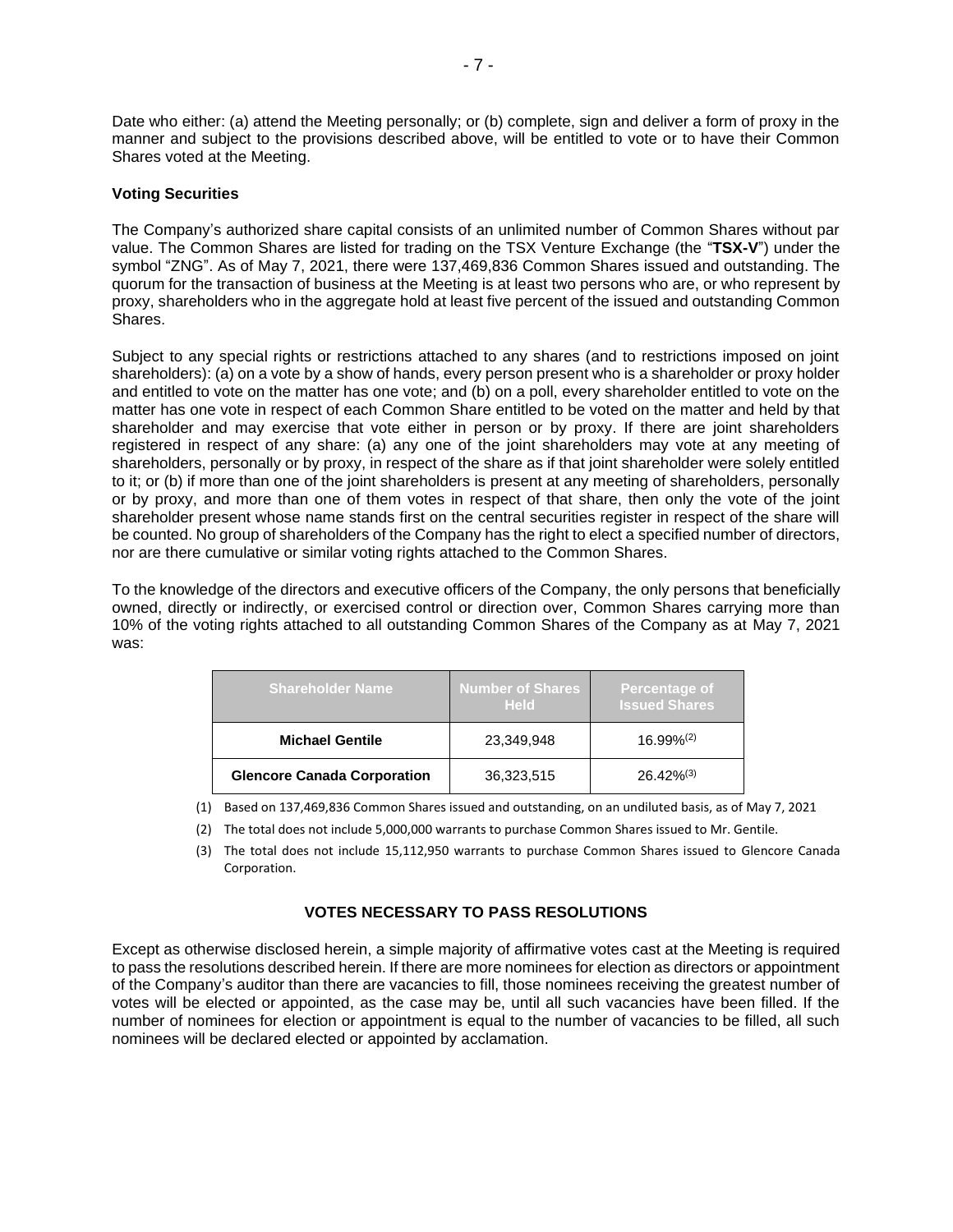# **ELECTION OF DIRECTORS**

#### **Board Size**

The Company's Board of Directors is currently set at five.

#### **Nominees for Election**

The current directors will cease to hold office immediately before the election of directors at the Meeting. Unless the director's office is vacated earlier in accordance with the provisions of the *Business Corporations Act* or the terms of the Company's Articles, each director elected at the Meeting will hold office until immediately before the election of directors at the next annual general meeting of shareholders of the Company, or, if no director is then elected, until a successor is elected, or until he otherwise ceases to hold office under the *Business Corporations Act* or the terms of the Company's Articles.

None of the proposed nominees for election as a director of the Company are proposed for election pursuant to any arrangement or understanding between the nominee and any other person or company, except the directors and senior officers of the Company acting solely in such capacity.

Each of the five director nominees has agreed to stand for election. If, however, one or more of them should become unable to stand for election, it is likely that one or more other persons would be nominated for election at the Meeting.

The Company has adopted bylaws requiring advance notice of the nomination of directors in certain circumstances (the "Advance Notice Bylaws"). To be timely, the advance notice by the nominating Shareholder (the "Nominating Shareholder") must be made:

- (a) in the case of an annual meeting of shareholders, not less than 30 and not more than 65 days prior to the date of the annual meeting of Shareholders; provided, however, that in the event that the annual meeting of Shareholders is to be held on a date that is less than 50 days after the date (the "Notice Date") on which the first public announcement of the date of the annual meeting was made, notice by the Nominating Shareholder is to be made not later than the close of business on the 10th day after the Notice Date in respect of such meeting; and
- (b) in the case of a special meeting (which is not also an annual meeting) of Shareholders called for the purpose of electing directors (whether or not called for other purposes), not later than the close of business on the 15th day following the day on which the first public announcement of the date of the special meeting of Shareholders was made.

For further information about the Advance Notice Bylaws, please see the Company's information circular dated May 1, 2018.

No nominations of directors for the Meeting by Nominating Shareholders were received in accordance with the Advance Notice Bylaws.

The following disclosure sets out each of management's nominees for election as directors: (a) the nominee's name and the nominee's province or county, and country of residence; (b) the nominee's principal occupation, business or employment for the five preceding years, unless the nominee is now a director and was elected to the present term of office by a vote of security holders at a meeting, the notice of which was accompanied by an information circular; (c) the period of time during which each has been a director of the Company; (d) the members of each committee of the Board; and (e) the number of Common Shares beneficially owned, or controlled or directed, directly or indirectly, by the nominee: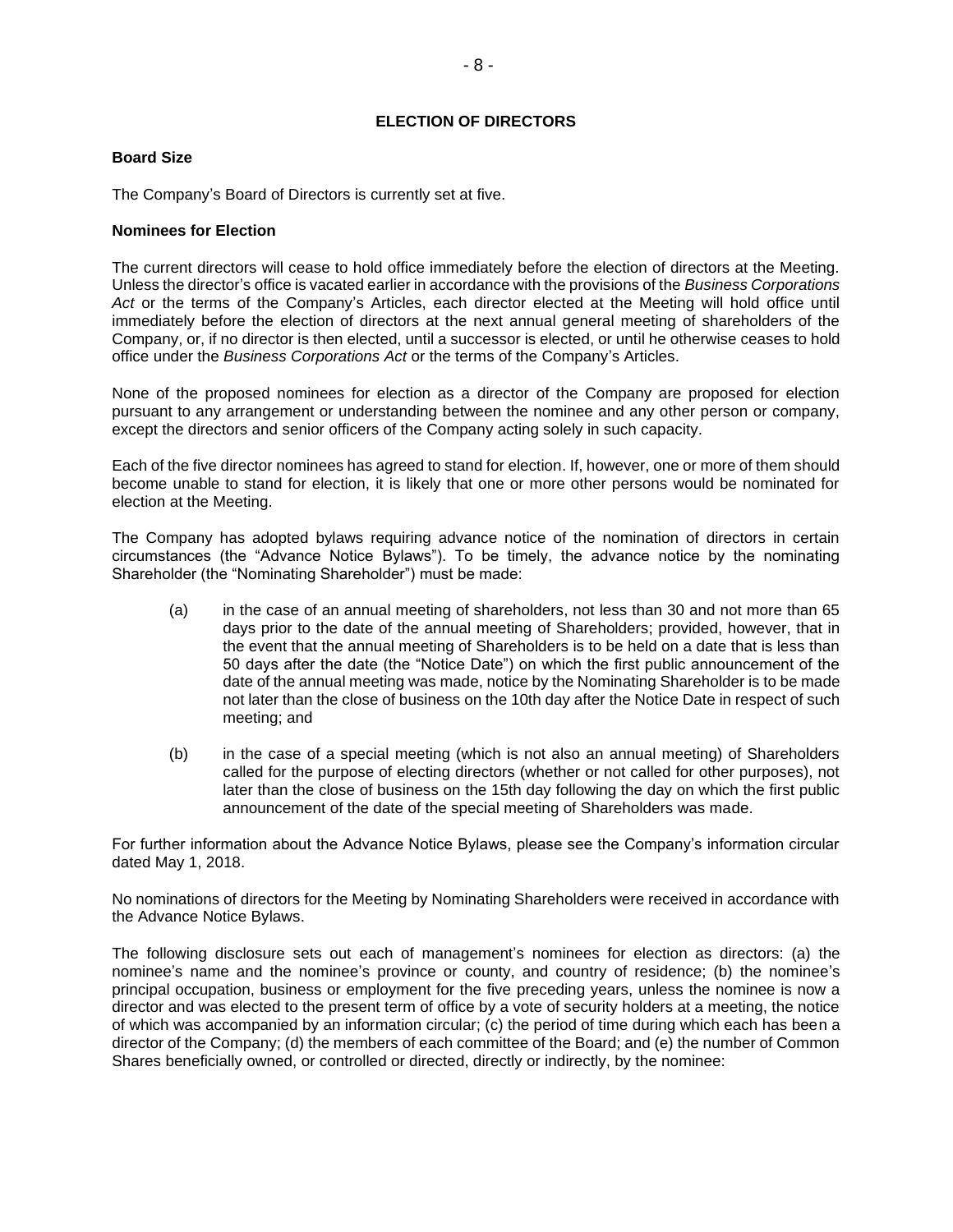| Name, and Province or<br><b>County and Country of</b><br><b>Residence</b>                                 | <b>Director Since</b> | <b>Occupation, Business or</b><br>Employment <sup>(1)</sup>                                                                                                                                                                                                                                                                                                                                                     | <b>Common Shares</b><br><b>Beneficially Owned or</b><br>Controlled <sup>(2)</sup> |
|-----------------------------------------------------------------------------------------------------------|-----------------------|-----------------------------------------------------------------------------------------------------------------------------------------------------------------------------------------------------------------------------------------------------------------------------------------------------------------------------------------------------------------------------------------------------------------|-----------------------------------------------------------------------------------|
| Alessandro Bitelli(3)(4)<br>Vancouver, British Columbia<br>Director                                       | December 2017         | Executive Vice President, Chief<br>Financial Officer of Lundin Gold<br>Inc. since 2016; former Chief<br>Financial Officer of Orca Gold Inc.<br>from 2013 to 2016: and former<br>Chief Financial Officer of RB<br>Energy Inc. from 2011 to 2014.                                                                                                                                                                 | 125,000                                                                           |
| Brendan Cahill <sup>(3)(4)</sup><br>Toronto, Ontario<br><b>Director</b>                                   | December 2017         | President (since 2012) and Chief<br>Executive Officer (since 2013) of<br>Excellon Resources Inc.; prior<br>thereto, Vice President Corporate<br>Development of Pelangio<br>Exploration Inc. (since 2009).                                                                                                                                                                                                       | 271,952                                                                           |
| Daniel MacInnis <sup>(3)(4)</sup><br>Vancouver, British Columbia.<br>Director and Chair                   | December 2017         | Businessman; formerly President<br>and Chief Executive Officer of MAG<br>Silver Corp. from 2005 to 2013.<br>Also currently a Board member of<br>MAG Silver.                                                                                                                                                                                                                                                     | 50,000                                                                            |
| Bart Jaworski <sup>(4)</sup><br>County Wicklow, Ireland<br>Director and<br><b>Chief Executive Officer</b> | December 2016         | Chief Executive Officer of the<br>Company (since December 2016);<br>Chief Executive Officer, Group<br>Eleven Resources Limited<br>(subsidiary of the Company) (May<br>2015 to present); Board member<br>and operator of 0890763 BC Ltd<br>(2010 to present); Mining Equity<br>Analyst, J & E Davy (January 2012<br>to April 2015); Mining Equity<br>Analyst, Raymond James Ltd. (May<br>2003 to December 2011). | 3,357,301                                                                         |
| Ken Klassen                                                                                               | August 2020           | General Counsel of Jervois Mining<br>Limited (since June 2019); formerly<br>General counsel of Glencore plc<br>(2012 to 2016); Senior Partner,<br>Bennet Jones (2010 to 2012); and<br>Senior Partner at Davies Ward<br>Phillips & Vineberg (2001 to 2010).                                                                                                                                                      | Nil                                                                               |

Notes:

1. The information as to principal occupation, business or employment may not be within the knowledge of the management of the Company and has been furnished by the respective nominees.

2. The information as to Common Shares beneficially owned, or controlled or directed, directly or indirectly, is not within the knowledge of management of the Company and has been furnished to the Company by the respective nominees or has been extracted from insider reports available at www.sedi.ca.

3. Member of the Company's Audit Committee.<br>4. Member of the Company's Corporate Govern

Member of the Company's Corporate Governance and Compensation Committee

**THE BOARD OF DIRECTORS UNANIMOUSLY RECOMMENDS THAT EACH SHAREHOLDER VOTE "FOR" THE ELECTION OF THE ABOVE NOMINEES AS DIRECTORS.** Unless authority to do so with respect to one or more directors is withheld, the persons designated as proxyholders in the accompanying Proxy intend to vote the Common Shares represented by such Proxy, properly executed, FOR the election of each of the nominees set forth in the above disclosure.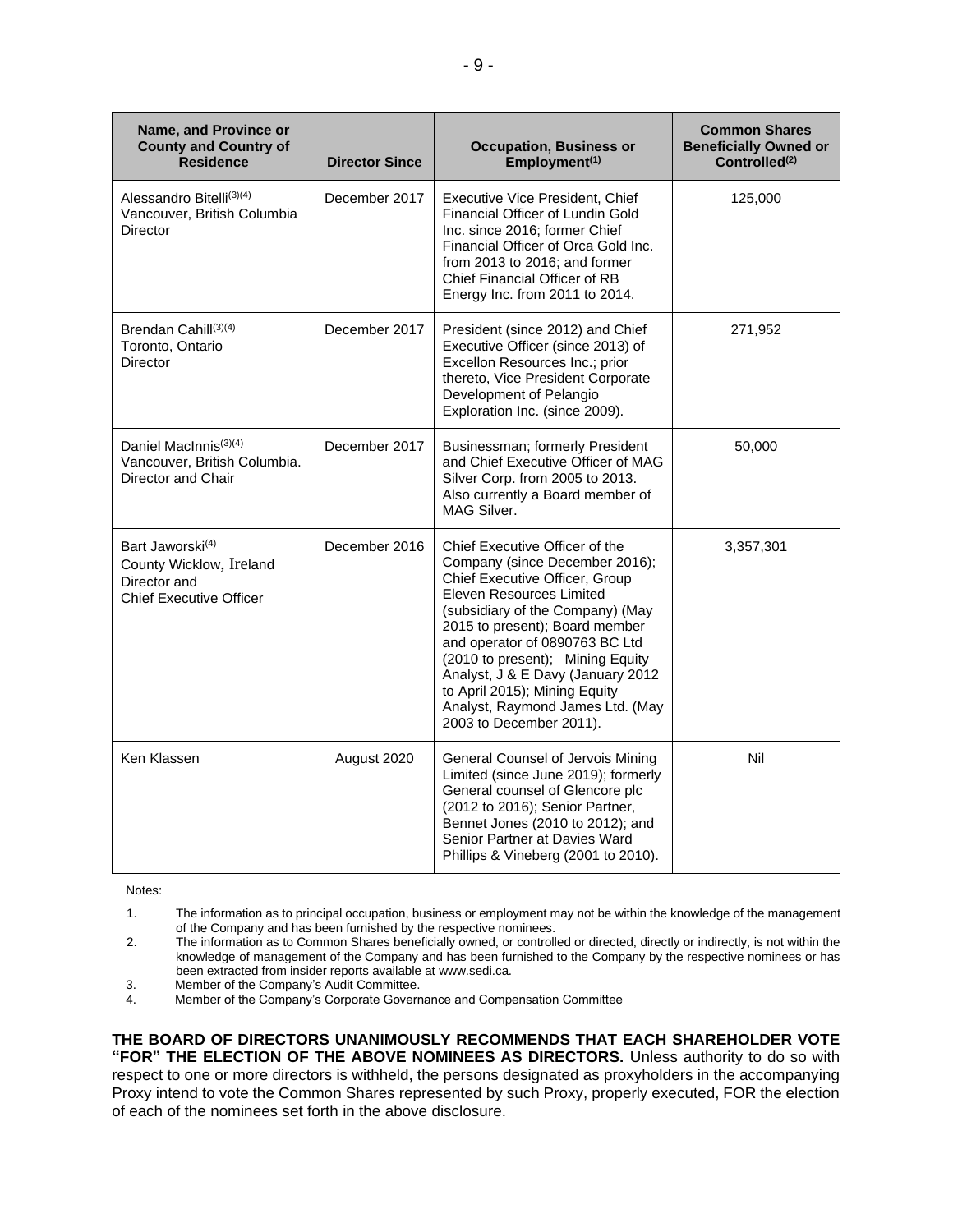The Company's management does not contemplate that any of the above nominees will be unable to serve as a director, but if that should occur for any reason prior to the Meeting, it is intended that discretionary authority will be exercised by the persons designated in the accompanying Proxy to vote the Common Shares represented by such Proxy, properly executed, **FOR** the election of any other person or persons in place of any nominee or nominees unable to serve, unless authority to do so with respect to the nominee or nominees unable to serve is withheld.

# **Cease Trade Orders, Bankruptcies, Penalties and Sanctions**

Other than as set forth below, no proposed director of the Company:

- (a) is, as at the date of this Information Circular, or has been, within 10 years before the date of this Information Circular, a director, chief executive officer or chief financial officer of any company (including the Company) that (i) was subject to a cease trade order, an order similar to a cease trade order or an order that denied the relevant company access to any exemption under securities legislation, that was in effect for a period of more than 30 consecutive days (an "**order**") that was issued while the proposed director was acting in the capacity as director, chief executive officer or chief financial officer, or (ii) was subject to an order that was issued after the proposed director ceased to be a director, chief executive officer or chief financial officer and which resulted from an event that occurred while that person was acting in the capacity as director, chief executive officer or chief financial officer;
- (b) is, as at the date of this Information Circular, or has been within 10 years before the date of this Information Circular, a director or executive officer of any company (including the Company) that, while that person was acting in that capacity, or within a year of that person ceasing to act in that capacity, became bankrupt, made a proposal under any legislation relating to bankruptcy or insolvency or was subject to or instituted any proceedings, arrangement or compromise with creditors or had a receiver, receiver manager or trustee appointed to hold its assets; or
- (c) has, within the 10 years before the date of this Information Circular, become bankrupt, made a proposal under any legislation relating to bankruptcy or insolvency, or become subject to or instituted any proceedings arrangement or compromise with creditors, or had a receiver, receiver manager or trustee appointed to hold the assets of the proposed director.

Mr. Alessandro Bitelli was the Chief Financial Officer of RB Energy Inc. ("**RBI**") when it sought court protection under the *Companies' Creditors Arrangement Act* (the "**CCAA**") and was granted such protection by an order of the Québec Superior Court on October 14, 2014. The Toronto Stock Exchange delisted RBI common shares effective at the close of business on November 24, 2014 for failure to meet its continued listing requirements. Since that time, RBI common shares have been suspended from trading. On May 8, 2015, the Québec Superior Court appointed Duff & Phelps Canada Restructuring Inc., now KSV Advisory Inc., as receiver of RBI and its Canadian subsidiaries to administer and realize upon the assets of RBI.

No proposed director has been subject to:

- (a) any penalties or sanctions imposed by a court relating to securities legislation or by a securities regulatory authority or has entered into a settlement agreement with a securities regulatory authority; or
- (b) any other penalties or sanctions imposed by a court or regulatory body that would be likely to be considered important to a reasonable security holder in deciding whether to vote for a proposed director.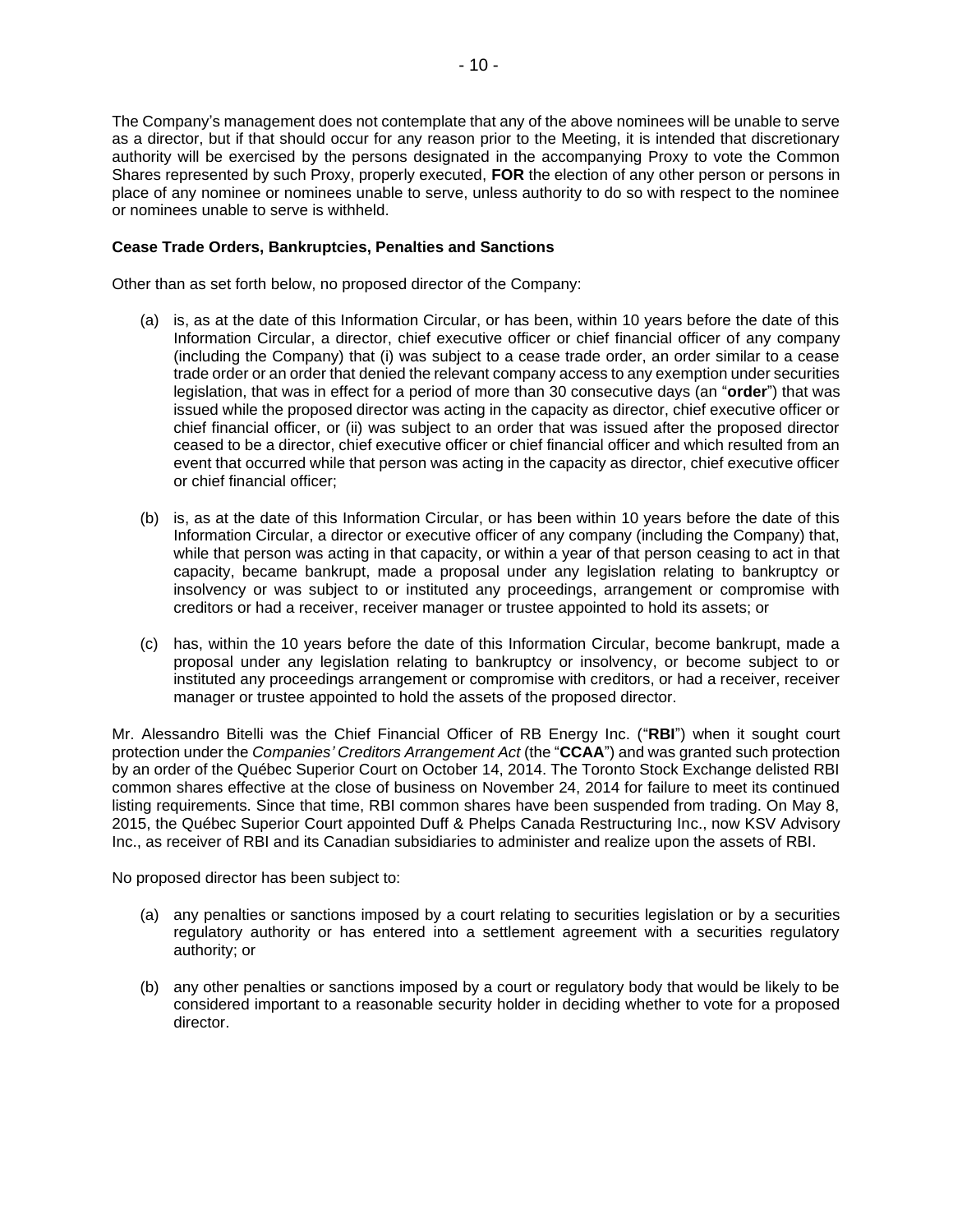# **APPOINTMENT OF AUDITOR**

**THE BOARD OF DIRECTORS UNANIMOUSLY RECOMMENDS THAT EACH SHAREHOLDER VOTE "FOR" THE APPOINTMENT OF DAVIDSON AND COMPANY LLP AS AUDITOR.** Unless authority to do so is withheld, the persons designated as proxyholders in the accompany Proxy intend to vote the Common Shares represented by such Proxy, properly executed, FOR the appointment of Davidson and Company LLP, Chartered Professional Accountants, as auditor of the Company to serve until the close of the next annual general meeting of shareholders and the authorization of the directors to fix the remuneration of the auditor. Davidson and Company LLP, Chartered Professional Accountants, have been auditors of the Company since January, 2017.

# **PARTICULARS OF OTHER MATTERS TO BE ACTED UPON**

### **Continuation of Stock Option Plan**

#### Summary of the Stock Option Plan

As disclosed the Company's prospectus dated December 4, 2017 the Company has adopted a stock option plan (the "**Stock Option Plan**"). In accordance with TSX Venture Exchange policy, at each annual general meeting following adoption of the Stock Option Plan, the Company must obtain Shareholder approval to continue the Stock Option Plan. Therefore, at the Meeting, the shareholders will be asked to consider and, if deemed appropriate to pass an ordinary resolution approving the continuation of the Stock Option Plan. A copy of the Stock Option Plan may be obtained upon request from the Company's Chief Financial Officer at 1050 – 400 Burrard Street, Vancouver, British Columbia V6C 3A6, Telephone: 604-630-8839 during normal business hours up to and including the date of the Meeting. Copies of the Stock Option Plan will be provided free of charge to security holders of the Company. The Company may require payment of a reasonable charge from any person or company who requests a copy of the Stock Option Plan and who is not a security holder of the Company.

The Stock Option Plan provides that, subject to the requirements of the TSX-V, the aggregate number of securities reserved for issuance, set aside and made available for issuance under the Stock Option Plan may not exceed 10% of the issued and outstanding Common Shares at the time of granting of options. Furthermore, the aggregate number of shares that may be issued pursuant to the exercise of the Stock Options awarded under the Stock Option Plan and all other security-based compensation arrangements of the Company shall not exceed 10% of the issued and outstanding Common Shares at any given time. As of the date of this Information Circular, there are 13,746,984 Common Shares reserved for options to be granted, being 10% of the 137,469,836 issued and outstanding Common Shares with 4,750,000 options currently granted. All options granted under the Stock Option Plan expire on a date not later than 10 years after the date of grant of such options.

Subject to the provisions below regarding Consultants and Investor Relations Persons, the aggregate number of options granted under the Stock Option Plan in any 12 month period to any one Eligible Person, together with all other security based compensation arrangements of the Company, must not exceed 5% of the then issued and outstanding Common Shares of the Company on a non-diluted basis.

An "**Eligible Person**" under the Stock Option Plan means:

- (a) a senior officer or director of the Company or any of its subsidiaries;
- (b) either:
	- (i) an individual who is considered an employee under the *Income Tax Act*,
	- (ii) an individual who works full-time for the Company providing services normally provided by an employee and who is subject to the same control and direction by the Company over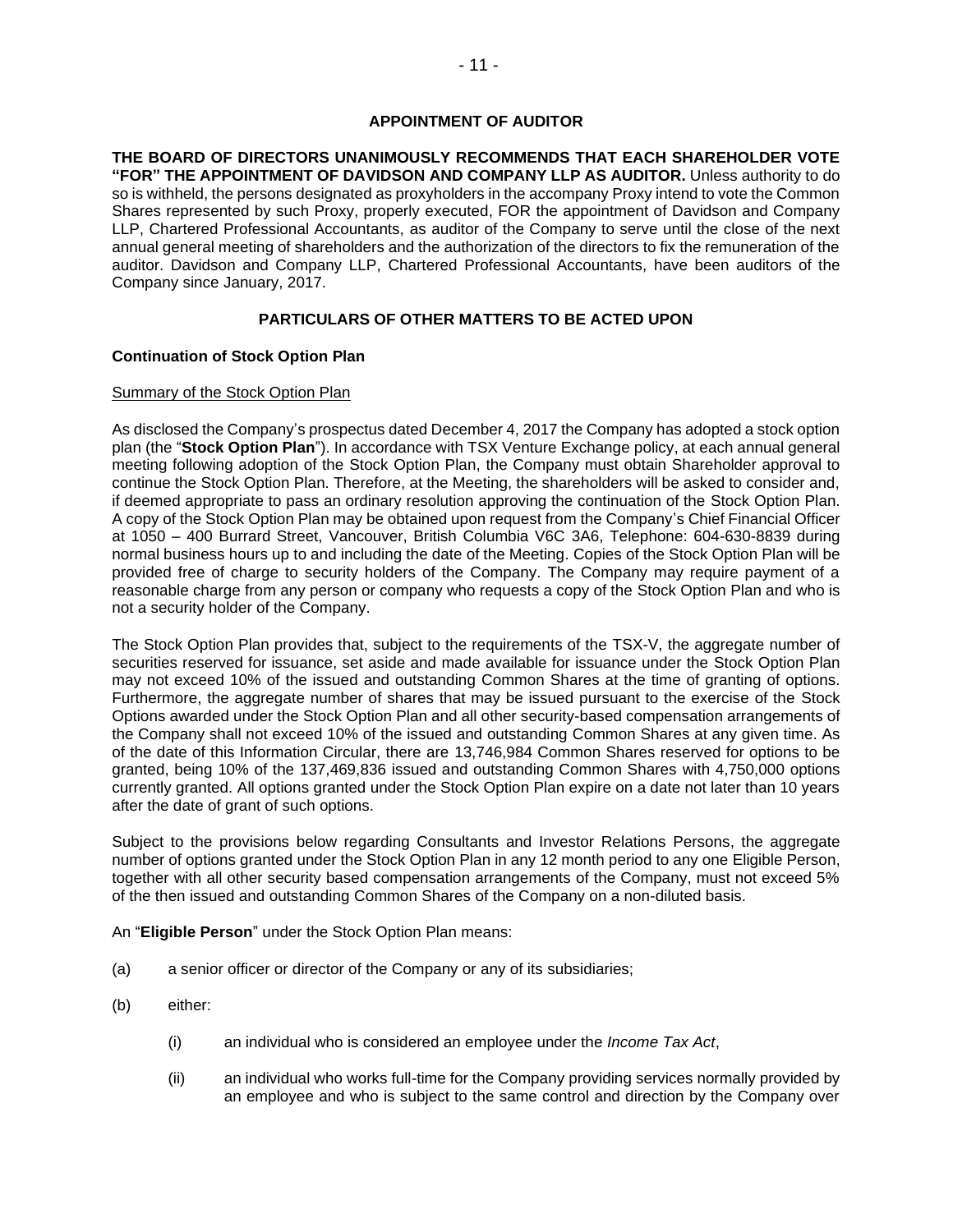the details and methods of work as an employee of the Company, but for whom income tax deductions are not made at source, or

- (iii) an individual who works for the Company on a continuing and regular basis for a minimum amount of time per week (the number of hours should be disclosed in the submission) providing services normally provided by an employee and who is subject to the same control and direction by the Company over the details and methods of work as an employee of the Company, but for whom income tax deductions are not made at source, (any such individual, an "**Employee**");
- (c) an individual employed by a corporation, incorporated association or organization, body corporate, partnership, trust, association or other entity other than an individual (a "**Company**") which individual is providing management services to the Company through such Company, or an individual (together with a Company, a "**Person**") providing management services directly to the Company, which management services are required for the ongoing successful operation of the business enterprise of the Company, but excluding a Person engaged in Investor Relations Activities (as hereafter defined) (a "**Management Company Employee**");
- (d) an individual (or a company or partnership of which the individual is an employee, shareholder or partner), other than an Employee, Management Company Employee, director or senior officer, who:
	- (i) provides ongoing consulting services to the Company or an Affiliate of the Company under a written contract other than services provided in relation to a Distribution (as defined in the policies of the TSX-V);
	- (ii) possesses technical, business or management expertise of value to the Company or an Affiliate of the Company;
	- (iii) spends a significant amount of time and attention on the business and affairs of the Company or an Affiliate of the Company;
	- (iv) has a relationship with the Company or an Affiliate of the Company that enables the individual to be knowledgeable about the business and affairs of the Company; and
	- (v) does not engage in Investor Relations Activities (as hereafter defined)

any such individual, a "**Consultant**";

- (e) an individual (or a company or partnership of which the individual is an employee, shareholder or partner), other than an Employee, Management Company Employee, director or senior officer, that falls within the definition of Consultant contained in subsections (d)(i) through (iv) which provides investor relations activities (as such term is defined in the Stock Option Plan) (an "**Investor Relations Consultant**"); or
- (f) a Person that falls within the definition of Eligible Person contained in any of (a), (b) or (d) which provides investor relations activities (as such term is defined in the Stock Option Plan (and together with any Investor Relations Consultant, "**Investor Relations Person**").

The terms "insider", "controlled" and "subsidiary" shall have the meanings ascribed thereto in the *Securities Act* (British Columbia) from time to time. Subject to the foregoing, the Board shall have full and final authority to determine the persons who are to be granted options under the DSU Plan and the number of shares subject to each option.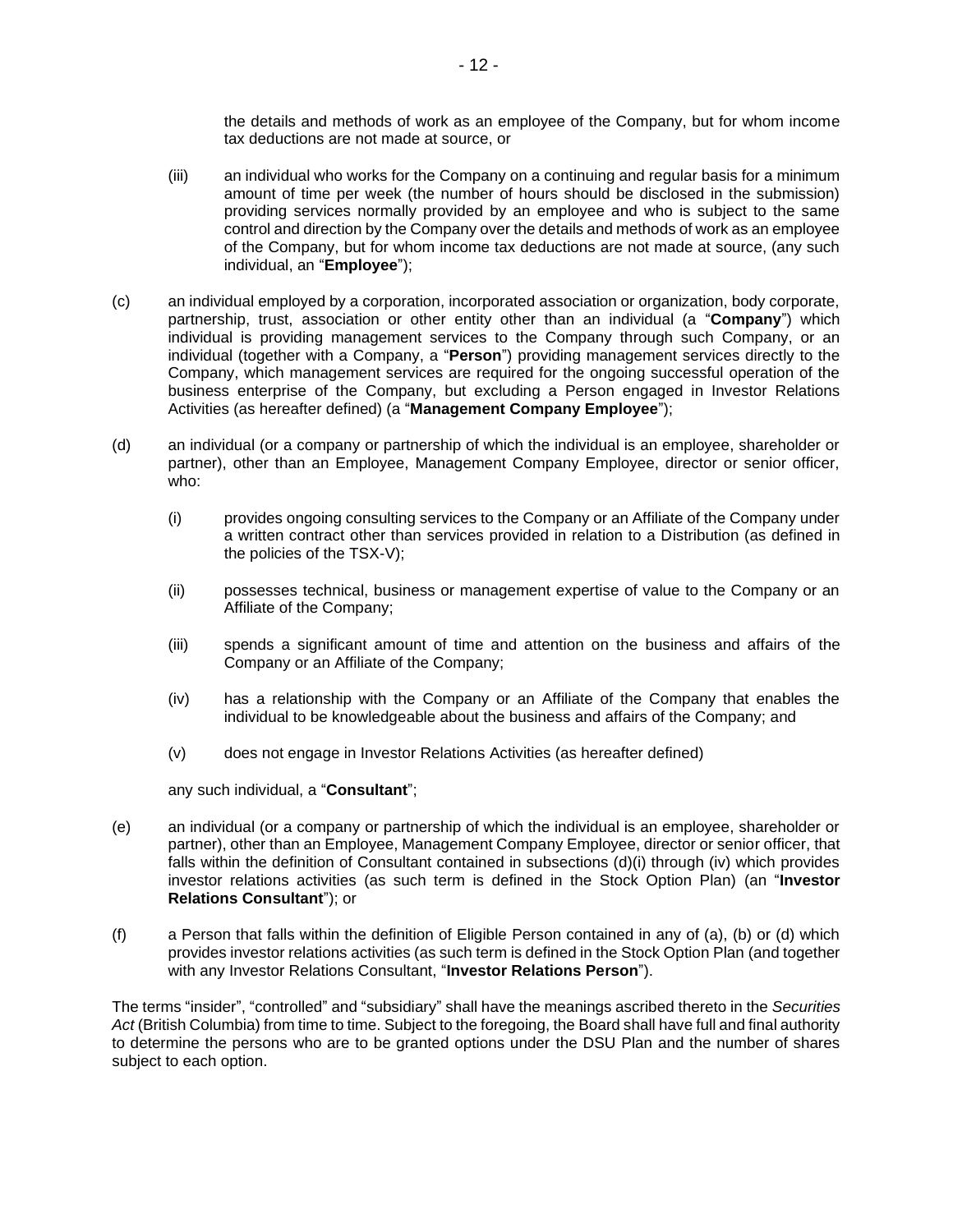The maximum number of stock options which may be granted to any one Consultant within any 12 month period, must not exceed 2% of the Common Shares issued and outstanding at the time of the grant.

The maximum number of stock options which may be granted to Investor Relations Persons under the Stock Option Plan within any 12 month period must not exceed, in the aggregate, 2% of the Common Shares issued and outstanding at the time of the grant.

The Stock Option Plan is administered by the Board or by a special committee of directors which has full and final authority with respect to the granting of all options thereunder. Options may be granted under the Stock Option Plan to such Eligible Persons, if any, as the Board may from time to time designate.

The exercise price of any options granted under the Stock Option Plan shall be determined by the Board, based on the prevailing market of the Common Shares less any discounts from the market price allowed by the TSX-V, subject to a minimum price of \$0.05.

The term of any options granted under the Stock Option Plan shall be determined by the Board at the time of grant, subject to earlier termination in the event of dismissal for cause, termination other than for cause, or in the event of death. The term of any options granted under the Stock Option Plan may not exceed ten years.

If desired by the Board, options granted under the Stock Option Plan may be subject to vesting. Options granted under the Stock Option Plan are not to be transferable or assignable other than as a consequence of the death of the holder. Subject to certain exceptions, in the event that a holder of options ceases to be an Eligible Person options granted to such person will expire 90 days after such person ceases to be an Eligible Person, or such longer period as determined by the Board of the Company. In the event of death of a holder of options, options granted under the Stock Option Plan expire one year from the date of the death of the option holder.

### Approval of Stock Option Plan Resolution

At the Meeting, the shareholders will be asked to consider and, if deemed appropriate, to pass the following ordinary resolution, with or without variation (the **"Stock Option Plan Resolution**"):

"BE IT HEREBY RESOLVED, as an ordinary resolution of the shareholders of the Company, with or without amendment, that:

- 1. The Company's Stock Option Plan, as set forth in the Company's Information Circular dated May 7, 2021, including the reservation for issuance under the Stock Option Plan at any time of a maximum of 10% of the issued common shares of the Company, be and is hereby ratified, confirmed and approved, subject to the acceptance of the Stock Option Plan by the TSX Venture Exchange (the "**TSX-V**");
- 2. The board of directors of the Company be authorized in its absolute discretion to administer the Stock Option Plan and amend or modify the Stock Option Plan in accordance with its terms and conditions and with the policies of the TSX-V; and
- 3. Any one director or officer of the Company be and is hereby authorized and directed to do all such acts and things and to execute and deliver, under the corporate seal of the Company or otherwise, all such deeds, documents, instruments and assurances as in his opinion may be necessary or desirable to give effect to the foregoing resolutions, including, without limitation, making any changes to the Stock Option Plan required by the TSX-V or applicable securities regulatory authorities and to complete all transactions in connection with the administration of the Stock Option Plan."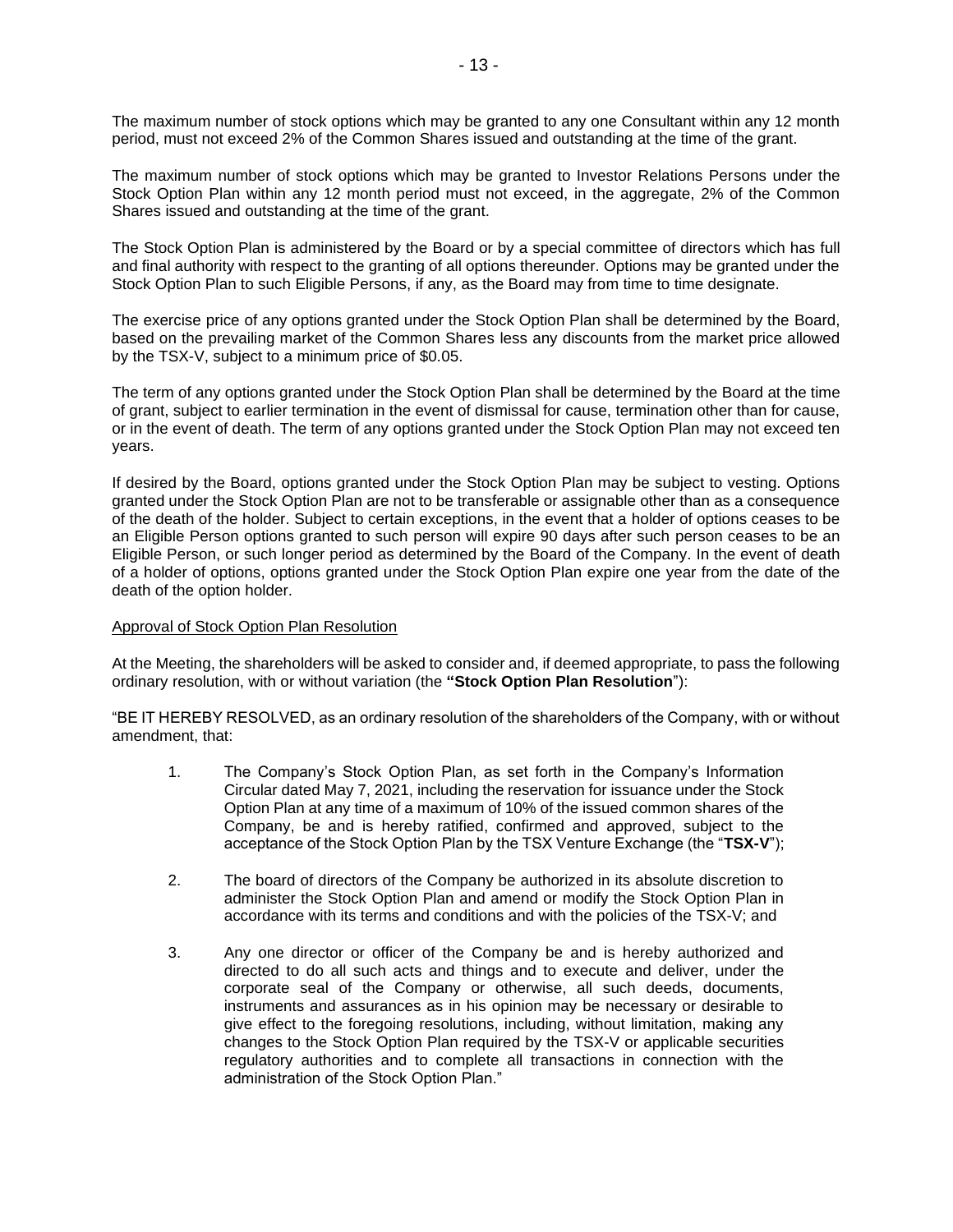An ordinary resolution is a resolution passed at the Meeting by a simple majority of the votes cast by shareholders voting Common Shares at the Meeting.

**THE BOARD OF DIRECTORS UNANIMOUSLY RECOMMENDS THAT EACH SHAREHOLDER VOTE "FOR" THE STOCK OPTION PLAN RESOLUTION. Unless otherwise indicated, the persons designated as proxyholders in the accompanying Proxy intend to vote the Common Shares represented by such Proxy, properly executed, FOR the Stock Option Plan Resolution.**

#### **Approval of Deferred Share Unit Plan**

#### *Summary of the Deferred Share Unit Plan*

The Board adopted a deferred share unit plan (the "DSU Plan") on January 1, 2018. At the Meeting, disinterested Shareholders will be asked to pass an ordinary resolution to affirm, ratify and approve the DSU Plan. The purpose of the DSU Plan is to align the interests of those directors of the Board as being eligible to participate in the DSU Plan with those of the Company and its Shareholders and to assist in attracting, retaining and motivating directors by making a portion of the incentive compensation of participating directors directly dependent upon the achievement of key strategic, financial and operational objectives that are critical to ongoing growth and increasing the long-term value of the Company. In particular, the DSU Plan is designed to promote the long-term success of the Company and the creation of shareholder value by: (a) encouraging the attraction and retention of directors of the Company and its subsidiaries; (b) encouraging such directors to focus on critical long-term objectives; and (c) promoting greater alignment of the interests of such directors with the interests of the Company.

The DSU Plan is a fixed plan and allows for deferred share units ("**DSUs**"), of up to an aggregate of 2,000,000 Common Shares (representing approximately 1.5% of the issued and outstanding Common Shares as at May 7 2021), to be granted to the participants under the DSU Plan.

The following is a summary of the DSU Plan and is qualified in its entirety by the full text of the DSU Plan, a current copy of which is attached as Schedule "B" hereto. The DSU Plan remains subject to the approval of the TSX-V, and is subject to any modifications as may be required by the rules and policies thereof. A copy of the RSU Plan may be obtained upon request from the Company's Chief Financial Officer at 1050 – 400 Burrard Street, Vancouver, British Columbia V6C 3A6, Telephone: 604-630-8839 during normal business hours up to and including the date of the Meeting.

### *Purpose*

The purpose of the DSU Plan is to strengthen the alignment of interests between the Company and the shareholders of the Company by linking a portion or all of annual director compensation to the future value of the Common Shares. In addition, the DSU Plan has been adopted for the purpose of advancing the interests of the Company through the motivation, attraction and retention of directors of the Company, it being generally recognized that deferred share unit plans aid in attracting, retaining and encouraging director commitment and performance due to the opportunity offered to them to receive compensation in line with the value of the Common Shares.

#### *Administration*

The Plan shall be administered by the Nominating, Governance and Compensation Committee (hereafter referred to as "the Committee") and the Committee shall have full discretionary authority to administer the DSU Plan including the authority to interpret and construe any provision of the DSU Plan and to adopt, amend and rescind such rules and regulations for administering the DSU Plan as the Committee may deem necessary in order to comply with the requirements of the DSU Plan. In addition the Committee may determine, as may be necessary, the Quarter when the DSU Plan will commence to apply and the Quarter when the DSU Plan will cease to apply to any particular Eligible Director. All actions taken and all interpretations and determinations made by the Committee in good faith shall be final and conclusive and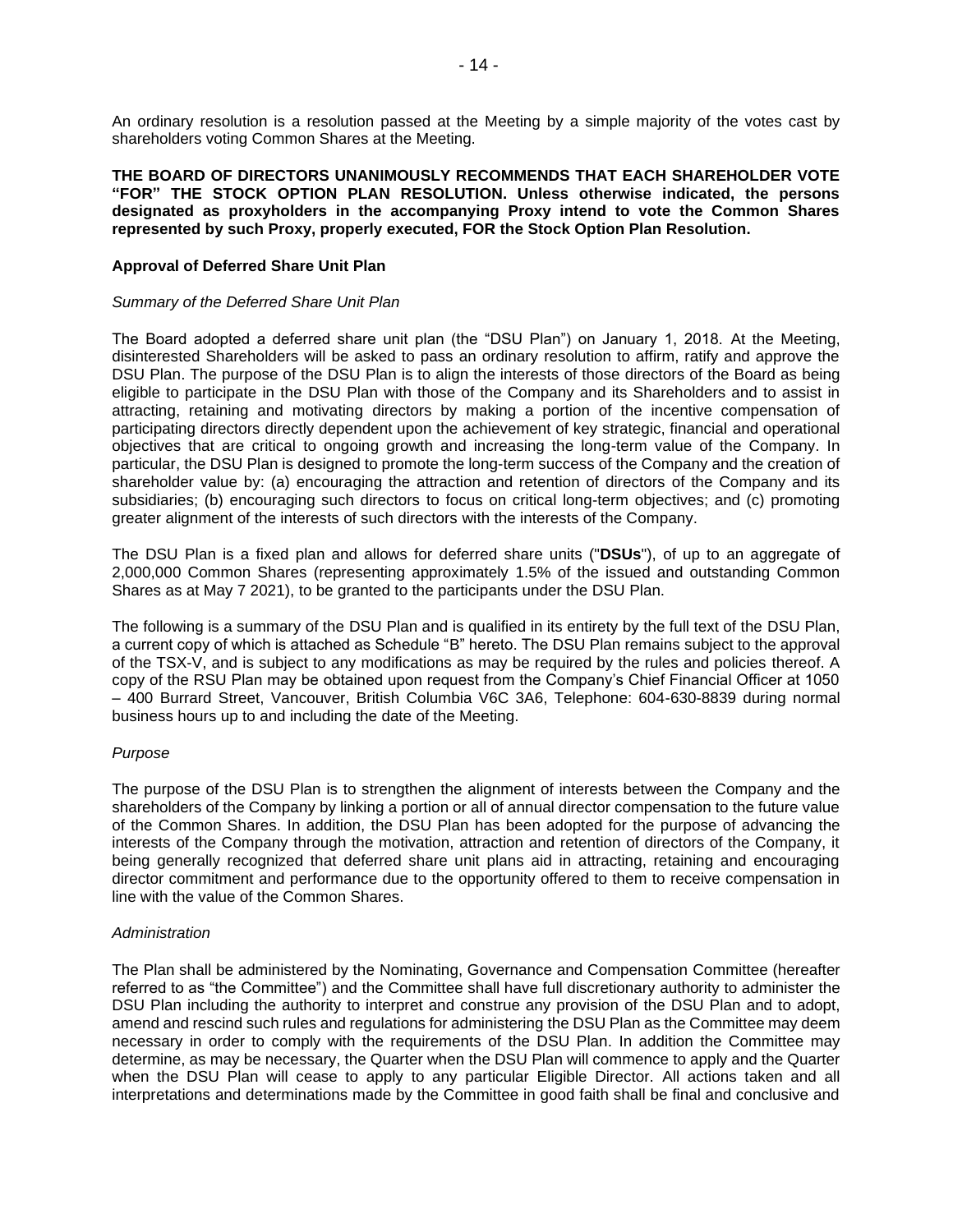shall be binding on the Participants and the Company. No member of the Committee shall be personally liable for any action taken or determination or interpretation made in good faith in connection with the DSU Plan and all members of the Committee shall, in addition to their rights as Directors, be fully protected, indemnified and held harmless by the Company with respect to any such action taken or determination or interpretation made. The appropriate officers of the Company are hereby authorized and empowered to do all things and execute and deliver all instruments, undertakings and applications and writings as they, in their absolute discretion, consider necessary for the implementation of the DSU Plan and of the rules and regulations established for administering the DSU Plan. All costs incurred in connection with the DSU Plan shall be for the account of the Company.

The Company shall maintain a register in which shall be recorded the name and address of each Participant in the DSU Plan; the number of Deferred Share Units granted to each Participant under the DSU Plan; and the date and price at which Deferred Share Units were granted.

Each grant of Deferred Share Units under the DSU Plan shall be evidenced by a letter of the Company. Such Deferred Share Units shall be subject to all applicable terms and conditions of the DSU Plan and may be subject to any other terms and conditions which are not inconsistent with the DSU Plan and which the Committee deems appropriate for inclusion in the letter. The provisions entered into need not be identical, and may vary from Quarter to Quarter and from Participant to Participant.

Notwithstanding any other provision of the Deferred Share Unit Plan, no amount will be paid to, or in respect of, a Participant under this Plan or pursuant to any other arrangement, and no Deferred Share Units will be granted to such Participant to compensate for a downward fluctuation in the value of the Company Shares in the capital of the Company nor will any other form of benefit be conferred upon, or in respect, of a Participant for such purpose.

### *Maximum Number of Common Shares and Limitations*

The number of Common Shares issuable under the DSU Plan combined with the number of Common Shares issuable under all share-based compensation arrangements of the Corporation and under any other compensation arrangements shall not exceed 10% of the issued and outstanding Common Shares as at the date of such issuance.

The foregoing limitation does not apply to grants made in lieu of directors' fees. Notwithstanding anything else contained herein, the number of Common Shares of the Company which are (i) issuable at any time, and (ii) issued within any one-year period, to insiders (as such term is defined in Part 1 of the TSX Company Manual) of the Corporation pursuant to the terms of the DSU Plan and under any other share based compensation arrangement, shall not exceed 10% of the Company's total issued and outstanding Common Shares.

Subject to the provisions below regarding Consultants and Investor Relations Persons, the aggregate number of DSUs granted under the DSU Plan in any 12-month period to any one participant, together with all other security based compensation arrangements of the Company, must not exceed 5% of the then issued and outstanding Common Shares of the Company on a non-diluted basis.

The maximum number of DSUs which may be granted to any one Consultant within any 12 month period, must not exceed 2% of the Common Shares issued and outstanding at the time of the grant. No DSUs will be granted to Investor Relations Consultants under the DSU Plan.

### *Participants*

The Committee shall grant and issue to each Eligible Director on each DSU Issue Date, that number of Deferred Share Units having a value equal to 100% of the Director's DSU Remuneration payable to such Eligible Director for the current period (the "Entitlement") or such other percentage as decided by the Board. More specifically, the number of Deferred Share Units to be granted to an Eligible Director will be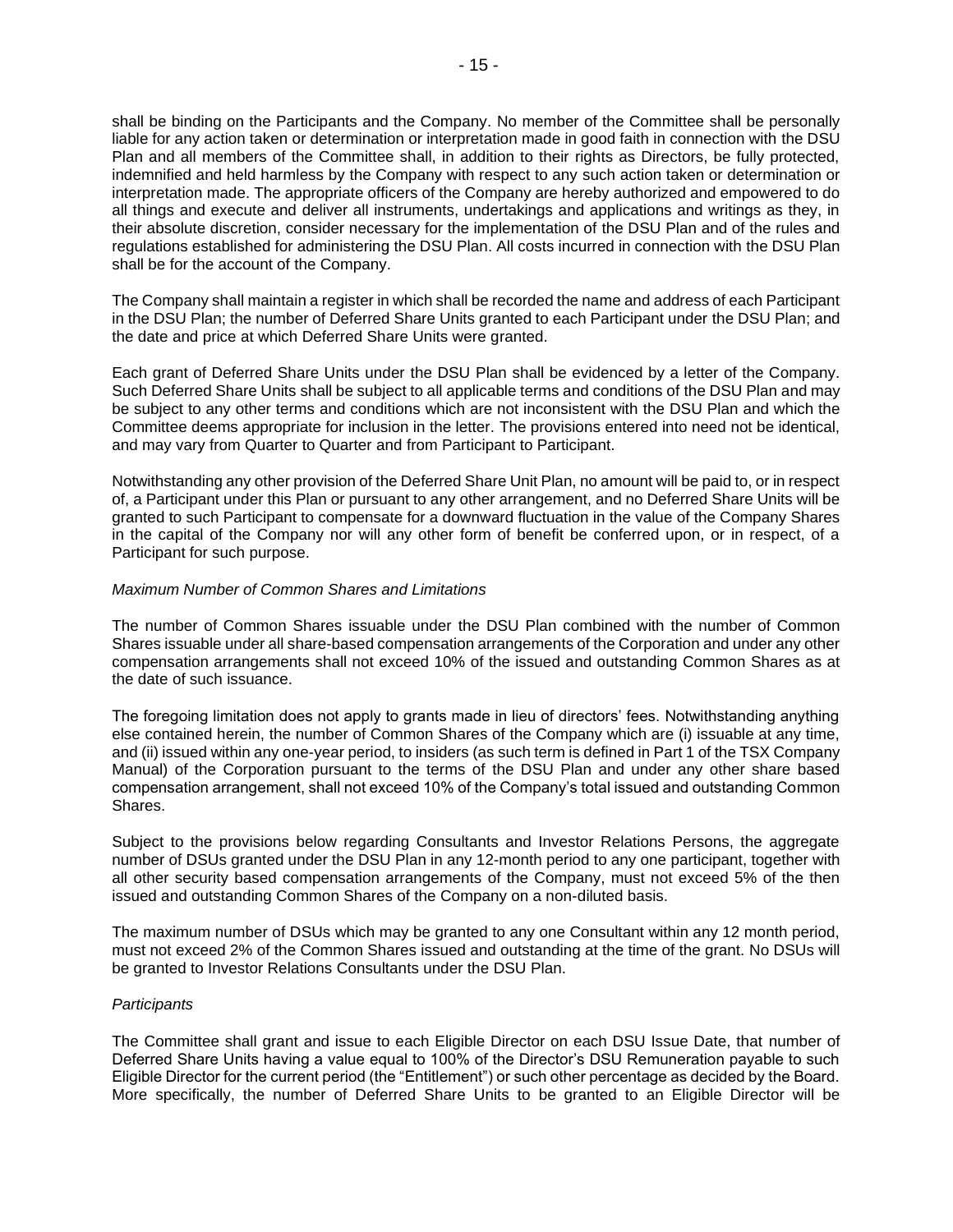determined by dividing the Entitlement by the Market Value for a Common Share on the TSX-V on the business day immediately preceding the DSU Issue Date.

### *Redemption*

Each Deferred Share Unit held by a Participant who ceases to be an Eligible Director shall be redeemed by the Company on the relevant Separation Date for a DSU Payment (less any applicable taxes and other source deductions required to be withheld by the Company) to be made to the Participant (or after the Participant's death, a dependent, relative or legal representative of the Participant) on such date as the Company determines not later than 60 days after the Separation Date, without any further action on the part of the holder of the Deferred Share Unit in accordance with this Article Three. Upon vesting, each DSU awarded entitles the DSU holder to receive, subject to adjustment as provided for in the DSU Plan, the issuance of either Common Shares or the equivalent of a lump sum cash payment at the option of the Company.

### *Dividends*

In the event that a dividend (other than stock dividend) is declared and paid by the Company on Common Shares, a Participant will be credited with additional Deferred Share Units. The number of such additional Deferred Share Units will be calculated by dividing the total amount of the dividends that would have been paid to the Participant if the Deferred Share Units in the Participant's account on the dividend record date had been outstanding Common Shares (and the Participant held no other Common Shares), by the Market Value of a Common Share on the TSX-V on the date on which the dividends were paid on the Common Shares.

### *Term*

The Plan, as set forth herein, shall be effective as of January 1, 2018 and shall apply as of the first DSU Issue Date following adoption. The Plan shall remain in effect until it is terminated by the Board. Upon termination of the DSU Plan, the Company shall redeem all remaining Deferred Share Units, as at the applicable Separation Date for each of the remaining Participants.

### *Withholding Taxes*

The Company or any Designated Affiliate of the Company may take such steps as are considered necessary or appropriate for the withholding of any taxes or other amounts which the Company or any Designated Affiliate of the Company is required by any law or regulation of any governmental authority whatsoever to withhold.

### *Amendment of Deferred Share Unit Plan*

Subject to section 6.03, the Committee may from time to time in the absolute discretion of the Committee amend, modify and change the provisions of the Deferred Share Unit Plan, provided that any amendment, modification or change to the provisions of the Deferred Share Unit Plan which would:

- (a) Materially increase the benefits under the Deferred Share Unit Plan;
- (b) Materially modify the requirements as to eligibility for participation in the Deferred Share Unit Plan; or
- (c) Terminate the Deferred Share Unit Plan,

shall only be effective upon such amendment, modification or change being approved by the Board, and, if required, by the TSX-V and any other regulatory authorities having jurisdiction over the Company. Any amendment of this Deferred Share Unit Plan shall be such that this Deferred Share Unit Plan continuously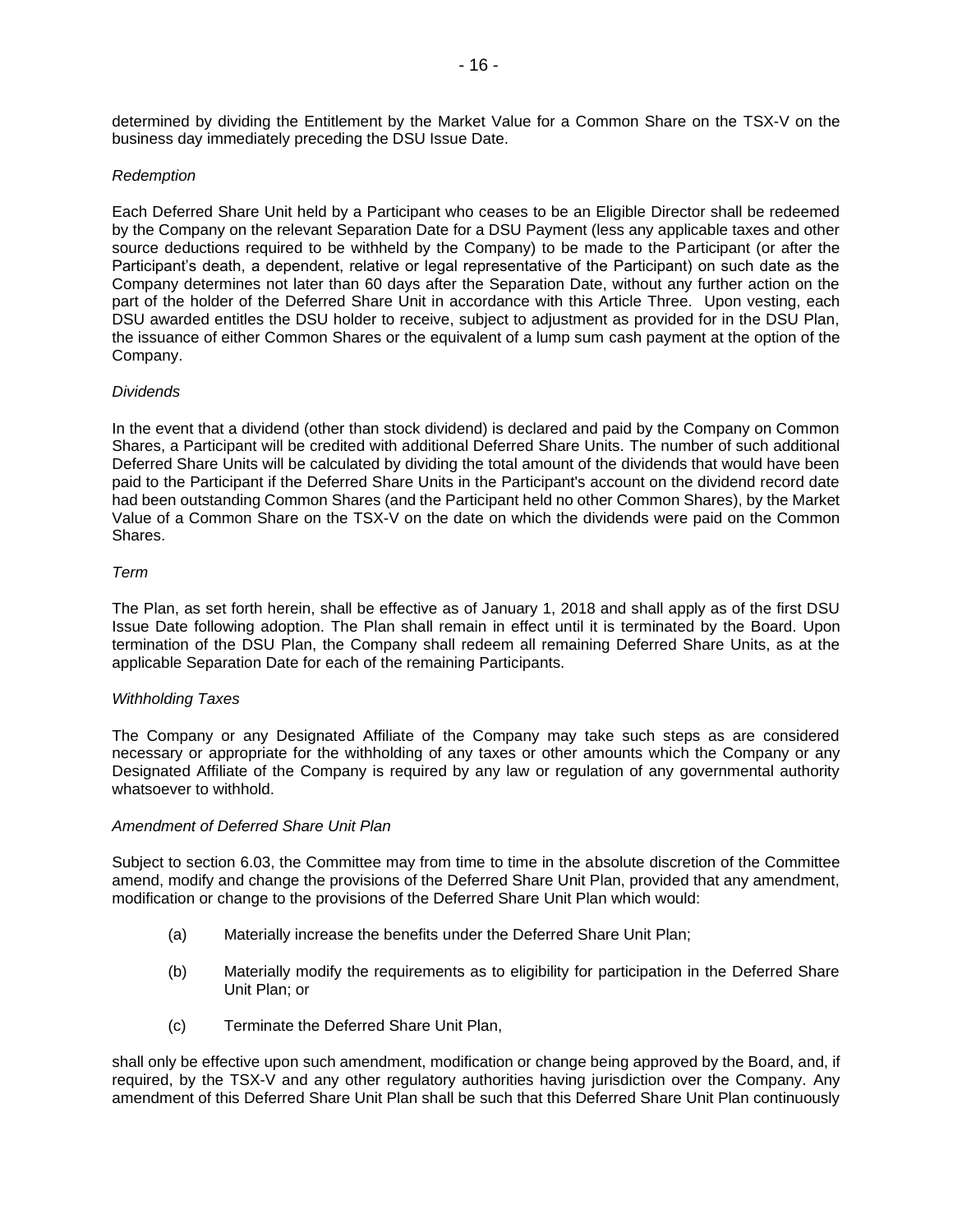meets the requirements of paragraph 6801(d) of the Regulations to the Income Tax Act (Canada) or any successor provision thereto.

#### Approval of DSU Plan Resolution

At the Meeting, the disinterested shareholders will be asked to consider and, if deemed appropriate, to pass the following ordinary resolution, with or without variation (the "**DSU Plan Resolution**"):

"BE IT HEREBY RESOLVED, as an ordinary resolution of the shareholders of the Company, with or without amendment, that:

- 1. The DSU Plan, in the form attached as Schedule "B" to the Information Circular of the Company dated as of May 7, 2021, be and is hereby affirmed, ratified and approved;
- 2. the board of directors of the Company be authorized on behalf of the Company to make any amendments to the DSU Plan as may be required by regulatory authorities, without further approval of the shareholders of the Company; and
- 3. any one director or officer of the Company be and is hereby authorized and directed to do all such acts and things and to execute and deliver, under the corporate seal of the Company or otherwise, all such deeds, documents, instruments and assurances as in his or her opinion may be necessary or desirable to give effect to this resolution, including making any amendments to the DSU Plan as may be required by regulatory authorities, without further approval of the shareholders of the Company."

An ordinary resolution is a resolution passed at the Meeting by a simple majority of the votes cast by shareholders voting Common Shares at the Meeting.

### **THE BOARD OF DIRECTORS UNANIMOUSLY RECOMMENDS THAT EACH SHAREHOLDER VOTE "FOR" THE DSU PLAN RESOLUTION. Unless otherwise indicated, the persons designated as proxyholders in the accompanying Proxy intend to vote the Common Shares represented by such Proxy, properly executed, FOR the DSU Plan Resolution.**

#### Approval of the Restricted Share Unit Plan

### *Summary of the Restricted Share Unit Plan*

On May 7, 2021, the Board approved the adoption of the restricted share unit plan (the "**RSU Plan**"). The Board decided that it is desirable to have a wide range of incentive plans including the RSU Plan in place to attract, retain and motivate employees, directors and consultants of the Company. The RSU Plan is subject to the receipt of the requisite approvals of the TSX-V and the Shareholders.

The RSU Plan is a fixed plan and allows for restricted share units ("**RSUs**"), of up to an aggregate of 2,000,000 Common Shares (representing approximately 1.5% of the issued and outstanding Common Shares as at May 7, 2021), to be granted to the participants under the RSU Plan.

The following is a summary of the RSU Plan and is qualified in its entirety by the full text of the RSU Plan, a current copy of which is attached as Schedule "C" hereto. The RSU Plan remains subject to the approval of the TSX-V, and is subject to any modifications as may be required by the rules and policies thereof. A copy of the RSU Plan may be obtained upon request from the Company's Chief Financial Officer at 1050 – 400 Burrard Street, Vancouver, British Columbia V6C 3A6, Telephone: 604-630-8839 during normal business hours up to and including the date of the Meeting.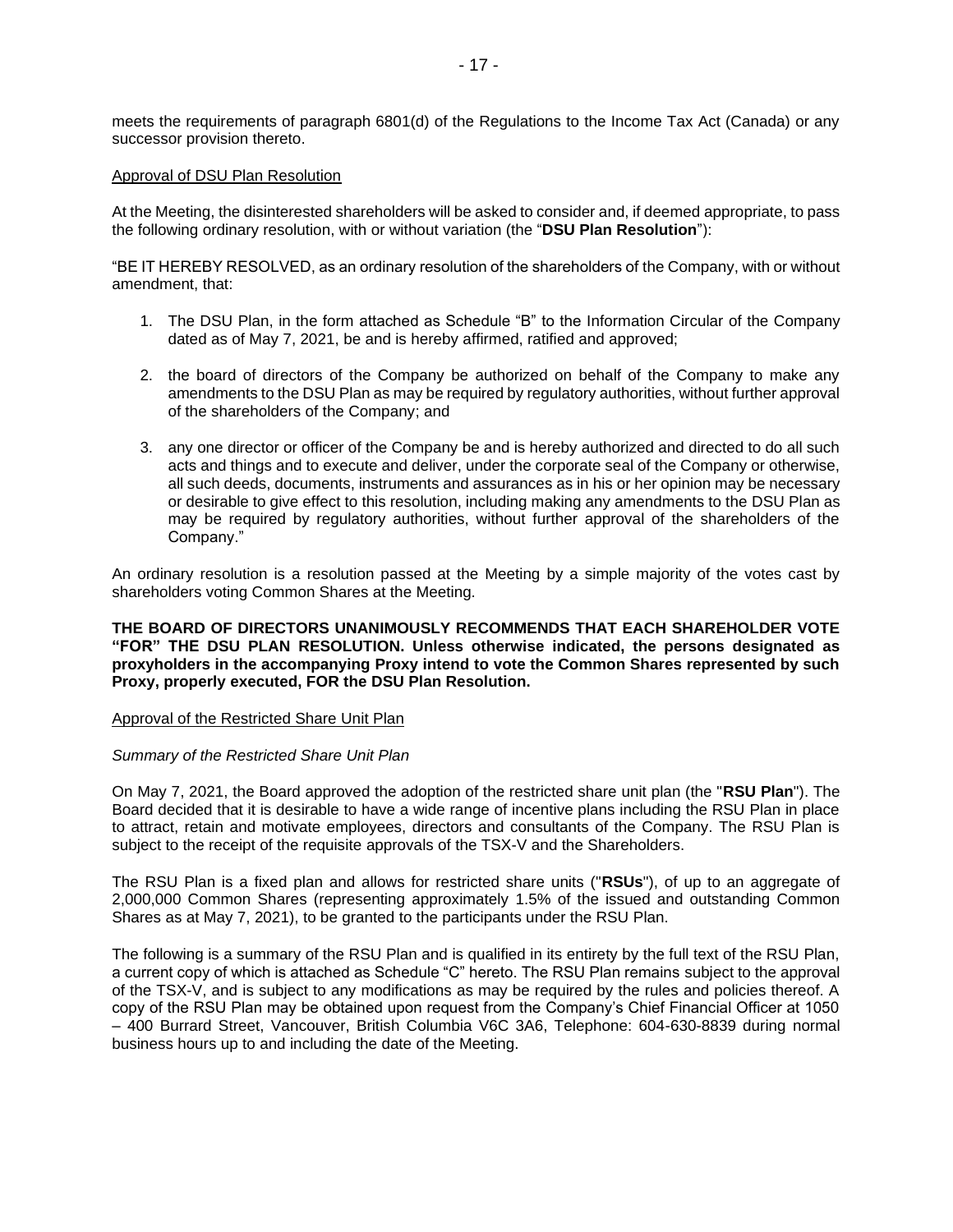#### *Purpose*

The purpose of the RSU Plan is to advance the interests of the Company and its affiliates through the motivation, attraction and retention of full-time and part-time employees, directors and eligible contractors of the Company or an affiliate of the Company and to secure for the Company and the shareholders of the Company the benefits inherent in the ownership of Common Shares by such participants, it being generally recognized that restricted share unit plans aid in attracting, retaining and encouraging employees, directors and consultants due to the opportunity offered to them to acquire a proprietary interest in the Company. The RSU Plan provides for the payment of bonus compensation in the form of Common Shares or, at the option of the Company, cash to participants.

#### *Administration*

The RSU Plan provides that the RSU Plan shall be administered by the Board or, if the Board so determines, the Nominating, Governance and Compensation Committee of the Board authorized to administer the RSU Plan, (hereafter collectively referred to as "the Committee"). The Committee shall from time to time determine the participants who may participate in the RSU Plan.

#### *Granting of RSU Awards*

The Committee shall from time to time determine the participants to whom RSUs shall be granted. The Committee shall, in its sole discretion, determine any and all conditions to the vesting of any RSUs granted to a participant, which vesting conditions may be based on either or both of time and performance criteria, and the Committee may take into consideration the present and potential contributions of and the services rendered by the particular participant to the success of the Company and its affiliates and any other factors which the Committee deems appropriate and relevant.

Each grant of an RSU award under the RSU Plan shall be evidenced by an RSU grant letter to the participant from the Company. Unless otherwise specified in the applicable RSU grant letter, the granting of RSUs to any participant under the RSU Plan which is awarded in May to December of a calendar year will be awarded solely in respect of performance of such participant in the same calendar year. Where RSUs are awarded in January to April of a particular calendar year, such bonus will be awarded solely in respect of performance of such participant in the calendar year immediately preceding such award. No RSU and no other right or interest of a participant is assignable or transferable but shall thereafter enure to the benefit of and be binding upon the participant's beneficiary designated under the RSU Plan.

Subject to the absolute discretion of the Committee, the Committee may elect to credit, as a bonus for services rendered in the calendar year containing the payment date for cash dividends paid on the Common Shares (the "**Dividend Payment Date**"), a participant with additional RSUs. In such case, the number of additional RSUs so credited will be equal to (computed to two decimal places) the aggregate amount of dividends that would have been paid to the participant if the RSUs in the participant's account as of the record date for payment of such dividends (the "Dividend Record Date") had been Common Shares divided by the Market Value of a Common Share on the Dividend Payment Date. The additional RSUs will vest on the participant's entitlement date of the particular RSU award to which the additional RSUs relate.

For the purposes of the RSU Plan, "Market Value" means the greater of either: (a) the weighted average trading price of the Common Shares on the TSX-V; and (b) the average of daily high and low board lot trading prices of the Common Shares on the TSX-V, for the five consecutive trading days immediately prior to the date as of which Market Value is determined, provided that where the Market Value would be determined with reference to a period commencing after a fiscal quarter end of the Company and ending prior to the public disclosure of interim financial statements for such quarter (or annual financial statements in the case of the fourth quarter), the calculation of the Market Value will be made with reference to the fifth trading day immediately following the date of public disclosure of the financial statements for that quarter. If the Common Shares are not trading on the TSX-V, then the Market Value shall be determined based on the trading price on such stock exchange or over-the-counter market on which the Common Shares are listed and posted for trading as may be selected for such purpose by the Committee. In the event that the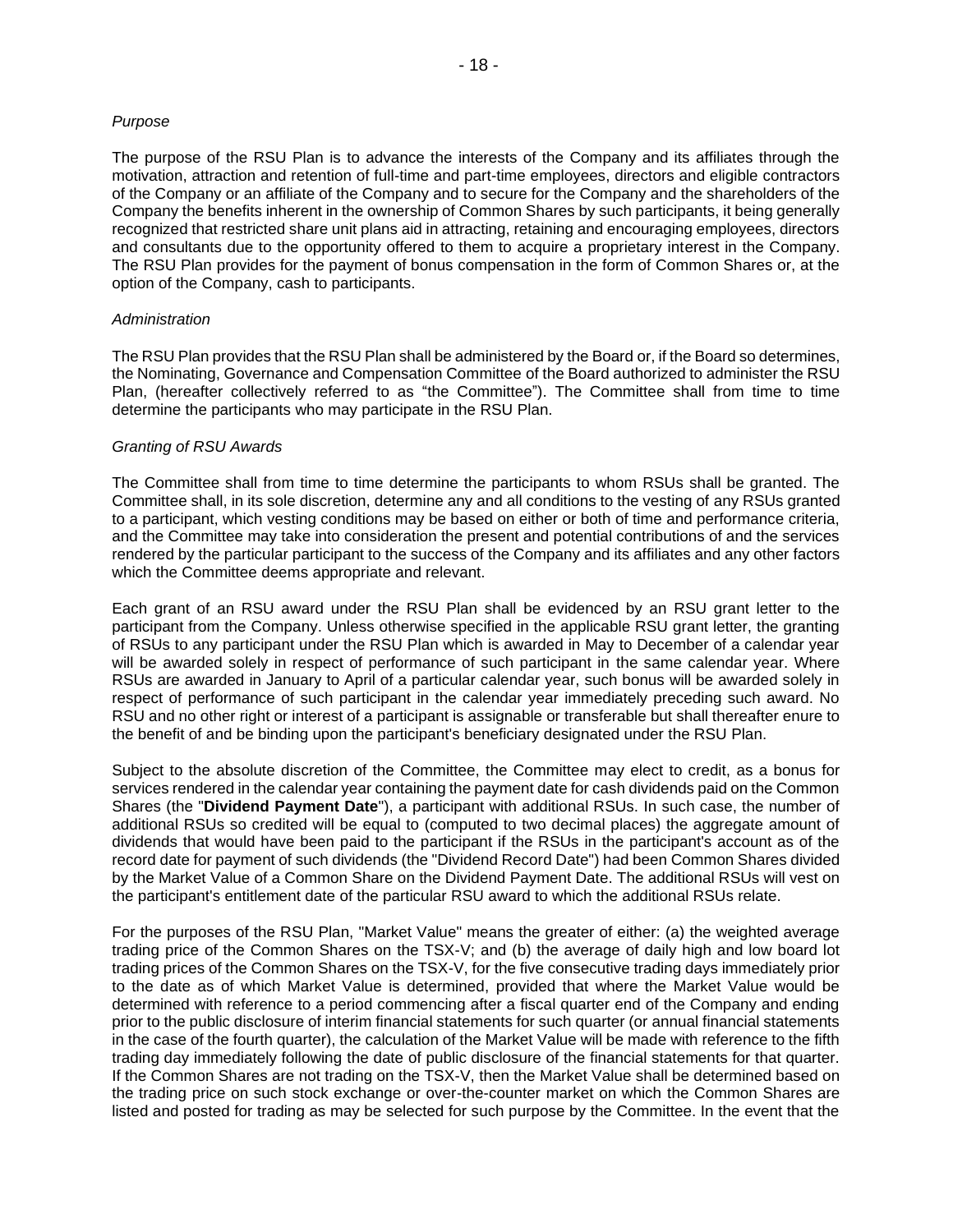Common Shares are not listed and posted for trading on any stock exchange or over the-counter market, the Market Value shall be the fair market value of such Common Shares as determined by the Committee in its sole discretion, acting reasonably.

#### *Common Share Availability and Insider Participation Limit*

The aggregate maximum number of Common Shares available for issuance from treasury under the RSU Plan, subject to adjustment in the event of a stock dividend, consolidation, subdivision or reclassification, shall not exceed 2,000,000 Common Shares. Any Common Shares subject to an RSU which has been granted under the RSU Plan and which has been cancelled or terminated in accordance with the terms of the RSU Plan prior to such RSU being fully vested will again be available under the RSU Plan.

The maximum number of Common Shares issuable to insiders of the Company, at any time, pursuant to the RSU Plan and all other security-based compensation arrangements of the Company is 10% of the total number of Common Shares then outstanding. The maximum number of Common Shares issued to insiders, within any one-year period, pursuant to the RSU Plan and all other security-based compensation arrangements of the Company, is 10% of the total number of Common Shares then outstanding.

Subject to the provisions below regarding Consultants and Investor Relations Persons, the aggregate number of RSUs granted under the RSU Plan in any 12-month period to any one participant, together with all other security based compensation arrangements of the Company, must not exceed 5% of the then issued and outstanding Common Shares of the Company on a non-diluted basis.

The maximum number of RSUs which may be granted to any one Consultant within any 12 month period, must not exceed 2% of the Common Shares issued and outstanding at the time of the grant. No RSUs will be granted to Investor Relations Consultants under the RSU Plan.

### *Settlement of RSUs*

An RSU award granted to a participant for services rendered will entitle the participant, subject to the participant's satisfaction of any conditions, restrictions or limitations imposed under the RSU Plan or RSU grant letter, to receive a payment in fully paid Common Shares or, at the option of the Company, in cash on the date when the RSU award is fully vested.

For the purposes of the RSU Plan, "Employer" in respect of a participant means the entity which employs or receives services from, as applicable, such participant, which may be the Company or an affiliate of the Company. Subject to the Company's ability to elect to satisfy its payment obligations in cash, the Employer shall satisfy its payment obligation, net of any applicable taxes and other source deductions required to be withheld by the Employer, on the redemption of the RSUs, with the issue of fully paid Common Shares from treasury or by having the broker appointed by the Board under the RSU Plan (the "**Broker**") acquire Common Shares in the open market (using funds paid to the Broker by the affiliate that is the employer of the participant for such purpose) on behalf of the participant, in the event that the Company elects not to issue Common Shares from treasury. If, after the issuance of Common Shares or the purchase of Common Shares by the Broker, an amount remains payable in respect of the vested RSUs being redeemed, the applicable affiliate shall pay such remaining amount in cash (net of any applicable taxes or other source deductions required to be withheld) to the participant.

In the event that the Employer satisfies its payment obligation in Common Shares, a participant may direct to have the Broker, if any such Broker has been appointed by the Board, sell such Common Shares on behalf of the participant. In the absence of an election being made, the participant shall be deemed to have elected to receive the Common Shares directly.

In the event that the Employer elects to satisfy its payment obligation in cash, on the date when an RSU award is fully-vested, the RSUs shall be redeemed and paid by the affiliate that is the employer of the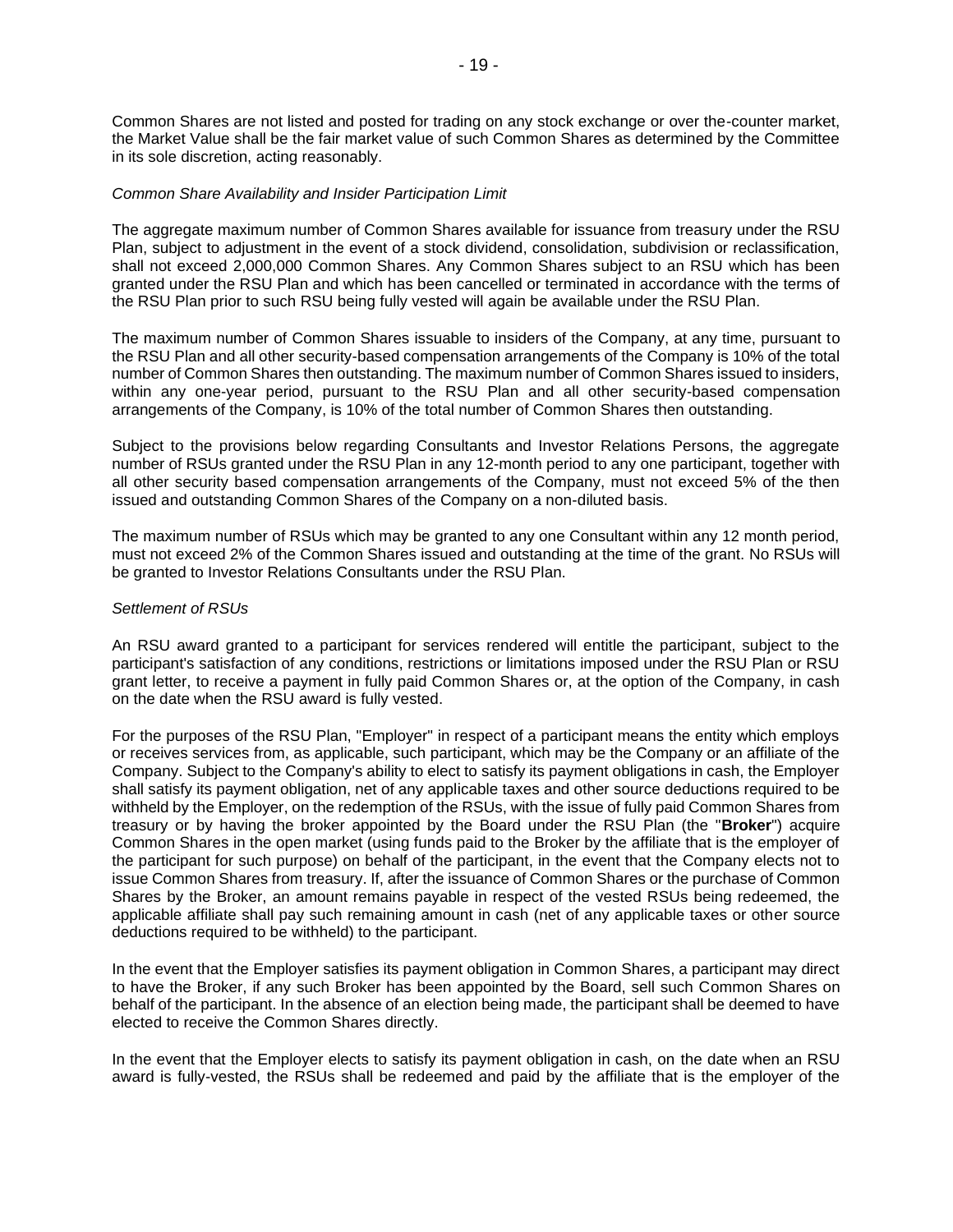participant to the participant, subject to the deduction or withholding by the Employer of any amount required to be deducted or withheld.

### *Effect of Death, Disability, Retirement or Termination*

Subject to the provisions described above and except as provided for in the RSU grant letter or as otherwise determined by the Committee, in the event of:

- (a) the death of the participant, all unvested RSUs credited to the participant will vest on the date of the participant's death. The Common Shares represented by the RSUs held by the participant shall be issued or acquired in the open market by the Broker, or cash will be paid, as determined by the Committee, to or for the benefit of the participant's estate as soon as practicable;
- (b) the disability of the participant, all RSUs credited to the participant which have not vested prior to the date on which the participant is determined to be totally disabled will vest on the earlier of (i) the  $60<sup>th</sup>$  day following the date on which the participant is determined to be totally disabled and (ii) the participant's entitlement date, and the Common Shares represented by RSUs held by the participant shall be issued or acquired in the open market by the Broker, or cash will be paid, as determined by the Committee, to or for the benefit of the participant as soon as practicable;
- (c) if a participant shall cease to be employed by, or provide services to, the Company or an affiliate of the Company (and is not or does not continue to be a director or employee thereof) as a result of termination without cause, all unvested RSUs credited to the participant shall vest on the date of termination, and the Common Shares represented by RSUs held by the participant shall be issued or acquired in the open market by the Broker, or cash will be paid, as determined by the Committee, to or for the benefit of the participant as soon as practicable, in accordance with the RSU Plan; and
- (d) if a participant shall:
	- (i) cease to be a director of the Company or an affiliate of the Company (and is not or does not continue to be an employee thereof) for any reason other than death or disability, or
	- (ii) cease to be employed by, or provide services to, the Company or an affiliate of the Company (and is not or does not continue to be a director or employee thereof) for any reason other than death, disability or termination without cause, all RSUs held by such participant shall be forfeited and cancelled as of the date of termination, and the participant shall have no entitlement to receive any payment in respect of such forfeited RSUs, or any other amount in respect of such forfeited RSUs, by way of damages, payment in lieu or otherwise.

### *Change of Control*

If there is a Change of Control (as defined in the RSU Plan), all RSUs outstanding that are held by a participant shall immediately vest on the date of such Change of Control notwithstanding the participant's entitlement date. In any event, upon a Change of Control, participants shall not be treated any more favourably than shareholders of the Company with respect to the consideration that the participants would be entitled to receive for their Common Shares.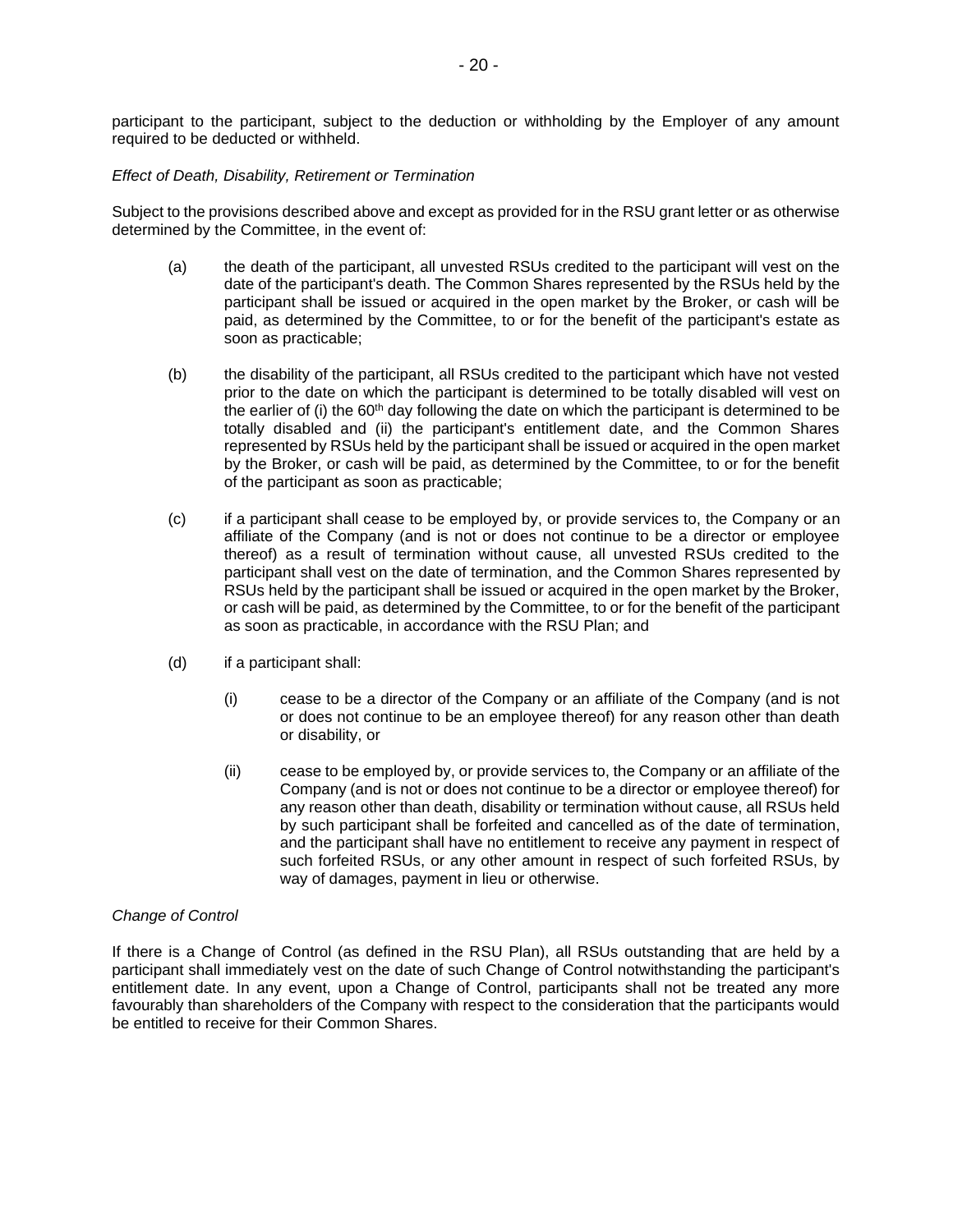# *Take-Over Bid*

In the event that the Company becomes the subject of a take-over bid (within the meaning of the Securities Act (Ontario)) pursuant to which 100% of the issued and outstanding Common Shares are acquired by the offeror either directly or as a result of the compulsory acquisition provisions of the incorporating statute and where consideration is paid in whole or in part in equity securities of the offeror, the Committee may send notice to all holders of RSUs requiring them to surrender their RSUs within 10 days of the mailing of such notice, and the holders of RSUs shall be deemed to have surrendered such RSUs on the tenth (10th) day after the mailing of such notice without further formality, subject to certain conditions outlined in the RSU Plan being satisfied.

# *Amendment or Discontinuance*

The Board or the Committee, as the case may be, may suspend or discontinue the RSU Plan, or any portion thereof, at any time without first obtaining shareholder approval and in its absolute discretion, provided that, without the consent of a participant, such suspension or discontinuance may not in any manner adversely affect the participant's rights under any RSU granted under the RSU Plan.

The Board or the Committee may, subject to receipt of requisite regulatory and shareholder approval, make the following amendments to the RSU Plan:

- (a) amend the number of securities under the RSU Plan;
- (b) change the definition of "Participant" under the RSU Plan which would have the potential of narrowing, broadening or increasing insider participation;
- (c) make amendments to the limits on non-employee director participation;
- (d) make amendments to the amending provisions of the RSU Plan; or
- (e) make amendments to permit RSUs, or any other right or interest of a participant under the RSU Plan, to be assigned or transferred, other than for normal estate settlement purposes.

The Board or the Committee may, subject to receipt of requisite regulatory approval, where required, in its sole discretion make all other amendments to the RSU Plan that are not of the type contemplated above, including, without limitation:

- (a) amendments of a housekeeping nature;
- (b) the addition or a change to the vesting provisions of an RSU or the RSU Plan;
- (c) a change to the termination provisions of an RSU or the RSU Plan;
- (d) amendments to reflect changes to applicable securities laws; and
- (e) amendments to ensure that the RSUs granted under the RSU Plan will comply with any provisions respecting income tax and other laws in force in any country or jurisdiction of which a participant to whom an RSU has been granted may from time to time be resident or a citizen.

# Approval of RSU Plan Resolution

At the Meeting, the disinterested shareholders will be asked to consider and, if deemed appropriate, to pass the following ordinary resolution, with or without variation (the "**RSU Plan Resolution**"):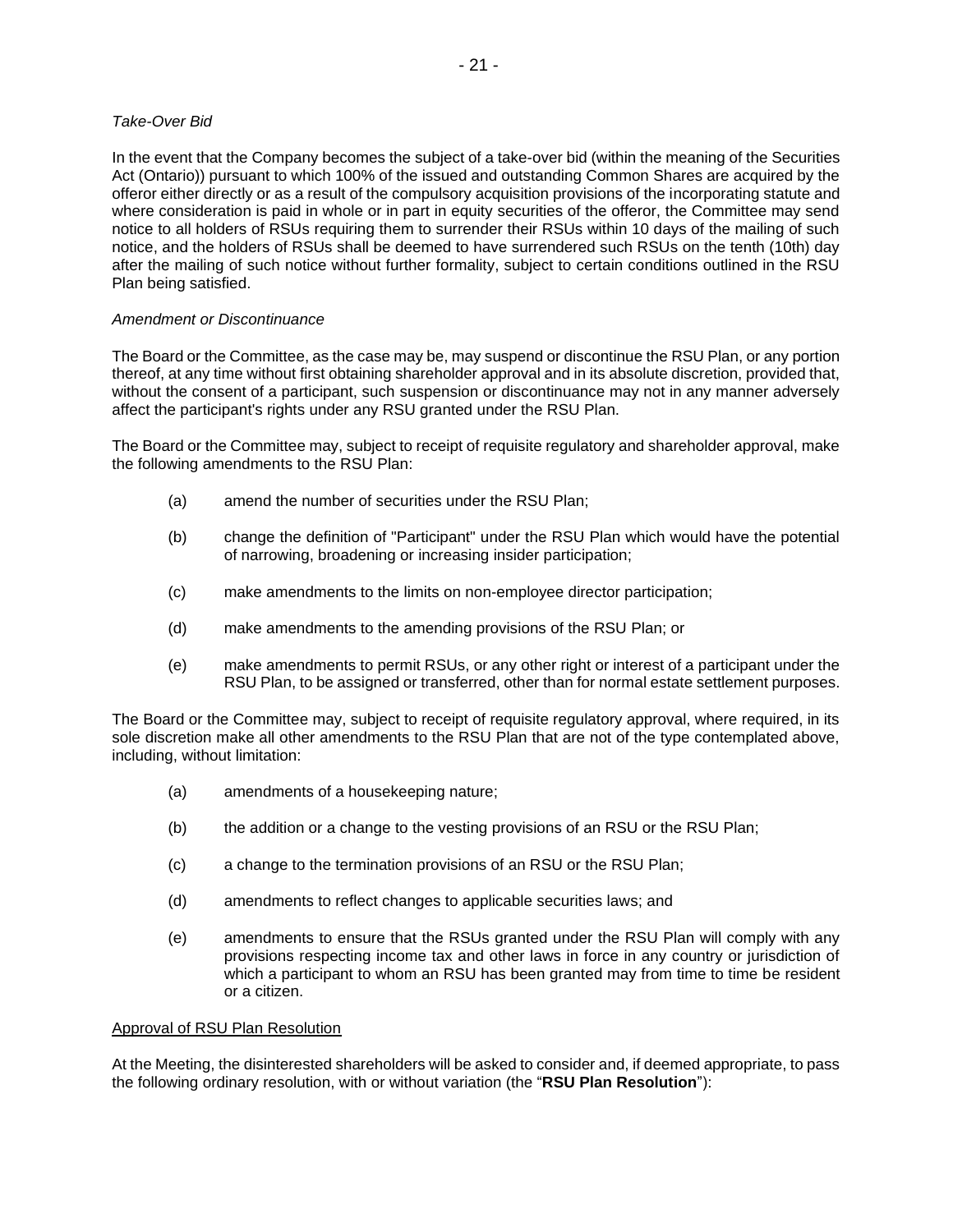"BE IT HEREBY RESOLVED, as an ordinary resolution of the shareholders of the Company, with or without amendment, that:

- 1. The RSU Plan, in the form attached as Schedule "C" to the Information Circular of the Company dated as of May 7, 2021, be and is hereby affirmed, ratified and approved;
- 2. the board of directors of the Company be authorized on behalf of the Company to make any amendments to the RSU Plan as may be required by regulatory authorities, without further approval of the shareholders of the Company; and
- 3. any one director or officer of the Company be and is hereby authorized and directed to do all such acts and things and to execute and deliver, under the corporate seal of the Company or otherwise, all such deeds, documents, instruments and assurances as in his or her opinion may be necessary or desirable to give effect to this resolution, including making any amendments to the RSU Plan as may be required by regulatory authorities, without further approval of the shareholders of the Company."

An ordinary resolution is a resolution passed at the Meeting by a simple majority of the votes cast by shareholders voting Common Shares at the Meeting.

**THE BOARD OF DIRECTORS UNANIMOUSLY RECOMMENDS THAT EACH SHAREHOLDER VOTE "FOR" THE RSU PLAN RESOLUTION. Unless otherwise indicated, the persons designated as proxyholders in the accompanying Proxy intend to vote the Common Shares represented by such Proxy, properly executed, FOR the RSU Plan Resolution.** 

# **AUDIT COMMITTEE**

# **The Audit Committee's Charter**

The Company's Audit Committee Charter sets out the Audit Committee's mandate and responsibilities and is attached as Schedule "A" hereto.

### **Composition of the Audit Committee**

The current members of the Audit Committee are comprised of three directors, consisting of Messrs. Bitelli, Cahill and MacInnis. Each member is independent within the meaning of National Instrument 52-110 Audit Committees ("**NI 52-110**"). All members of the Audit Committee are financially literate within the meaning of NI 52-110. All of the Audit Committee members are "financially literate", as defined in NI 52-110, as all have the industry experience necessary to understand and analyze financial statements of the Company, as well as the understanding of internal controls and procedures necessary for financial reporting.

The Audit Committee is responsible for review of both interim and annual financial statements for the Company. For the purposes of performing their duties, the members of the Audit Committee have the right at all times, to inspect all the books and financial records of the Company and any subsidiaries and to discuss with management and the external auditors of the Company any accounts, records and matters relating to the financial statements of the Company. The Audit Committee members meet periodically with management and annually with the external auditors.

#### **Relevant Education and Experience**

The following is a summary of the education and experience of each Audit Committee member that is relevant to the performance of his responsibilities as an Audit Committee member:

• Mr. Bitelli is the Executive Vice President and Chief Financial Officer of Lundin Gold Inc. (a reporting issuer).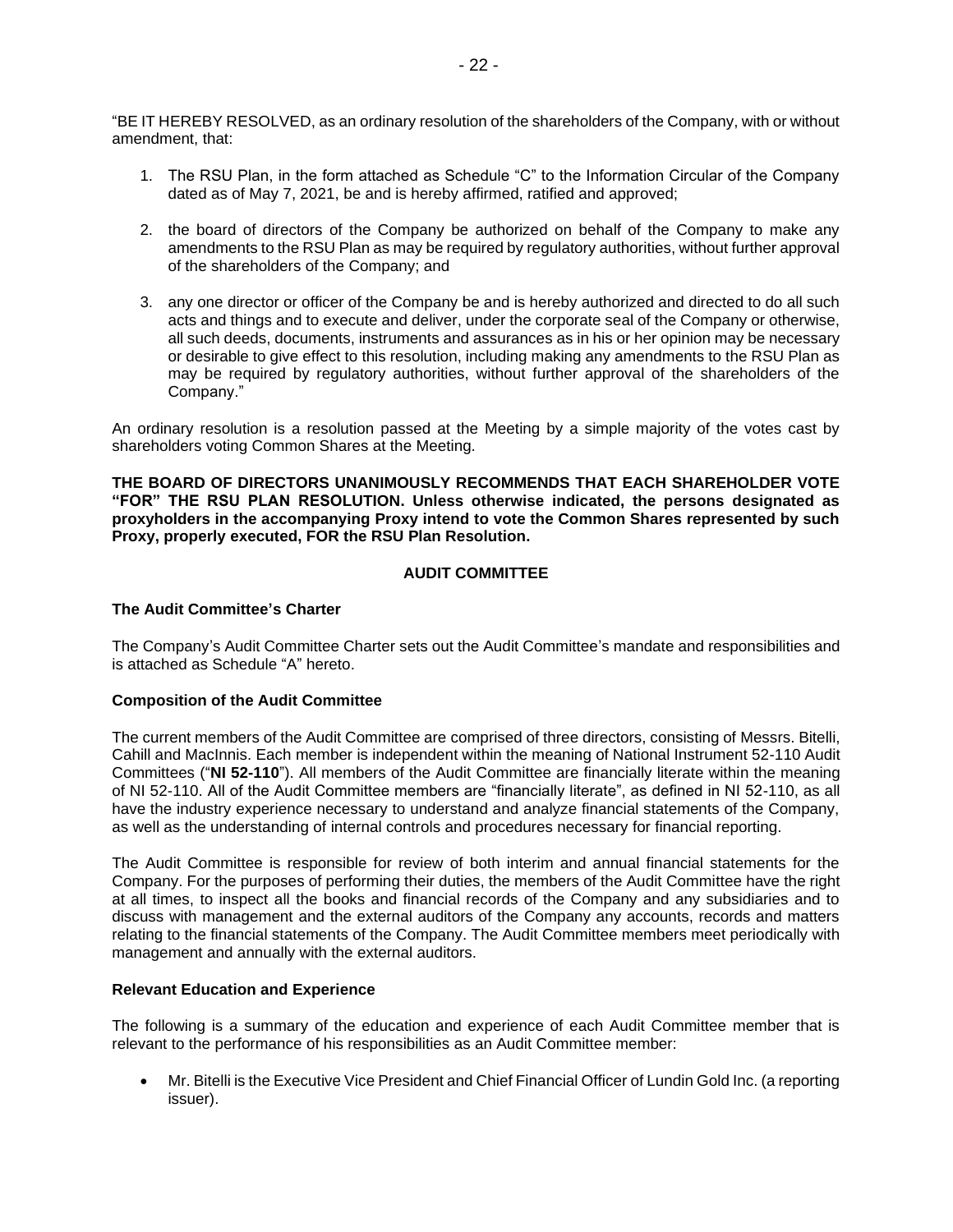- Mr. Cahill is the President and Chief Executive Officer of Excellon Resources Inc. (a reporting issuer) and is a member of the Law Society of Upper Canada.
- Mr. MacInnis is the former President and Chief Executive Officer and a current director of MAG Silver Corp. (a reporting issuer).

Such education and experience provides each member with:

- an understanding of the accounting principles used by the issuer to prepare its financial statements;
- the ability to assess the general application of such accounting principles in connection with the accounting for estimates, accruals and provisions;
- experience preparing, auditing, analyzing or evaluating financial statements that present a breadth and level of complexity of accounting issues that are generally comparable to the breadth and complexity of issues that can reasonably be expected to be raised by the issuer's financial statements, or experience actively supervising individuals engaged in such activities; and
- an understanding of internal controls and procedures for financial reporting.

#### **Audit Committee Oversight**

At no time since the commencement of the Company's most recently completed financial year was a recommendation of the Audit Committee to nominate or compensate an external auditor not adopted by the Board.

#### **Reliance on Certain Exemptions**

At no time since the commencement of the Company's most recently completed financial year has the Company relied on:

- (a) the exemption in section 2.4 (*De Minimis Non-audit Services*);
- (b) the exemption in subsection 6.1.1(4) (*Circumstance Affecting the Business or Operations of the Venture Issuer*);
- (c) the exemption in subsection 6.1.1(5) (*Events Outside Control of Member*);
- (d) the exemption in subsection 6.1.1(6) (*Death, Incapacity or Resignation*); or
- (e) an exemption from NI 52-110, in whole or in part, granted under Part 8 (*Exemptions*).

#### **Pre-Approval Policies and Procedures**

The Audit Committee pre-approves fees for non-audit services.

#### **Exemption**

The Company is a "venture issuer" as defined in NI 52-110 and is relying upon the exemption in section 6.1 of NI 52-110 relating to Parts 3 (*Composition of Audit Committee*) and 5 (*Reporting Obligations*).

#### **External Auditor Service Fees**

The aggregate fees billed by the Company's auditors for the past two fiscal years ended December 31, are shown in the table below.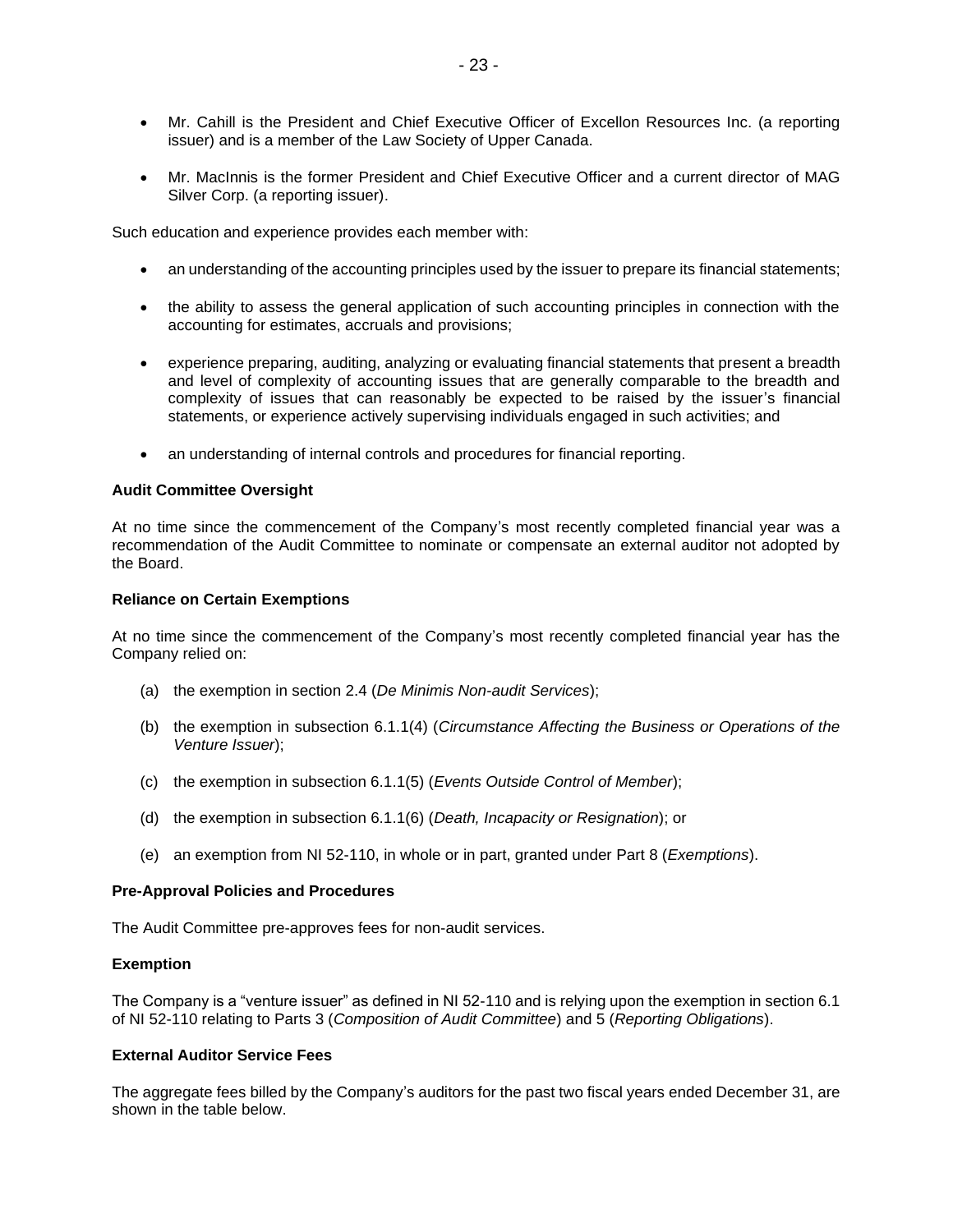| <b>Nature of Services</b> | <b>Auditors fees for the Year Ended</b><br>December 31, 2020 | <b>Auditors fees for the Year Ended</b><br>December 31, 2019 |
|---------------------------|--------------------------------------------------------------|--------------------------------------------------------------|
| Audit Fees <sup>(1)</sup> | 22,000                                                       | 20.725                                                       |
| Tax Fees $(2)$            | 6.000                                                        | 6.668                                                        |
| <b>Total</b>              | 28,000                                                       | 27.393                                                       |

Notes:

- 1. "Audit Fees" include fees necessary to perform the annual audit and quarterly review of the Company's interim financial statements. Audit Fees include fees for review of tax provisions and for accounting consultations on matters reflected in the financial statements. Audit Fees also include audit or other attest services required by legislation or regulation, such as comfort letters, consents reviews of securities filings and statutory audits.
- 2. "Tax Fees" include fees for all tax services other than those included in "Audit Fees" and "Audit-Related Fees". This category includes fees for tax compliance, tax planning and tax advice. Tax planning and tax advice includes assistance with tax audits and appeals, tax advice related to mergers and acquisitions, and requests for rulings or technical advice from tax authorities.

### **STATEMENT OF CORPORATE GOVERNANCE**

Pursuant to National Instrument 58-101 *Disclosure of Corporate Governance Practices*, the Company is required to disclose its corporate governance practices with respect to the corporate governance guidelines (the "**Guidelines**") adopted in National Policy 58-201. These Guidelines are not prescriptive, but have been used by the Company in adopting its corporate governance practices. The Company's approach to corporate governance is set out below.

#### **General**

The Company recognizes the importance of good corporate governance to the long term and successful management of the Company. The Company values accountability, and honest and ethical behaviour. The Company's Board and Management have adopted policies and established committee structures to provide the best corporate governance standards suitable to the Company's current stage of development. The policies, codes and charters adopted, including a Code of Business Conduct and Ethics and a Corporate Disclosure Policy, are available on the Company's website at www.groupelevenresources.com.

### *Board of Directors*

Directors are considered to be independent if they have no direct or indirect material relationship with the Company. A "material relationship" is a relationship which could, in the view of the Board, be reasonably expected to interfere with the exercise of a director's independent judgment.

Members of the current Board who are independent are Messrs. Bitelli, Cahill and MacInnis. Mr. Jaworski is not independent as he is an executive officer of the Company. The Board facilitates its independent supervision over management by holding periodic Board meetings to discuss the operation of the Company and by ensuring representation on the Board by directors who are independent of management.

### *Directorships*

The following directors of the Company hold directorships in other reporting issuers as set out below:

| <b>Name of Director</b> | <b>Name of Other Reporting Issuer</b>       |
|-------------------------|---------------------------------------------|
| Alessandro Bitelli      | Filo Mining Corp.                           |
| <b>Brendan Cahill</b>   | Excellon Resources Inc.<br>Kore Mining Ltd. |
| Daniel MacInnis         | MAG Silver Corp.<br>MAX Resource Corp.      |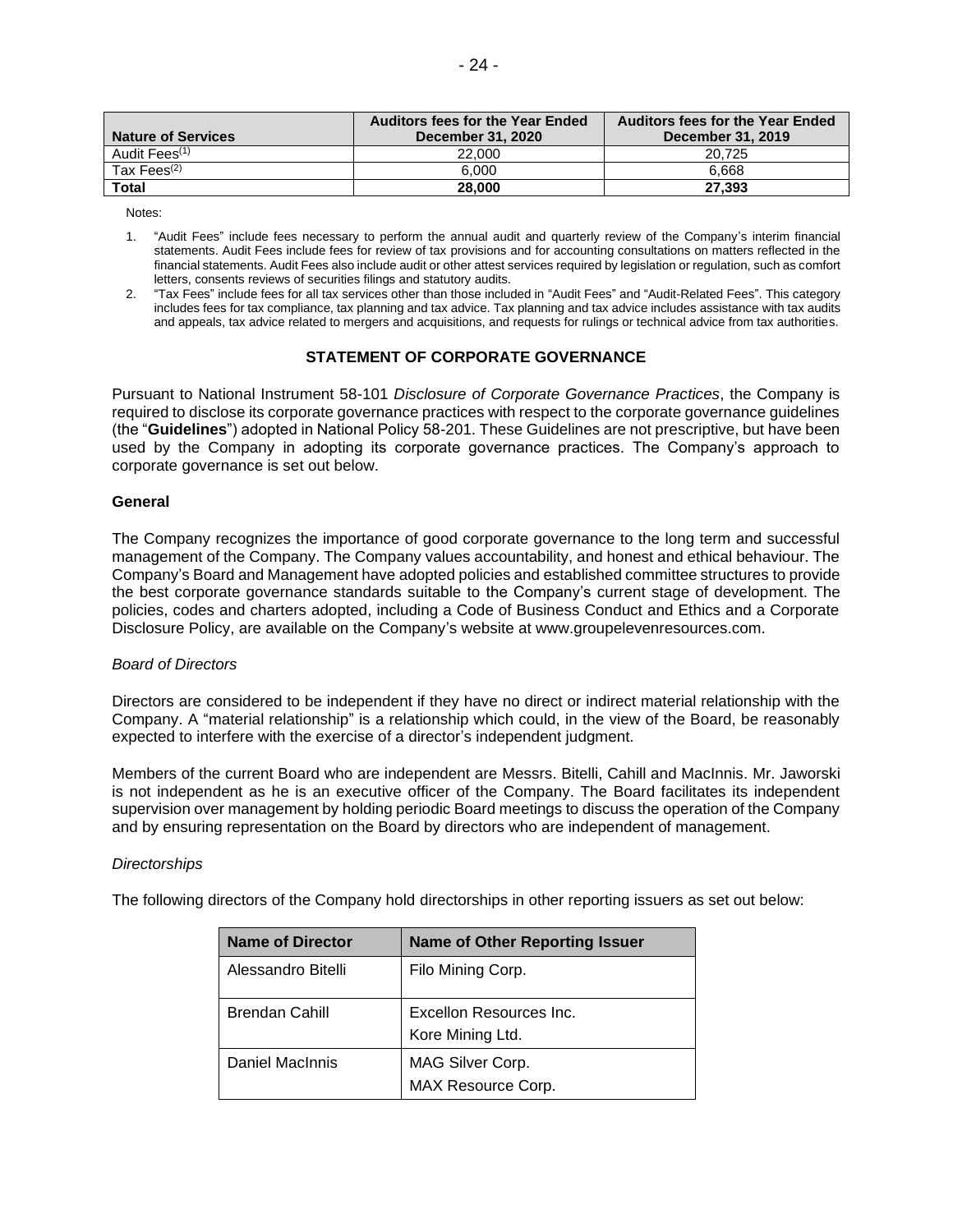#### *Mandate of the Board*

The mandate of the Board is to manage or supervise the management of the business and affairs of the Company and to act with a view to the best interests of the Company. In doing so, the board oversees the management of the Company's affairs directly and through its committees. In fulfilling its mandate, the Board, among other matters, is responsible for reviewing and approving the Company's overall business strategies and its annual business plan, reviewing and approving the annual corporate budget and forecast, reviewing and approving significant capital investments outside the approved budget; reviewing major strategic initiatives to ensure that the Company's proposed actions accord with shareholder objectives; reviewing succession planning; assessing management's performance against approved business plans and industry standards; reviewing and approving the reports and other disclosure issued to shareholders; ensuring the effective operation of the Board; and safeguarding shareholders' equity interests through the optimum utilization of the Company's capital resources.

### *Meetings of the Board*

The Board meets as required to review, among other things, the performance of the Company. Results are compared and measured against a previously established plan. The Board also holds a meeting to review and assess the Company's financial budget and business plan for the ensuing year and its overall strategic objectives. This process establishes, among other things, benchmarks against which the Board may measure the performance of management. Other meetings of the Board are called to deal with special matters as circumstances require.

### *Orientation and Continuing Education*

The Company does not provide a formal orientation or education program for new directors. However, new directors are educated about the nature and operation of the Company's business, current issues, corporate strategy and the role of the Board, its committees and its directors by the current directors and senior officers.

The Board encourages directors to participate in continuing education opportunities in order to ensure that directors maintain or enhance their skills and abilities as directors and maintain a current and thorough understanding of the Company's business.

### *Ethical Business Conduct*

The Board views good corporate governance as an integral component to the success of the Company and to meet responsibilities to Shareholders. The Board has adopted a written Code of Business Conduct and Ethics which may be viewed on the Company's website at [www.groupelevenresources.com.](http://www.groupelevenresources.com/) The Code of Business Conduct and Ethics clearly sets out the Company's standard requirements for honest and ethical conduct of its management and employees pertaining to conflicts of interest, timely disclosure, compliance with the law and accountability. The Code of Business Conduct and Ethics also clearly states the Company's requirements for fair dealing, and its corporate position on conflicts of interest and corporate opportunities and gifts, confidentiality and corporate assets, intellectual property, reporting and the effects of violations.

The Board has also found that the fiduciary duties placed on individual directors by the Company's governing corporate legislation and the common law and the restrictions placed by applicable corporate legislation on an individual director's participation in decisions of the Board in which the director has an interest have been sufficient to ensure that the Board operates independently of management and in the best interests of the Company.

Under the corporate legislation, a director is required to act honestly and in good faith with a view to the best interests of the Company and exercise the care, diligence and skill that a reasonably prudent person would exercise in comparable circumstances, and disclose to the board the nature and extent of any interest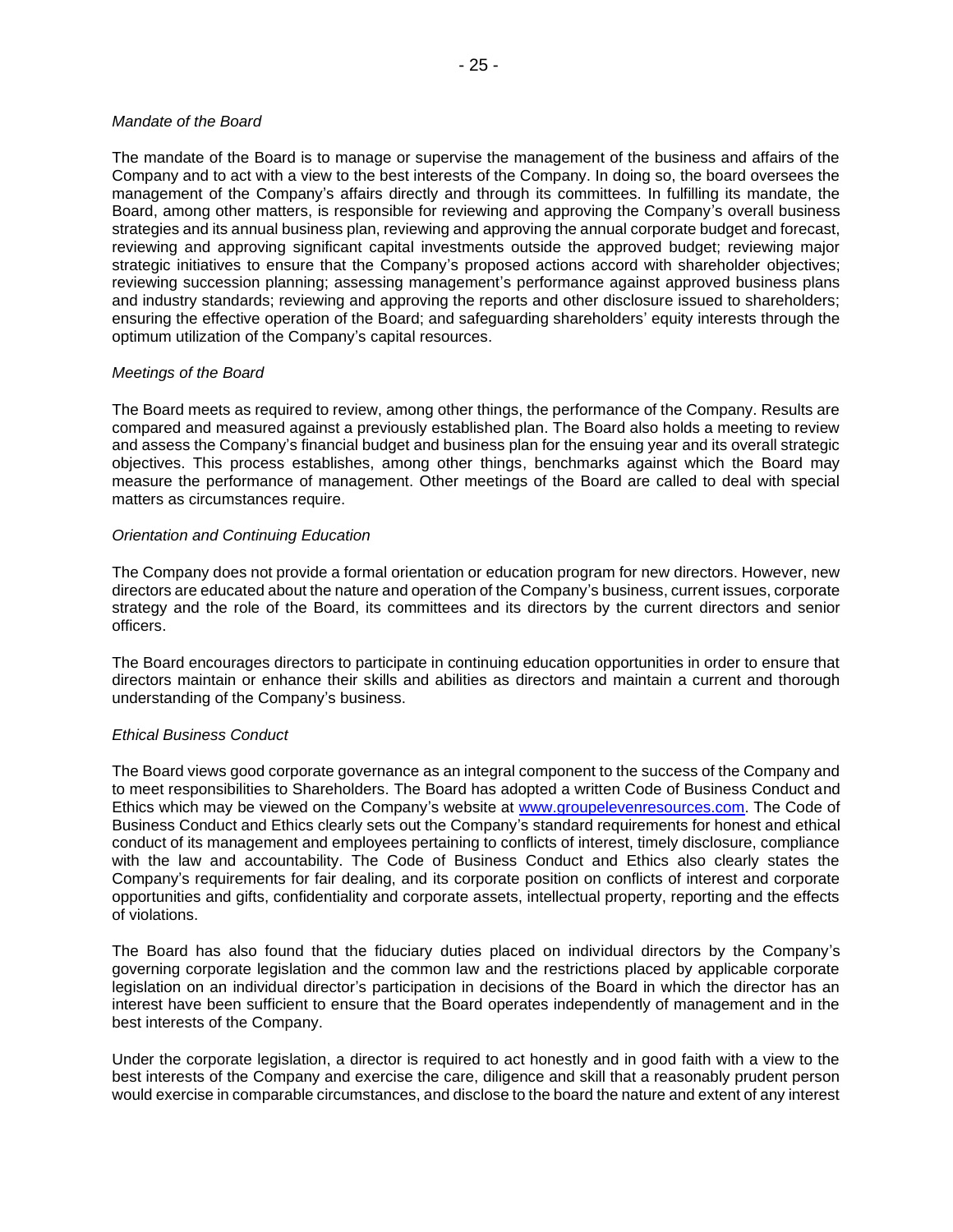of the director in any material contract or material transaction, whether made or proposed, if the director is a party to the contract or transaction, is a director or officer (or an individual acting in a similar capacity) of a party to the contract or transaction or has a material interest in a party to the contract or transaction. The director must then abstain from voting on the contract or transaction unless the contract or transaction (i) relates primarily to their remuneration as a director, officer, employee or Agents of the Company or an affiliate of the Company, (ii) is for indemnity or insurance for the benefit of the director in connection with the Company, or (iii) is with an affiliate of the Company. If the director abstains from voting after disclosure of their interest, the directors approve the contract or transaction and the contract or transaction was reasonable and fair to the Company at the time it was entered into, the contract or transaction is not invalid and the director is not accountable to the Company for any profit realized from the contract or transaction. Otherwise, the director must have acted honestly and in good faith, the contract or transaction must have been reasonable and fair to the Company and the contract or transaction be approved by the shareholders by a special resolution after receiving full disclosure of its terms in order for the director to avoid such liability

### *Nomination of Directors*

or the contract or transaction being invalid.

The Board has not yet developed a protocol for the nomination of directors given that the Company became a reporting issuer in December 2017 upon completion of its initial public offering. In the future, based on the development of the Company's business, the Board will periodically review the size and composition of the Board to determine if any changes are required as well as assess any potential nominees. The Board anticipates that should it determine to increase the number of directors, it will endeavour to seek new nominees who have a track record in general business management, special expertise in an area of strategic interest to the Company, the ability to devote the time required, demonstrated support for the Company's mission and strategic objectives, and a willingness to serve.

#### *Compensation*

The Board has established a Nominating, Governance and Compensation Committee (hereafter referred to as the Governance Committee) to establish the compensation for directors and senior management, including the granting of stock options, as well as for the purposes of reviewing new nominees to the Board. This committee will review the adequacy and form of compensation to ensure it realistically reflects the responsibilities and risks involved in being an effective officer or director and recommend changes to the Board if required.

The Governance Committee is comprised of Dan MacInnis, Alessandro Bitelli, Bart Jaworski, Ken Klassen and Brendan Cahill, which, together with the Board of Directors, has the responsibility to administer compensation policies related to executive management of the Company and make recommendations to the Board of Directors, including with respect to option-based awards and performance bonus awards. The Governance Committee and Board recognize the need to provide a total compensation package that will attract and retain qualified and experienced executives as well as align the compensation level of each executive's level of responsibility. The Governance Committee annually reviews each of the components and relevant competitive factors listed below and makes recommendations to the Board based on corporate and individual performance, taking into account leadership abilities, retention, risk and succession plans. Interested executives do not participate in reviews, discussions or decisions of the Board of Directors regarding this remuneration.

Dan MacInnis, Alessandro Bitelli and Brendan Cahill are considered to be independent directors for purposes of the Governance Committee. Bart Jaworski is not considered independent as he is the CEO of the Company and Ken Klassen is not considered independent as he receives remuneration from Glencore Canada Corporation.

The Board of Directors is of the view that the Compensation Committee collectively has the knowledge, experience and background to fulfill its mandate, and that each of the members of the Compensation Committee has direct experience relevant to his responsibilities regarding executive compensation. The three independent directors have been associated with numerous public companies and have extensive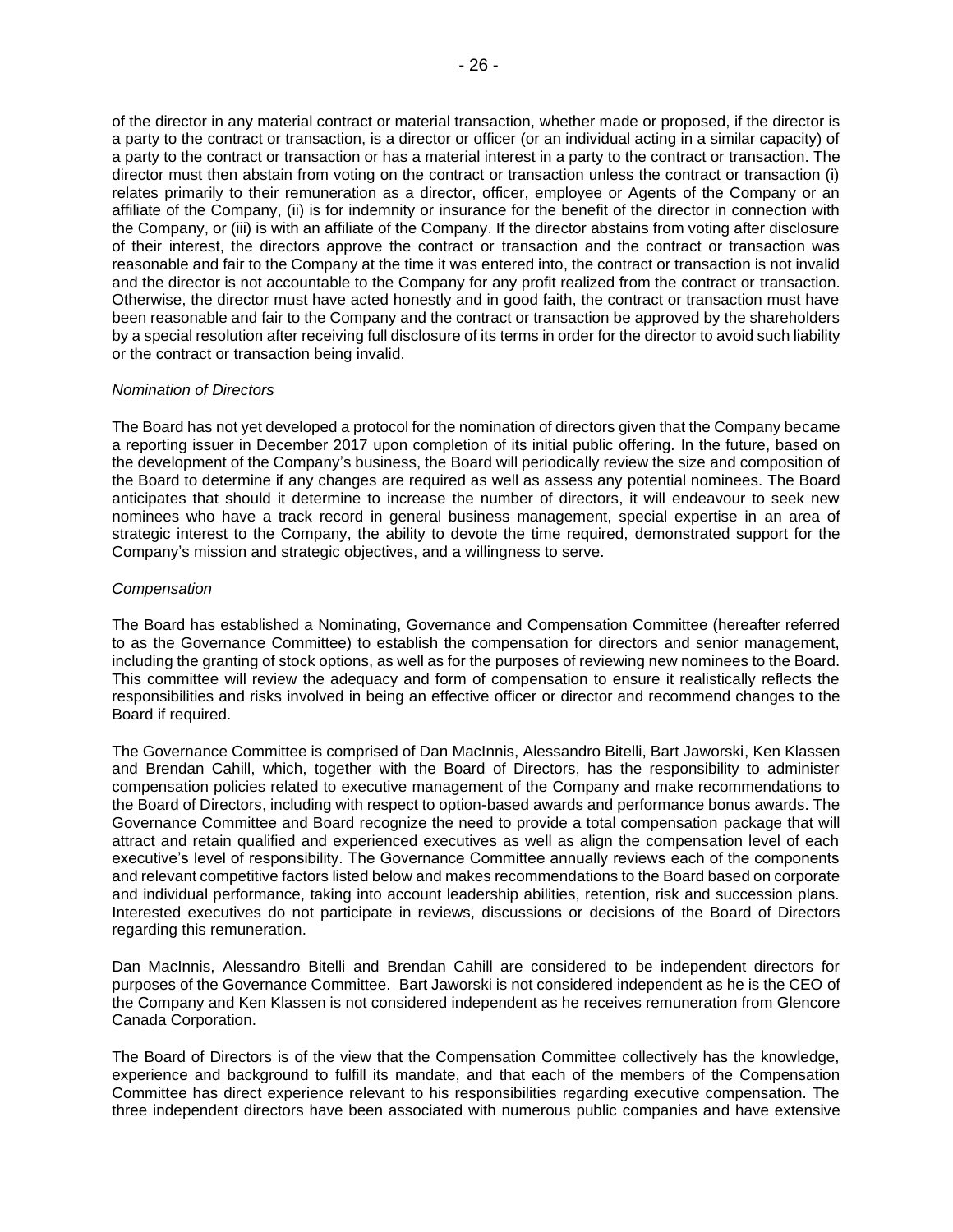experience with executive compensation at such public companies. These collective skills and extensive experience enable the Compensation Committee to make decisions on the suitability of the Company's compensation policies and practices.

#### *Other Board Committees*

The Board has no committees other than the Audit Committee and the Nominating, Governance and Compensation Committee.

#### *Assessments*

On an ongoing basis, the Board monitors the adequacy of information given to directors, communication between the Board and management and the strategic direction and processes of the Board and committees. On an ongoing annual basis, the Board assesses the performance of the Board as a whole, each of the individual directors and each committee of the Board in order to satisfy itself that each is functioning effectively.

# **STATEMENT OF EXECUTIVE COMPENSATION**

#### **General**

For the purpose of this Statement of Executive Compensation:

"**Company**" means Group Eleven Resources Corp.;

"**compensation securities**" includes stock options, convertible securities, exchangeable securities and similar instruments including stock appreciation rights, deferred share units and restricted stock units granted or issued by the Company or one of its subsidiaries (if any) for services provided or to be provided, directly or indirectly to the Company or any of its subsidiaries (if any);

#### "**NEO**" or "**named executive officer**" means:

- (a) each individual who served as chief executive officer ("**CEO**") of the Company, or who performed functions similar to a CEO, during any part of the most recently completed financial year,
- (b) each individual who served as chief financial officer ("**CFO**") of the Company, or who performed functions similar to a CFO, during any part of the most recently completed financial year,
- (c) the most highly compensated executive officer of the Company or any of its subsidiaries (if any) other than individuals identified in paragraphs (a) and (b) at the end of the most recently completed financial year whose total compensation was more than \$150,000 for that financial year, and
- (d) each individual who would be an NEO under paragraph (c) but for the fact that the individual was neither an executive officer of the Company or its subsidiaries (if any), nor acting in a similar capacity, at the end of that financial year;

"**plan**" includes any plan, contract, authorization or arrangement, whether or not set out in any formal document, where cash, compensation securities or any other property may be received, whether for one or more persons; and

"**underlying securities**" means any securities issuable on conversion, exchange or exercise of compensation securities.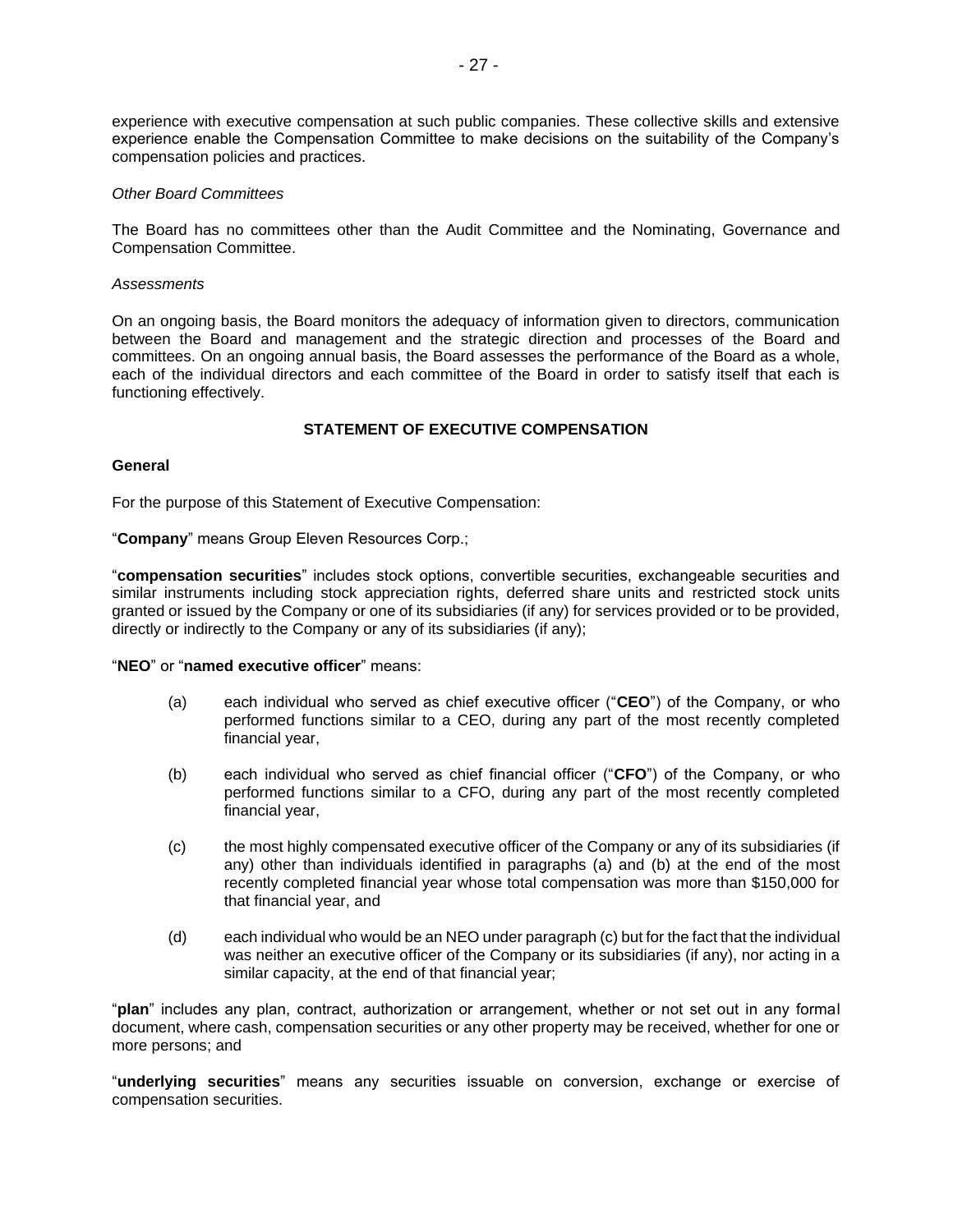# **Director and Named Executive Officer Compensation, excluding Compensation Securities**

The following table sets forth all direct and indirect compensation paid, payable, awarded, granted, given or otherwise provided, directly or indirectly, by the Company thereof to each NEO and each director of the Company, in any capacity, including, for greater certainty, all plan and non-plan compensation, direct and indirect pay, remuneration, economic or financial award, reward, benefit, gift or perquisite paid, payable, awarded, granted, given or otherwise provided to the NEO or director for services provided and for services to be provided, directly or indirectly, to the Company:

| Name and<br><b>Position</b>                                                    | <b>Fiscal</b><br>Year<br><b>Ended</b> | Salary,<br><b>Consulting</b><br>Fee, Retainer<br>or<br><b>Commission</b><br>$($ \$) | <b>Bonus</b><br>$($ \$) | <b>Committee</b><br>or Meeting<br><b>Fees</b><br>$($ \$) | Value of<br><b>Perquisites</b><br>$($ \$) | Value of all<br>other<br>Compensation<br>$($ \$) | <b>Total</b><br>Compensation<br>$($ \$) |
|--------------------------------------------------------------------------------|---------------------------------------|-------------------------------------------------------------------------------------|-------------------------|----------------------------------------------------------|-------------------------------------------|--------------------------------------------------|-----------------------------------------|
| Bart Jaworski<br><b>Chief Executive</b><br>Officer,<br>Director <sup>(1)</sup> | 2020<br>2019<br>2018                  | 181,778<br>196,581<br>211,168                                                       | Nil<br>Nil<br>Nil       | Nil<br>Nil<br>Nil                                        | Nil<br>Nil<br>Nil                         | Nil<br>Nil<br>Nil                                | 181,778<br>196,581<br>211,168           |
| Shaun<br><b>Heinrichs</b><br><b>Chief Financial</b><br>Office $r^{(2)}$        | 2020<br>2019<br>2018                  | 114,400<br>125,400<br>132,000                                                       | Nil<br>Nil<br>Nil       | Nil<br>Nil<br>Nil                                        | Nil<br>Nil<br>Nil                         | Nil<br>Nil<br>Nil                                | 114,400<br>125,400<br>132,000           |
| David Furlong<br>Chief<br>Operating<br>Office $r^{(3)}$                        | 2020<br>2019<br>2018                  | 139,743<br>155,190<br>170,311                                                       | Nil<br>Nil<br>Nil       | Nil<br>Nil<br>Nil                                        | Nil<br>Nil<br>Nil                         | Nil<br>Nil<br>Nil                                | 139,743<br>155,190<br>170,311           |
| Alessandro<br><b>Bitelli</b><br>Director <sup>(4)</sup>                        | 2020<br>2019<br>2018                  | Nil<br>Nil<br>Nil                                                                   | Nil<br>Nil<br>Nil       | Nil<br>Nil<br>Nil                                        | Nil<br>Nil<br>Nil                         | Nil<br>Nil<br>Nil                                | Nil<br>Nil<br>Nil                       |
| <b>Brendan Cahill</b><br>Director(5)                                           | 2020<br>2019<br>2018                  | Nil<br>Nil<br>Nil                                                                   | Nil<br>Nil<br>Nil       | Nil<br>Nil<br>Nil                                        | Nil<br>Nil<br>Nil                         | Nil<br>Nil<br>Nil                                | Nil<br>Nil<br>Nil                       |
| Daniel<br>MacInnis<br>Director <sup>(6)</sup>                                  | 2020<br>2019<br>2018                  | Nil<br>Nil<br>Nil                                                                   | Nil<br>Nil<br>Nil       | Nil<br>Nil<br>Nil                                        | Nil<br>Nil<br>Nil                         | Nil<br>Nil<br>Nil                                | Nil<br>Nil<br>Nil                       |
| Ken Klassen<br>Director(7)                                                     | 2020<br>2019<br>2018                  | Nil<br>Nil<br>Nil                                                                   | Nil<br>Nil<br>Nil       | Nil<br>Nil<br>Nil                                        | Nil<br>Nil<br>Nil                         | Nil<br>Nil<br>Nil                                | Nil<br>Nil<br>Nil                       |

(1) Mr. Jaworski was appointed as CEO and director on December 14, 2017.

(2) Mr. Heinrichs was appointed as CFO on December 13, 2017.

(3) Mr. Furlong was appointed as COO on December 13, 2017.

(4) Mr. Bitelli was appointed as a director on December 14, 2017.

(5) Mr. Cahill was appointed as a director on December 13, 2017.

(6) Mr. MacInnis was appointed as a director on December 14, 2017.

(7) Mr. Klassen was appointed as a director on August 11, 2020. "Mr. Klassen receives an hourly consulting fee from Glencore Canada Corporation for time spent in his role as a Director, to a maximum of US\$150,000 per calendar year and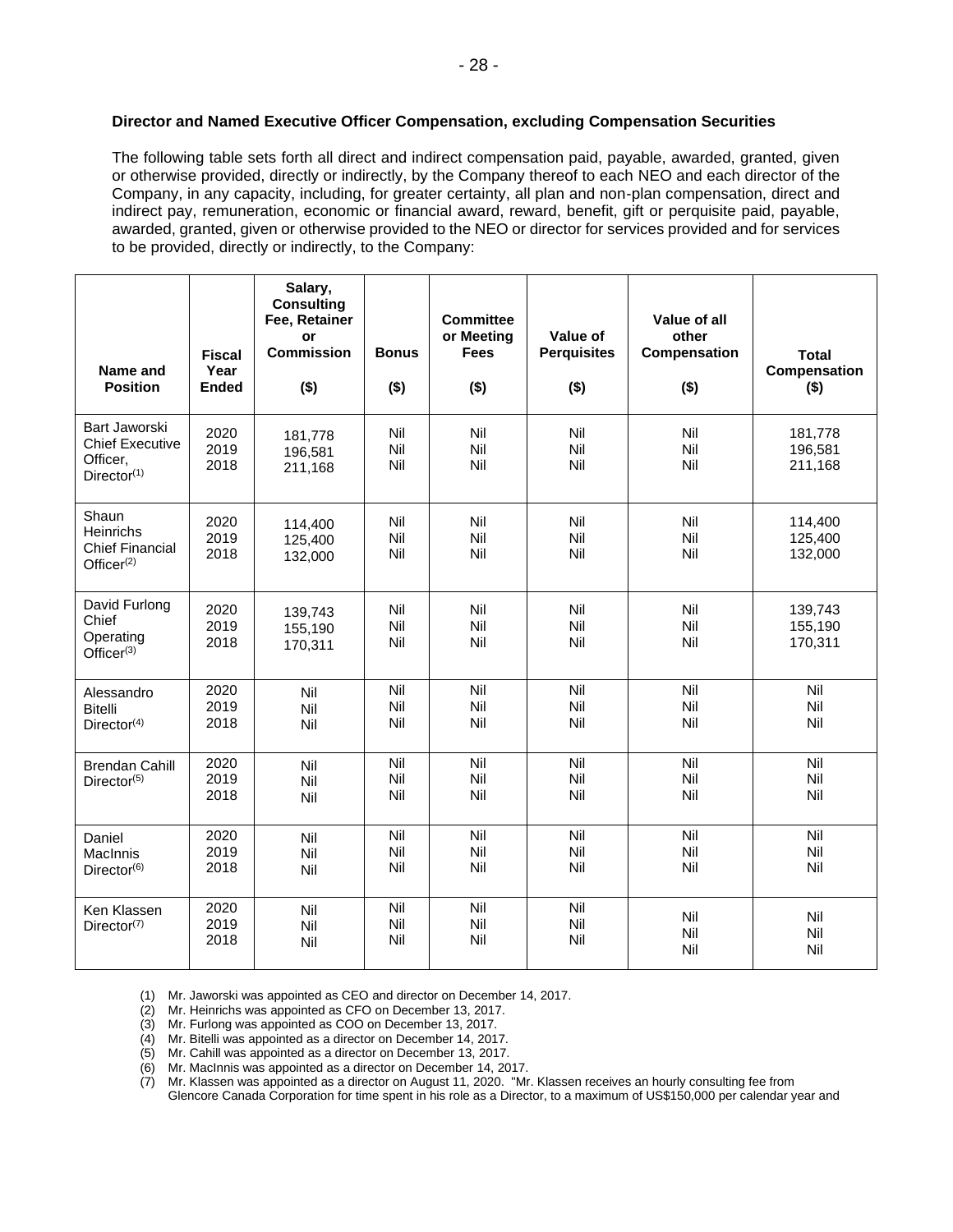reimbursement for reasonable out-of-pocket expenses. Mr. Klassen received US\$52,900 in 2020 for the period from his election as a Director to December 31, 2019."

#### **Stock Options and Other Compensation Securities**

The following table sets out information concerning all compensation securities granted or issued to each director and NEO by the Company in the financial year ended December 31, 2020, for services provided or to be provided, directly or indirectly, to the Company or any of its subsidiaries.

| <b>Compensation Securities</b>                                              |                                             |                                                                                                                   |                              |                                                         |                                                                                                 |                                                                                            |                    |  |
|-----------------------------------------------------------------------------|---------------------------------------------|-------------------------------------------------------------------------------------------------------------------|------------------------------|---------------------------------------------------------|-------------------------------------------------------------------------------------------------|--------------------------------------------------------------------------------------------|--------------------|--|
| <b>Name</b><br>and<br>position                                              | <b>Type of</b><br>compensati<br>on security | <b>Number of</b><br>compensation<br>securities, number<br>of underlying<br>securities, and<br>percentage of class | Date of<br>issue or<br>grant | Issue,<br>conversion<br>or exercise<br>price<br>$($ \$) | <b>Closing price of</b><br>security or<br>underlving<br>security on<br>date of grant<br>$($ \$) | <b>Closing price</b><br>of security or<br>underlvina<br>security at<br>year end<br>$($ \$) | <b>Expiry date</b> |  |
| Bart Jaworski<br><b>Chief Executive</b><br>Officer, Director <sup>(2)</sup> | <b>Stock</b><br>Options <sup>(1)</sup>      | 300,000 (0.22%)                                                                                                   | Oct. 2/20                    | \$0.09                                                  | \$0.09                                                                                          | \$0.09                                                                                     | Oct. 2/25          |  |
| Shaun Heinrichs<br><b>Chief Financial</b><br>Office $r^{(3)}$               | <b>Stock</b><br>Options <sup>(1)</sup>      | 150,000 (0.11%)                                                                                                   | Oct. 2/20                    | \$0.09                                                  | \$0.09                                                                                          | \$0.09                                                                                     | Oct. 2/25          |  |
| Alessandro Bitelli<br>Director <sup>(5)</sup>                               | Stock<br>Options <sup>(1)</sup>             | 150,000 (0.11%)                                                                                                   | Oct. 2/20                    | \$0.09                                                  | \$0.09                                                                                          | \$0.09                                                                                     | Oct. 2/25          |  |
|                                                                             | Deferred<br><b>Share Units</b>              | 222,222 (0.16%)                                                                                                   | Oct. 2/20                    | \$0.09                                                  | \$0.09                                                                                          | \$0.09                                                                                     | N/A                |  |
| <b>Brendan Cahill</b>                                                       | <b>Stock</b><br>Options <sup>(1)</sup>      | 150,000 (0.11%)                                                                                                   | Oct. 2/20                    | \$0.09                                                  | \$0.09                                                                                          | \$0.09                                                                                     | Oct. 2/25          |  |
| Director <sup>(6)</sup>                                                     | Deferred<br><b>Share Units</b>              | 222,222 (0.16%)                                                                                                   | Oct. 2/20                    | \$0.09                                                  | \$0.09                                                                                          | \$0.09                                                                                     | N/A                |  |
| Daniel MacInnis<br>Director <sup>(7)</sup>                                  | <b>Stock</b><br>Options <sup>(1)</sup>      | 150,000 (0.11%)                                                                                                   | Oct. 2/20                    | \$0.09                                                  | \$0.09                                                                                          | \$0.09                                                                                     | Oct. 2/25          |  |
|                                                                             | Deferred<br><b>Share Units</b>              | 222,222 (0.16%)                                                                                                   | Oct. 2/20                    | \$0.09                                                  | \$0.09                                                                                          | \$0.09                                                                                     | N/A                |  |
| Ken Klassen<br>Director <sup>(8)</sup>                                      | <b>Stock</b><br>Options <sup>(1)</sup>      | 200,000 (0.11%)                                                                                                   | Oct. 2/20                    | \$0.09                                                  | \$0.09                                                                                          | \$0.09                                                                                     | Oct. 2/25          |  |

Notes:

- (1) As at December 31, 2020, Mr. Jaworski held 800,000 stock options, which stock options are exercisable at \$0.20 per Common Share until expiry on September 6, 2023 and 300,000 stock options, exercisable at \$0.09 per Common Share until expiry on October 5, 2025
- (2) As at December 31, 2020, Mr. Heinrichs held 500,000 stock options, which stock options are exercisable at \$0.20 per Common Share until expiry on September 6, 2023; 150,000 stock options, which stock options are exercisable at \$0.08 per Common Share until expiry on October 17, 2022; and 150,000 stock options, which stock options are exercisable at \$0.09 per Common Share until expiry on October 5, 2025.
- (3) As at December 31, 2020, Mr. Bitelli held 100,000 stock options, which stock options are exercisable at \$0.40 per Common Share until expiry on February 19, 2023; 150,000 stock options, which stock options are exercisable at \$0.09 per Common Share until expiry on October 5, 2025; and 388,889 deferred share units.
- (4) As at December 31, 2020, Mr. Cahill held 100,000 stock options, which stock options are exercisable at \$0.40 per Common Share until expiry on February 19, 2023; 150,000 stock options, which stock options are exercisable at \$0.09 per Common Share until expiry on October 5, 2025; and 388,889 deferred share units..
- (5) As at December 31, 2020, Mr. MacInnis held 100,000 stock options, which stock options are exercisable at \$0.40 per Common Share until expiry on February 19, 2023; 150,000 stock options, which stock options are exercisable at \$0.09 per Common Share until expiry on October 5, 2025; and 388,889 deferred share units.
- (6) As at December 31, 2020, Mr. Klassen held 200,000 stock options, which stock options are exercisable at \$0.09 per Common Share until expiry on October 5, 2025.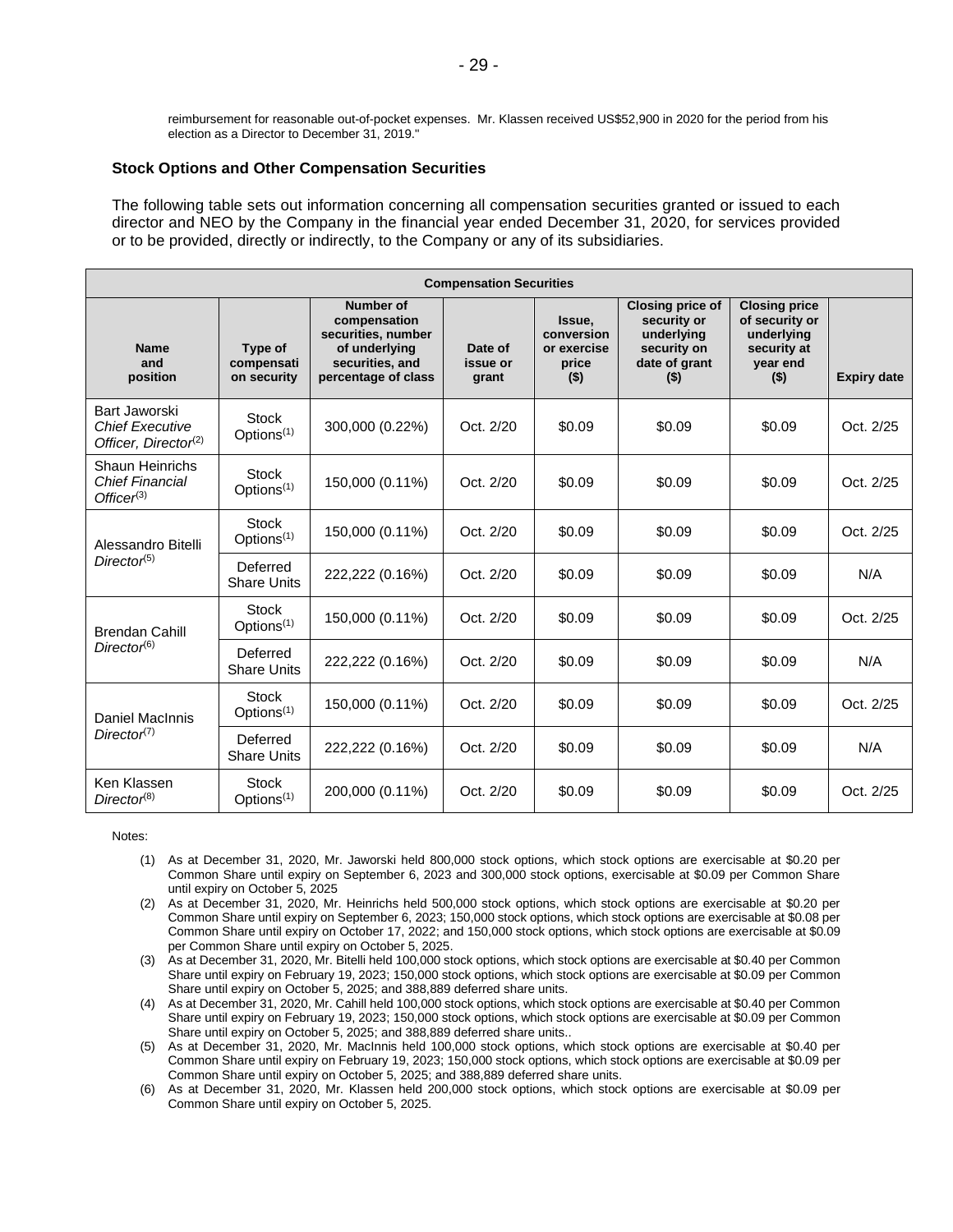# **Exercise Compensation Securities by Directors and Named Executive Officers**

The following table sets out information concerning each exercise by a director or an NEO of compensation securities during the financial year ended December 31, 2020.

| <b>Exercise of Compensation Securities by Directors and NEOs</b> |                                     |                                                    |                                                     |                     |                                                                           |                                                                                                             |                                                  |
|------------------------------------------------------------------|-------------------------------------|----------------------------------------------------|-----------------------------------------------------|---------------------|---------------------------------------------------------------------------|-------------------------------------------------------------------------------------------------------------|--------------------------------------------------|
| Name and position                                                | Type of<br>compensation<br>security | Number of<br>underlying<br>securities<br>exercised | <b>Exercise</b><br>price per<br>security<br>$($ \$) | Date of<br>exercise | <b>Closing price</b><br>per security<br>on date of<br>exercise<br>$($ \$) | <b>Difference</b><br>between<br>exercise<br>price and<br>closing price<br>on date of<br>exercise<br>$($ \$) | Total<br>value on<br>exercise<br>date<br>$($ \$) |
| Bart Jaworski<br><b>Chief Executive</b><br>Officer, Director     | n/a                                 | n/a                                                | n/a                                                 | n/a                 | n/a                                                                       | n/a                                                                                                         | n/a                                              |
| Shaun Heinrichs<br><b>Chief Financial</b><br><b>Officer</b>      | n/a                                 | n/a                                                | n/a                                                 | n/a                 | n/a                                                                       | n/a                                                                                                         | n/a                                              |
| Alessandro Bitelli<br>Director                                   | $n/a$ ,                             | n/a                                                | n/a                                                 | n/a                 | n/a                                                                       | n/a                                                                                                         | n/a                                              |
| <b>Brendan Cahill</b><br>Director                                | n/a                                 | n/a                                                | n/a                                                 | n/a                 | n/a                                                                       | n/a                                                                                                         | n/a                                              |
| Daniel MacInnis<br>Director                                      | n/a                                 | n/a                                                | n/a                                                 | n/a                 | n/a                                                                       | n/a                                                                                                         | n/a                                              |
| Ken Klassen<br>Director                                          | n/a                                 | n/a                                                | n/a                                                 | n/a                 | n/a                                                                       | n/a                                                                                                         | n/a                                              |

### **Stock Plans and other Incentive Plans**

### *10% Rolling Share Option Plan*

The Company's current stock option plan (the "Plan") is a "rolling" share option plan, whereby the aggregate number of Shares reserved for issuance, together with any other Shares reserved for issuance under any other plan or agreement of the Company, shall not exceed ten (10%) percent of the total number of issued Shares (calculated on a non-diluted basis) at the time an option is granted. The Plan provides that the Board may, from time to time, in its discretion, grant to directors, officers, employees, consultants and other personnel of the Company and its subsidiaries or affiliates, options to purchase shares of the Company. As at the date hereof, there are **4,750,000** options outstanding under the Plan. The Plan was last approved by the shareholders of the Company on June 22, 2020.

A copy of the Plan is available for review on the Company's profile at www.sedar.com and at the office of the Company's Chief Financial Officer at 1050 – 400 Burrard Street, Vancouver, British Columbia V6C 3A6, Telephone: 604-630-8839 or at the registered offices of the Company, at 2200 – 885 West Georgia Street, Vancouver, British Columbia V6C 3E8, Telephone: 604-691-6100 during normal business hours up to and including the date of the Meeting. See "Particulars of Matters To Be Acted Upon – *Continuation of Stock Option Plan*".

### *Deferred Share Unit Plan*

The Board adopted the DSU Plan effective as of January 1, 2018. The purpose of the DSU Plan is to promote the alignment of interests between the directors and Shareholders while enabling directors to participate in the long-term success of the Company through the grant of DSUs. Upon vesting, each DSU awarded entitles the DSU holder to receive, subject to adjustment as provided for in the DSU Plan, the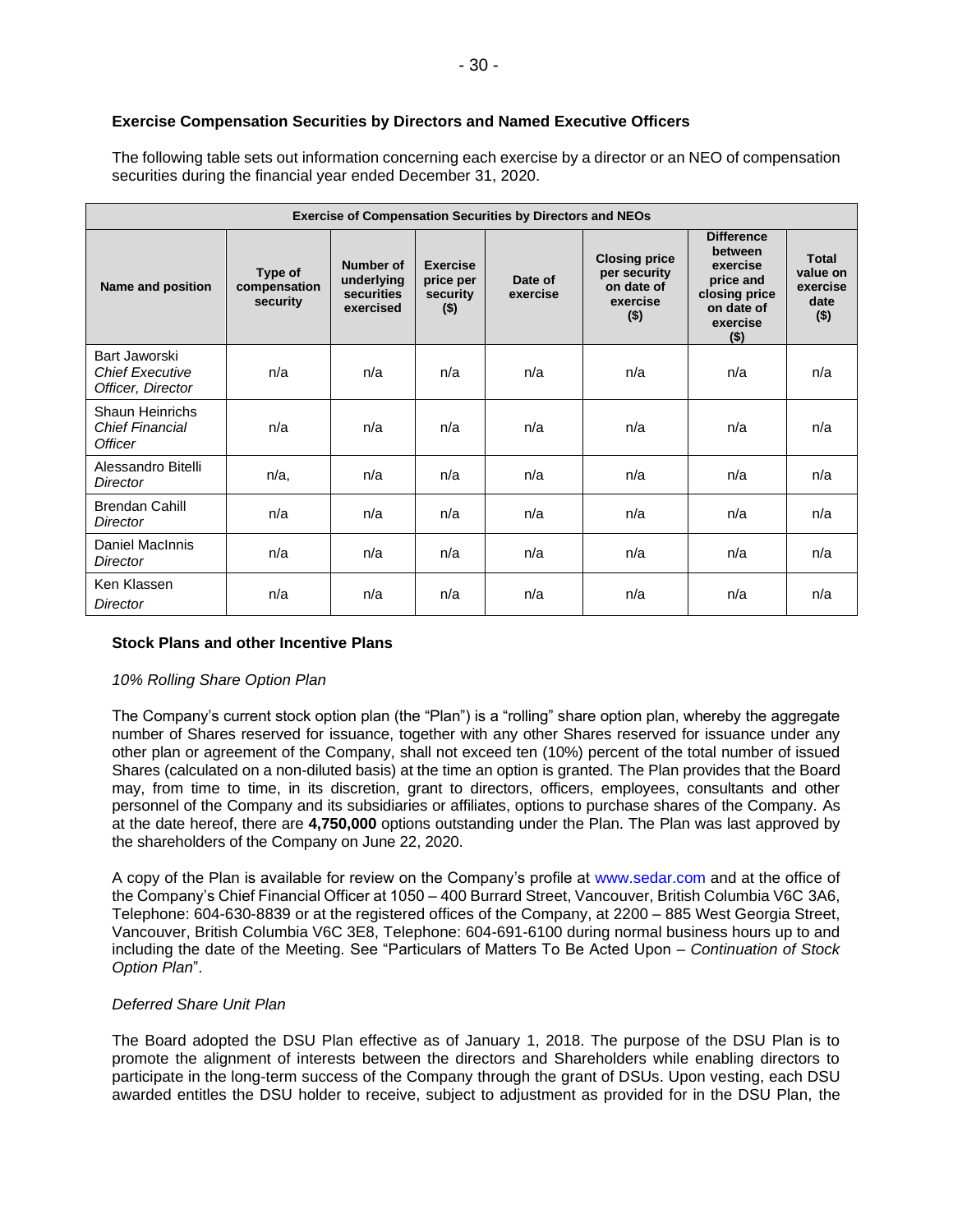issuance of either Common Shares or the equivalent of a lump sum cash payment at the option of the Company. For the purposes of the DSU Plan, the value of the DSU on the Settlement Date is the market price, being the volume-weighted average price of the Common Shares on the TSX for the five trading days immediately preceding such Settlement Date, but if the Common Shares did not trade on such trading days, the market price shall be average of the bid and ask prices in respect of the Common Shares at the close of trading on such trading day. As at the date hereof, there are **1,166,666** DSU's outstanding under the Plan.

A copy of the DSU Plan is available for review at the office of the Company's Chief Financial Officer at 1050 – 400 Burrard Street, Vancouver, British Columbia V6C 3A6, Telephone: 604-630-8839 or at the registered offices of the Company, at 2200 – 885 West Georgia Street, Vancouver, British Columbia V6C 3E8, Telephone: 604-691-6100 during normal business hours up to and including the date of the Meeting. See "Particulars of Matters To Be Acted Upon – *Approval of Deferred Share Unit Plan*".

# *Restricted Share Unit Plan*

The Board adopted the RSU Plan effective as of July 2, 2019. The Board decided that it is desirable to have a wide range of incentive plans including the RSU Plan in place to attract, retain and motivate employees, directors and consultants of the Company. The RSU Plan is subject to the receipt of the requisite approvals of the TSX-V and the Shareholders. As at the date hereof, there were no RSU's outstanding under the Plan.

A copy of the RSU Plan is available for review at the office of the Company's Chief Financial Officer at 1050 – 400 Burrard Street, Vancouver, British Columbia V6C 3A6, Telephone: 604-630-8839 or at the registered offices of the Company, at 2200 – 885 West Georgia Street, Vancouver, British Columbia V6C 3E8, Telephone: 604-691-6100 during normal business hours up to and including the date of the Meeting. See "Particulars of Matters To Be Acted Upon – *Approval of Restricted Share Unit Plan*".

# **Employment, Consulting and Management Agreements**

# **No new employment, consulting or management agreements were entered into since the last company's Annual General Meeting.**

Other than as disclosed below, the Company or any of its subsidiaries has not entered into any agreement or arrangement under which compensation was provided during the most recently completed financial year or is payable in respect of services provided to the Company or any of its subsidiaries that were (a) performed by a director or NEO, or (b) performed by any other party but are services typically provided by a director or a NEO.

The Company has an employment agreement in place with its Chief Executive Officer and a consulting agreement in place for the Chief Financial Officer (collectively, the "Management Agreements" and individually a "Management Agreement"). The Management Agreements provide for base salary, discretionary bonuses and stock option awards, as approved by the Board, paid vacation and enrolment in the Company's benefits plan as applicable, which benefits are generally available to all employees of the Company, and provide payment on termination without just cause as described below.

### **Termination and Change of Control Benefits**

The Management Agreements provide certain payments to each NEO in the event his or her services are terminated by the Company without cause. No amounts except accrued services up to the date of the termination are payable in the event that the NEO is terminated for cause or resigns voluntarily.

Each Management Agreement provides that:

- a) The NEO may terminate their engagement with the Company upon three months' written notice to the Company; and
- b) The Company may terminate its engagement with the NEO upon delivery of three months' written notice to the NEO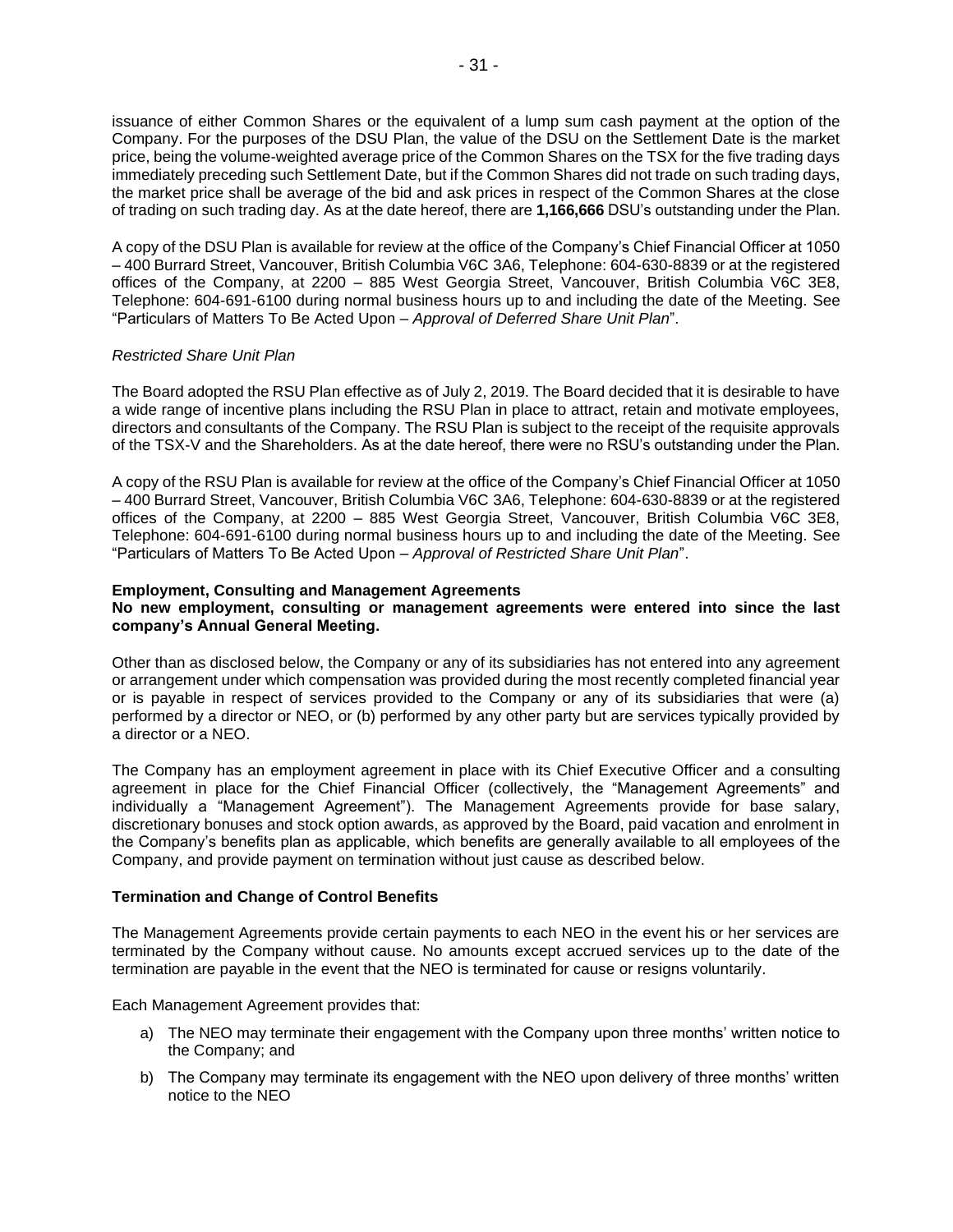- c) If the NEO is terminated other than "for cause", the Company is required to pay to the NEO a severance amount equal to 24 months salary (Jaworski) and 12 months fees (Heinrichs), based on the current approved retainer amounts plus any bonuses that are payable as well as full vesting of any outstanding options.
- d) Termination payments that would have been payable to each NEO had his or her services been terminated without cause on April 16, 2018 are as follows;
	- Jaworski − €276,000
	- Heinrichs \$132,000
	- Furlong €103,500

### **Oversight and Description of Director and NEO Compensation**

The Corporate Governance and Compensation Committee assists the Board in fulfilling its obligations relating to compensation issues. The Governance Committee acts alone when considering the compensation of the CEO. The proposed executive compensation is then presented to the Board for approval. The committee also makes recommendations to the Board respecting the Company's incentive compensation plans, including administration of the Share Option Plan, DSU Plan and RSU Plan and must discharge all responsibilities imposed on the committee by the Company's incentive compensation plans. It has the responsibilities of reviewing and recommending director compensation, overseeing the Company's base compensation structure and equity-based compensation program, recommending compensation of the Company's officers and employees to the Board, and evaluating the performance of officers generally and in light of annual goals and objectives.

Furthermore, the committee may, at the request of the Board, review, approve and/or monitor compensation programs and strategies applicable to senior management, and review the corporate succession and development plans of the Company at the executive level. It reviews the compensation of senior management on a semi-annual basis and keeps current with developments in executive compensation for companies engaged in similar industries or that are of a similar size. The committee also reviews and approves any proposed severance termination payments to be made and prepares and issues all evaluations and reports under applicable law.

The compensation program for senior management of the Company is designed to ensure that the level and form of compensation achieves certain objectives, including alignment with Shareholders' interests, attracting and retaining highly qualified management, stewardship of existing capital resources, and focusing on linking compensation with achieving business objectives and financial results. To meet these objectives, the Board has focused primarily on stock-based compensation to ensure long term alignment of senior management and allow for the focused use of existing funds on exploration at the Company's properties.

### **Pension Plan Benefits**

The Company does not operate any pension plans or provide any retirement benefits for its directors or employees.

### **SECURITIES AUTHORIZED FOR ISSUANCE UNDER EQUITY COMPENSATION PLANS**

The following table sets forth, as of the end of the Company's most recently completed financial year, the number of securities to be issued upon exercise of outstanding stock options, the weighted-average exercise price and the number of securities remaining to be issued under equity compensation plans approved and not approved by the Shareholders: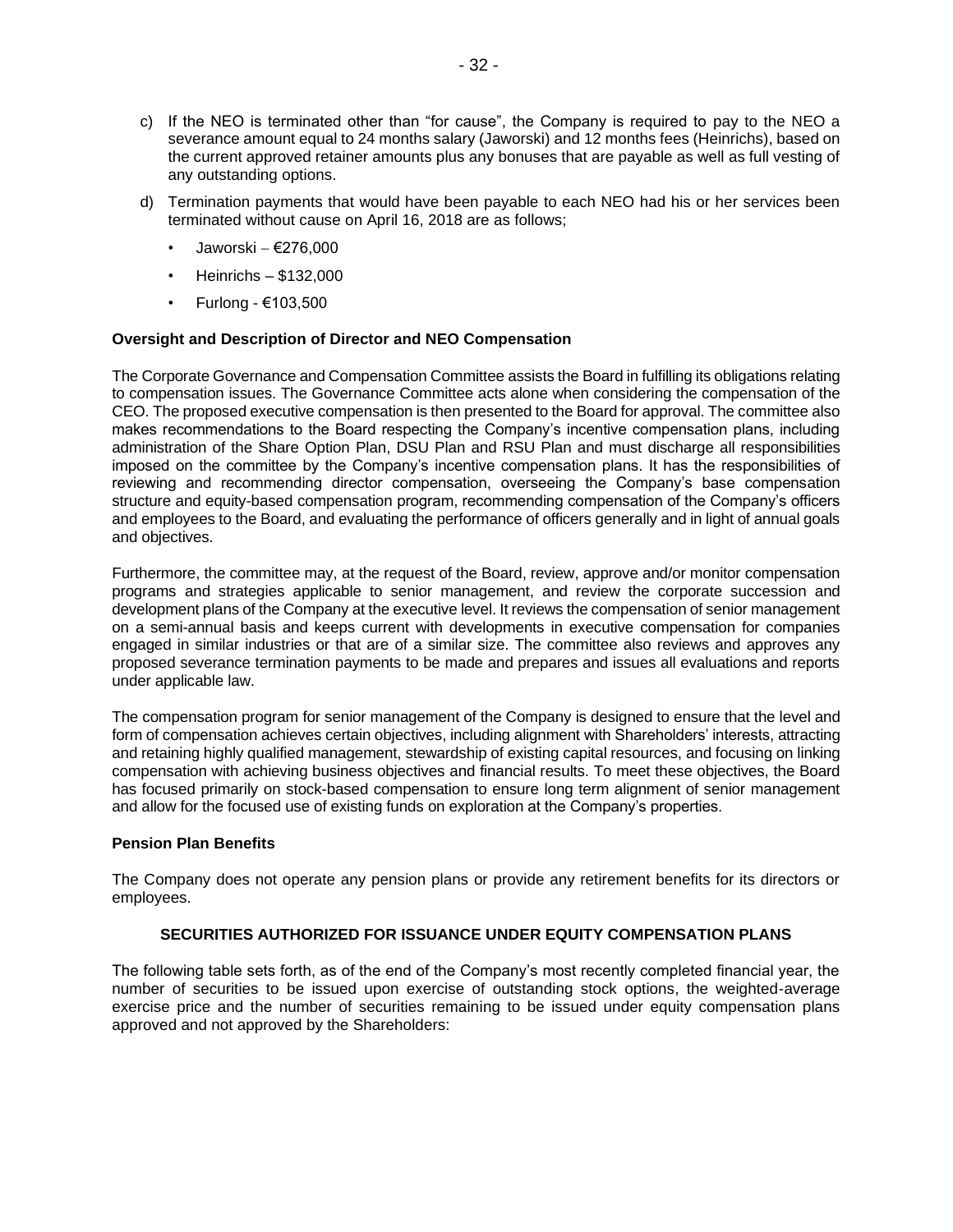| <b>Plan Category</b>                                             | Number of<br>securities to be<br>issued upon<br>exercise of<br>outstanding<br>options, warrants<br>and rights<br>(a) | <b>Weighted-</b><br>average exercise<br>price of<br>outstanding<br>options, warrants<br>and rights<br>(b) | <b>Number of securities</b><br>remaining available for<br>future issuance under<br>equity compensation<br>plans (excluding<br>securities reflected in<br>column (a))<br>(C) |
|------------------------------------------------------------------|----------------------------------------------------------------------------------------------------------------------|-----------------------------------------------------------------------------------------------------------|-----------------------------------------------------------------------------------------------------------------------------------------------------------------------------|
| Equity compensation plans<br>approved by security<br>holders     | 4,750,000 Options                                                                                                    | \$0.16 Options                                                                                            | 8,996,984 Options                                                                                                                                                           |
| Equity compensation plans<br>not approved by security<br>holders | Nil                                                                                                                  | N/A                                                                                                       | Nil                                                                                                                                                                         |
| Total                                                            | 4,750,000 Options                                                                                                    | \$0.16 Options                                                                                            | 8,996,984 Options                                                                                                                                                           |

# **INDEBTEDNESS OF DIRECTORS AND EXECUTIVE OFFICERS**

No executive officers or directors, or former executive officers or directors, nor any associate of such individuals, is as at the date hereof, or has been since the beginning of the financial year ended December 31, 2020, indebted to the Company or any of its subsidiaries in connection with a purchase of securities or otherwise. In addition, no indebtedness of these individuals to another entity has been the subject of a guarantee, support agreement, letter of credit or similar arrangement or understanding of the Company or any of its subsidiaries.

# **INTEREST OF INFORMED PERSONS IN MATERIAL TRANSACTIONS**

Other than as disclosed herein, no informed person of the Company, any proposed director of the Company, or any associate or affiliate of any informed person or proposed director, has had any material interest, direct or indirect, in any transaction since the commencement of the Company's most recently completed financial year or in any proposed transaction which has materially affected or would materially affect the Company or any of its subsidiaries.

An "informed person" means a director or executive officer of a reporting issuer; a director or executive officer of a person or company that is itself an informed person or subsidiary of a reporting issuer; any person or company who beneficially owns, or controls or directs, directly or indirectly, voting shares of a reporting issuer or a combination of both carrying more than 10% of the voting rights attached to all outstanding voting securities of the reporting issuer; and a reporting issuer that has purchased, redeemed or otherwise acquired any of its securities, for so long as it holds any of its securities.

## **ADDITIONAL INFORMATION**

Financial information is provided in the audited consolidated financial statements of the Company for the year ended December 31, 2020 and in the related management discussion and analysis, which will be placed before shareholders at the Meeting. Additional information relating to the Company can be found on SEDAR at www.sedar.com. Copies of the Company's audited consolidated financial statements and management's discussion and analysis for the year ended December 31, 2019 will be available upon request from the Company's Chief Financial Officer at 1050 – 400 Burrard Street, Vancouver, British Columbia V6C 3A6, Telephone: 604-630-8839. Copies of these documents will be provided free of charge to security holders of the Company. The Company may require payment of a reasonable charge from any person or company who is not a security holder of the Company, who requests a copy of any such document.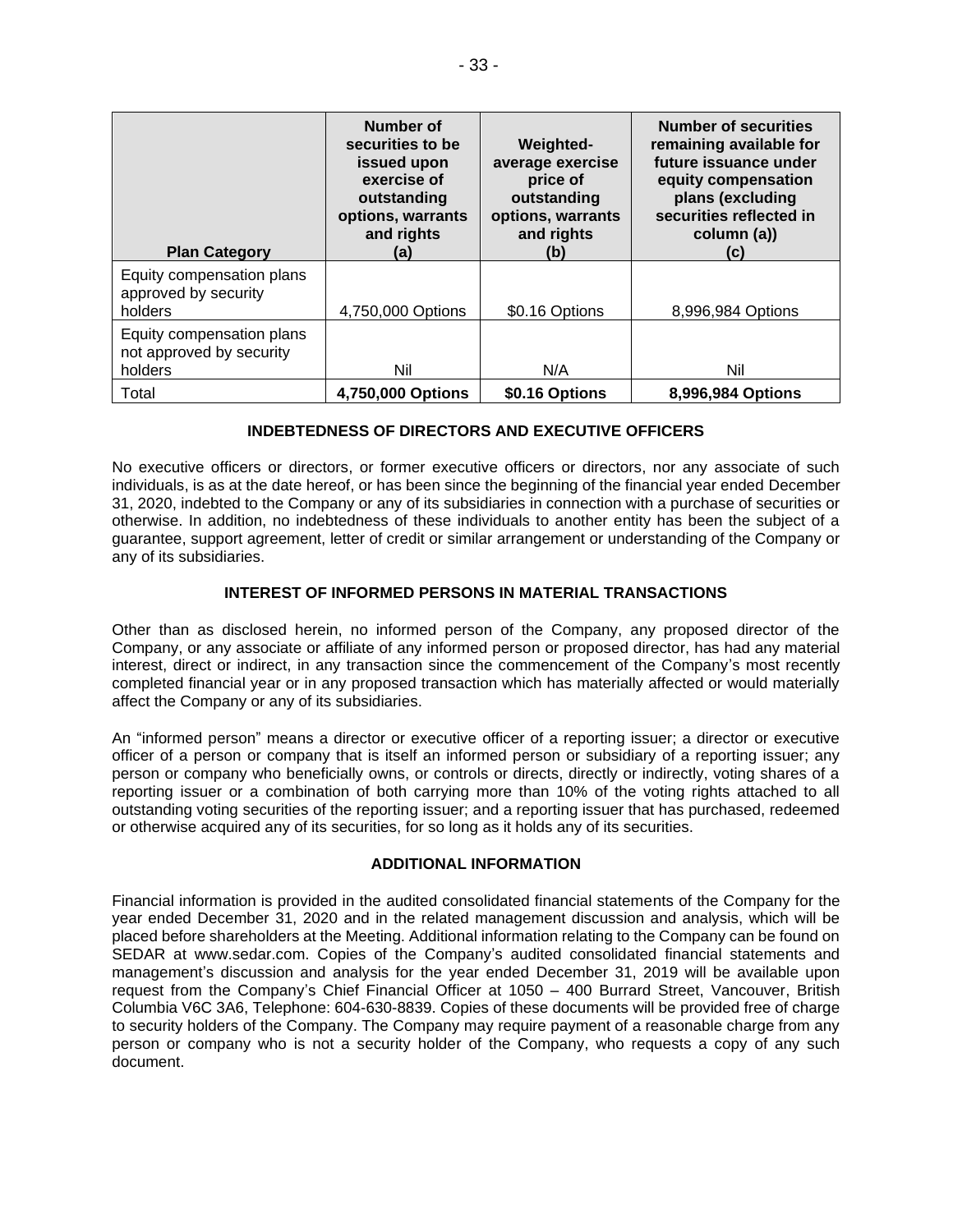## **OTHER MATTERS**

As of the date of this Information Circular, the Board is not aware of any other matters which may come before the Meeting other than as set forth in the Notice of Meeting that accompanies this Information Circular. If any other matter properly comes before the Meeting, it is the intention of the persons named in the enclosed Proxy to vote the shares represented thereby in accordance with their best judgment on such matter.

The contents of this Information Circular and its distribution to shareholders have been approved by the Board.

DATED at Vancouver, British Columbia this 31<sup>st</sup> day of May, 2021.

BY ORDER OF THE BOARD

*"Bart Jaworski"*

Bart Jaworski Chief Executive Officer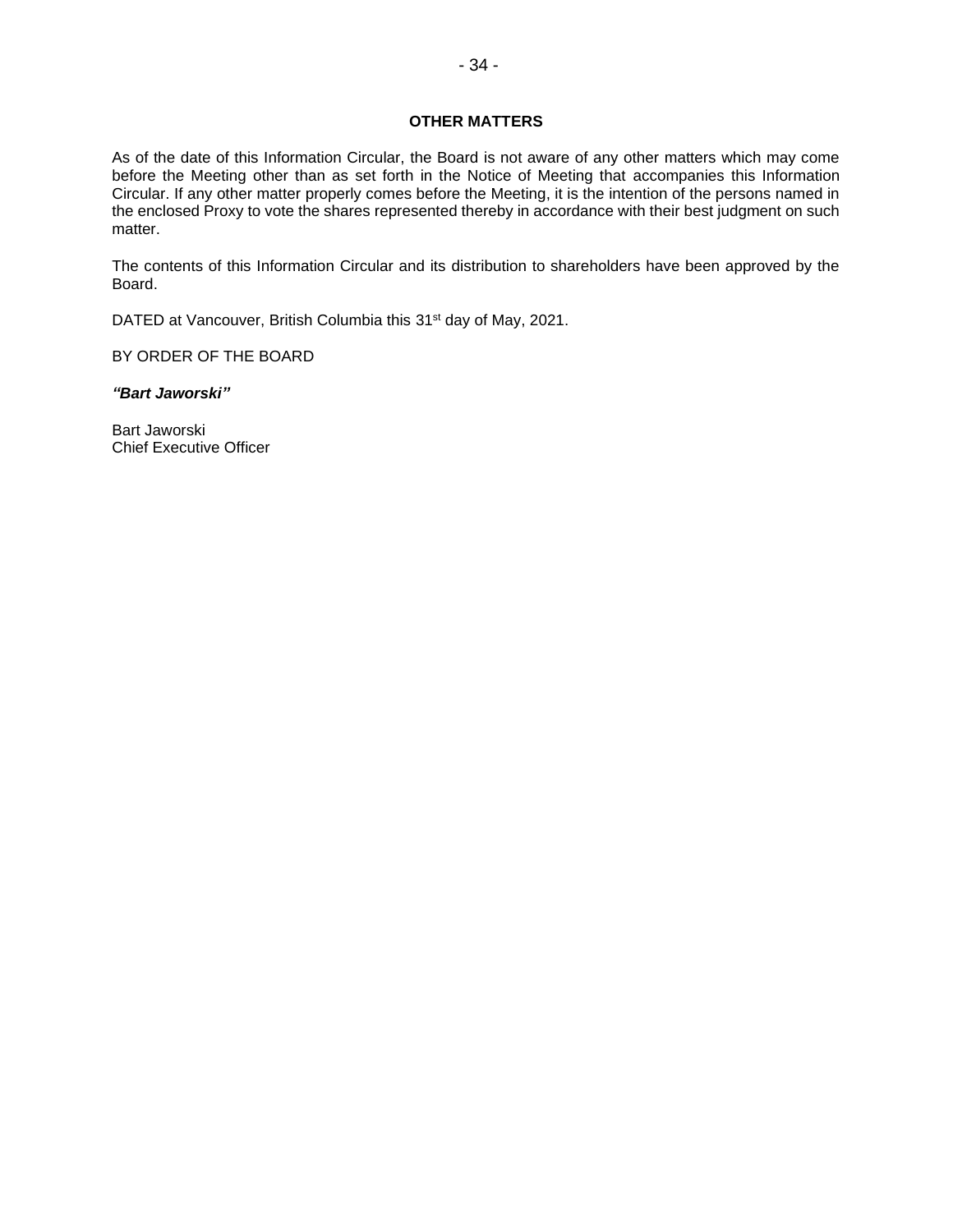#### **Schedule A**

#### Group Eleven Resources Corp.

#### Audit Committee Charter

## **PURPOSE**

The overall purpose of the Audit Committee (the "**Committee**") of Group Eleven Resources Corp. (the "**Company**") is to ensure that the Company's management has designed and implemented an effective system of internal financial controls, to review and report on the integrity of the financial statements and related financial disclosure of the Company, and to review the Company's compliance with regulatory and statutory requirements as they relate to financial statements, taxation matters and disclosure of financial information. It is the intention of the Board that through the involvement of the Committee, the external audit will be conducted independently of the Company's Management to ensure that the independent auditors serve the interests of Shareholders rather than the interests of Management of the Company. The Committee will act as a liaison to provide better communication between the Board and the external auditors. The Committee will monitor the independence and performance of the Company's independent auditors.

### **COMPOSITION, PROCEDURES AND ORGANIZATION**

- 1. The Committee shall consist of at least three members of the Board of Directors (the "**Board**").
- 2. At least two (2) members of the Committee shall be independent and the Committee shall endeavour to appoint a majority of independent directors to the Committee, who in the opinion of the Board, would be free from a relationship which would interfere with the exercise of the Committee members' independent judgment. At least one (1) member of the Committee shall have accounting or related financial management expertise. All members of the Committee that are not financially literate will work towards becoming financially literate to obtain a working familiarity with basic finance and accounting practices applicable to the Company. For the purposes of this Charter, an individual is financially literate if he or she has the ability to read and understand a set of financial statements that present a breadth and level of complexity of accounting issues that are generally comparable to the breadth and complexity of the issues that can reasonably be expected to be raised by the Company's financial statements.
- 3. The Board, at its organizational meeting held in conjunction with each annual general meeting of the shareholders, shall appoint the members of the Committee for the ensuing year. The Board may at any time remove or replace any member of the Committee and may fill any vacancy in the Committee.
- 4. Unless the Board shall have appointed a chair of the Committee, the members of the Committee shall elect a chair and a secretary from among their number.
- 5. The quorum for meetings shall be a majority of the members of the Committee, present in person or by telephone or other telecommunication device that permits all persons participating in the meeting to speak and to hear each other.
- 6. The Committee shall have access to such officers and employees of the Company and to the Company's external auditors, and to such information respecting the Company, as it considers to be necessary or advisable in order to perform its duties and responsibilities.
- 7. Meetings of the Committee shall be conducted as follows:
	- (a) the Committee shall meet at least four times annually at such times and at such locations as may be requested by the chair of the Committee. The external auditors or any member of the Committee may request a meeting of the Committee;
	- (b) the external auditors shall receive notice of and have the right to attend all meetings of the Committee; and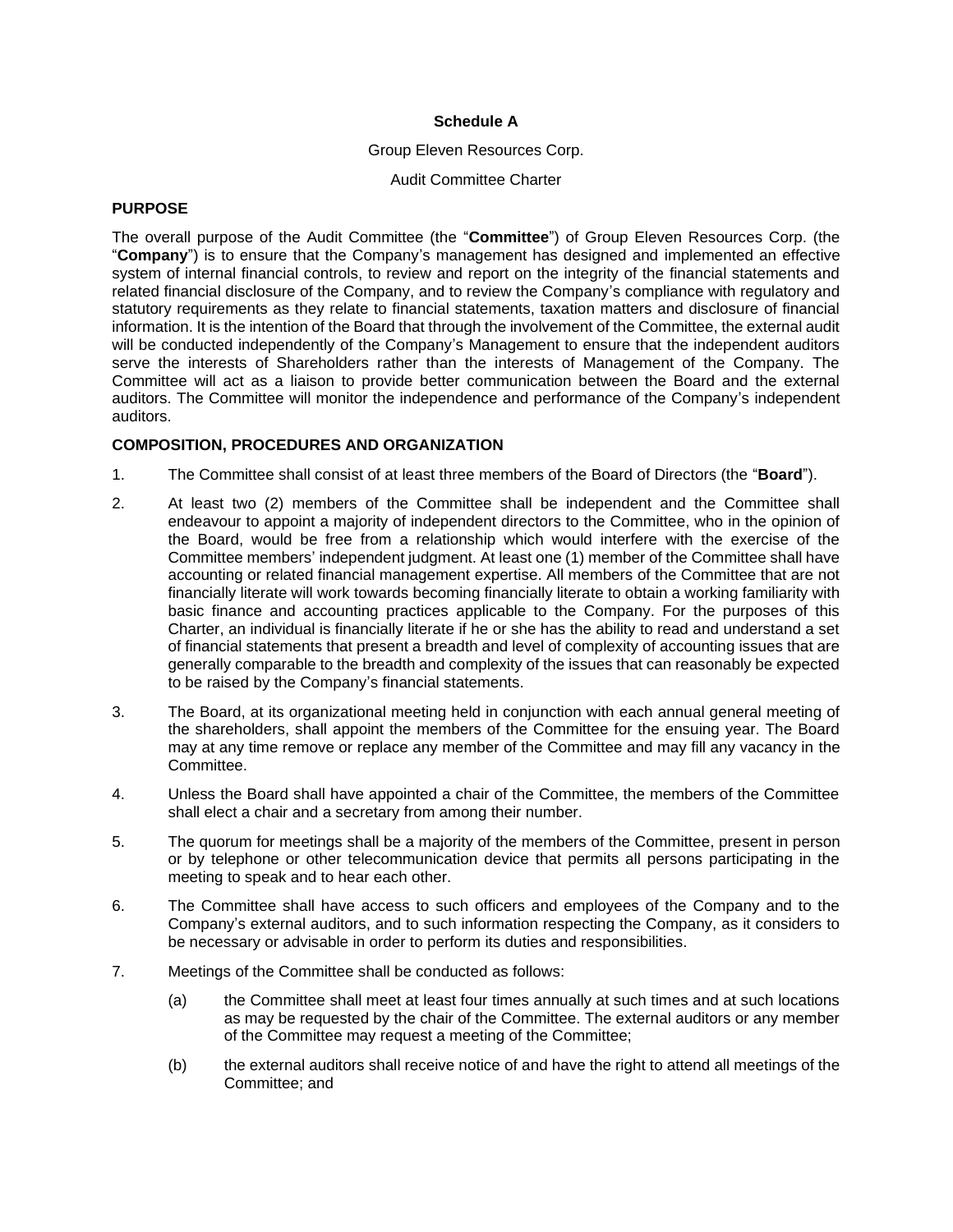- (c) management representatives may be invited to attend all meetings except private sessions with the external auditors.
- 8. The internal auditors and the external auditors shall have a direct line of communication to the Committee through its chair and may bypass management if deemed necessary. The Committee, through its chair, may contact directly any employee in the Company as it deems necessary, and any employee may bring before the Committee any matter involving questionable, illegal or improper financial practices or transactions.

# **ROLES AND RESPONSIBILITIES**

- 9. The overall duties and responsibilities of the Committee shall be as follows:
	- (a) to assist the Board in the discharge of its responsibilities relating to the Company's accounting principles, reporting practices and internal controls and its approval of the Company's annual and quarterly financial statements and related financial disclosure;
	- (b) to establish and maintain a direct line of communication with the Company's internal and external auditors and assess their performance;
	- (c) to ensure that the management of the Company has designed, implemented and is maintaining an effective system of internal financial controls; and
	- (d) to report regularly to the Board on the fulfillment of its duties and responsibilities.

10. The duties and responsibilities of the Committee as they relate to the external auditors shall be as follows:

(a) to recommend to the Board a firm of external auditors to be engaged by the Company, and to verify the independence of such external auditors;

- (b) to review and approve the fee, scope and timing of the audit and other related services rendered by the external auditors;
- (c) review the audit plan of the external auditors prior to the commencement of the audit;
- (d) to review with the external auditors, upon completion of their audit:
	- (i) be non audit services provided by the external auditors;
	- (ii) to discuss with the external auditors the quality and not just the acceptability of the Company's accounting principles; and
	- (iii) to implement structures and procedures to ensure that the Committee meets the external auditors on a regular basis in the absence of management.
- 11. The duties and responsibilities of the Committee as they relate to the internal control procedures of the Company are to:
	- (a) review the appropriateness and effectiveness of the Company's policies and business practices which impact on the financial integrity of the Company, including those relating to internal auditing, insurance, accounting, information services and systems and financial controls, management reporting and risk management;
	- (b) review compliance under the Company's business conduct and ethics policies and to periodically review these policies and recommend to the Board changes which the Committee may deem appropriate;
	- (c) review any unresolved issues between management and the external auditors that could affect the financial reporting or internal controls of the Company; and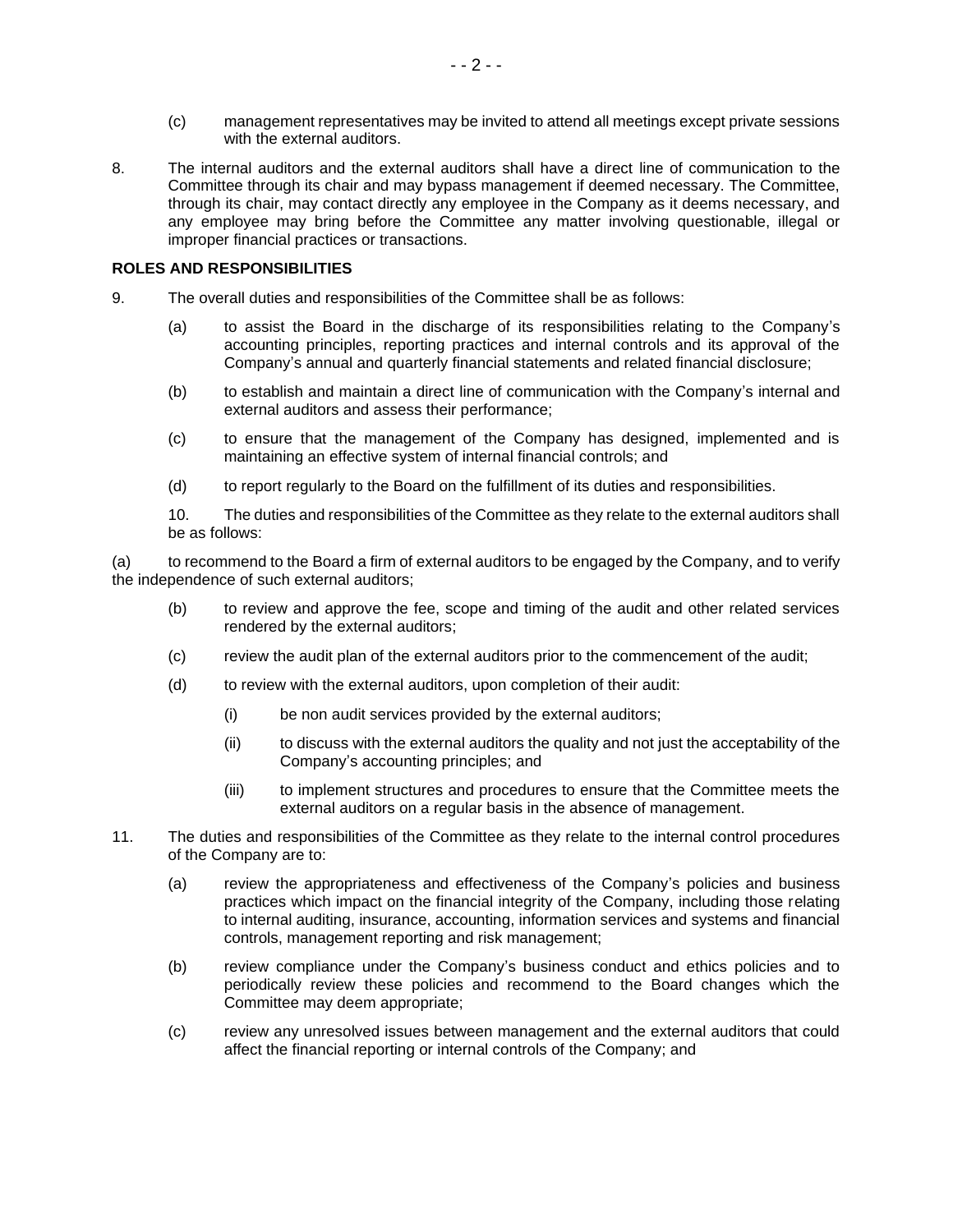- (d) periodically review the Company's financial and auditing procedures and the extent to which recommendations made by the internal audit staff or by the external auditors have been implemented.
- 12. The Committee is also charged with the responsibility to:
	- (a) review the Company's quarterly statements of earnings, including the impact of unusual items and changes in accounting principles and estimates and report to the Board with respect thereto;
	- (b) review and approve the financial sections of:
		- (i) the annual report to Shareholders;
		- (ii) the annual information form, if required;
		- (iii) annual and interim MD&A;
		- (iv) prospectuses;
		- (v) news releases discussing financial results of the Company; and
		- (vi) other public reports of a financial nature requiring approval by the Board,
		- (vii) and report to the Board with respect thereto;
	- (c) review regulatory filings and decisions as they relate to the Company's financial statements;
	- (d) review the appropriateness of the policies and procedures used in the preparation of the Company's financial statements and other required disclosure documents, and consider recommendations for any material change to such policies;
	- (e) review and report on the integrity of the Company's financial statements;
	- (f) review the minutes of any audit committee meeting of subsidiary companies;
	- (g) review with management, the external auditors and, if necessary, with legal counsel, any litigation, claim or other contingency, including tax assessments that could have a material effect upon the financial position or operating results of the Company and the manner in which such matters have been disclosed in the financial statements;
	- (h) review the Company's compliance with regulatory and statutory requirements as they relate to financial statements, tax matters and disclosure of financial information; and
	- (i) develop a calendar of activities to be undertaken by the Committee for each ensuing year and to submit the calendar in the appropriate format to the Board of Directors following each annual general meeting of shareholders.
- 13. The Committee shall have the authority:
	- (a) to engage independent counsel and other advisors as it determines necessary to carry out its duties,
	- (b) to set and pay the compensation for any advisors employed by the Committee; and
	- (c) to communicate directly with the internal and external auditors.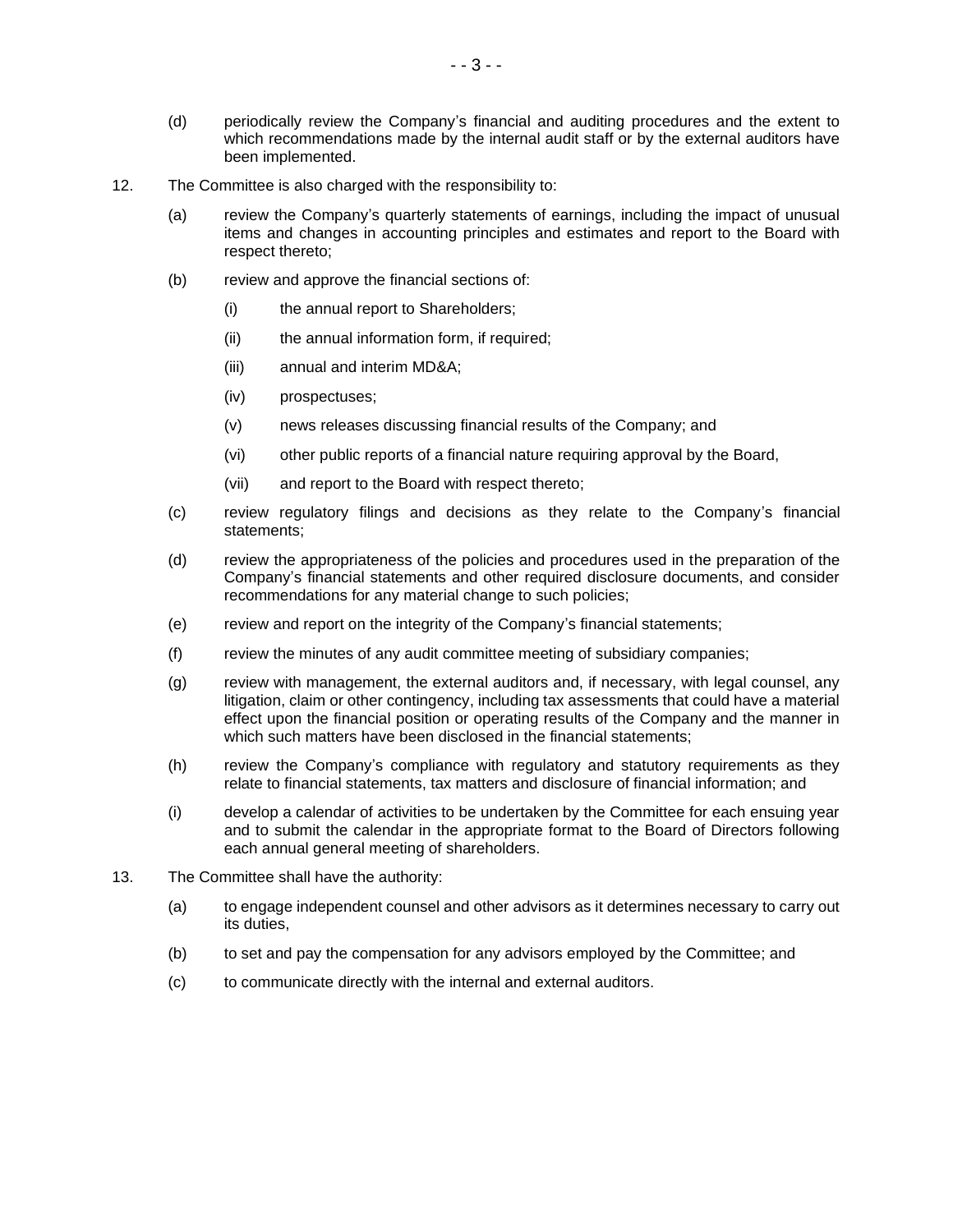# **Schedule B**

## **Group Eleven Resources Corp.**

### **Deferred Share Unit Plan**

# **1. DEFINITIONS**

For purposes of the Deferred Share Unit Plan, unless such word or term is otherwise defined herein or the context in which such word or term is used herein otherwise requires, the following words and terms with the initial letter or letters thereof capitalized shall have the following meanings:

- (a) "**Board**" means the board of directors of the Company;
- (b) "**Committee**" means the Nominating, Governance and Compensation Committee;
- (c) "**Common Shares**" means the common shares of the Company;
- (d) "**Company**" means Group Eleven Resources Corp.;
- (e) "**Deferred Share Unit**" means a unit credited by means of a bookkeeping entry to the account of an Eligible Participant in accordance with the provisions hereof, the value of which, on a particular date, shall be equal to the Market Price of one Common Share;
- (f) "**Designated Affiliate**" means an affiliate of the Company designated by the Committee for purposes of the Deferred Share Unit Plan from time to time;
- (g) "**Director's DSU Remuneration**" means the dollar amount representing the portion of the director remuneration as determined annually by the Board payable in the form of Deferred Share Units to an Eligible Director by the Company in each Quarter in respect of the services provided to the Company by the Eligible Director as a member of the Board or as a member of the board of directors of a Designated Affiliate in such Quarter, but, for greater certainty, excluding amounts received by an Eligible Director exclusively as cash based retainer fees and/or as a reimbursement for expenses incurred in attending meetings;
- (h) "**DSU Issue Date**" means the date in each Fiscal Year, which is the last business day of such Fiscal Year, or such other date recommended by the Committee and confirmed by the Board from time to time;
- (i) "**DSU Payment**" means the issuance of either a Common Share or, at the option of the Company, an equivalent cash payment by the Company to a Participant equal to the Market Value of a Common Share on the Separation Date multiplied by the number of Deferred Share Units held by the Participant on the Separation Date;
- (j) "**Eligible Director**" means a person who is a member of the board of directors and who, at the relevant time, is not otherwise an employee of the Company or of a Designated Affiliate, and such person shall continue to be an Eligible Director for so long as such person continues to be a member of such boards of directors and is not otherwise an employee of the Company or of a Designated Affiliate;
- (k) "**Insider**" has the meaning ascribed thereto under the *Securities Act* (British Columbia) the TSX Company Manual;
- (l) "**Market Value**" means the volume weighted average trading price of the Common Shares calculated by dividing the total value by the total volume of the Common Shares on the TSX-V for the five (5) consecutive trading days immediately prior to the date as of which Market Value is determined. If the Common Shares are not trading on the TSX-V, then the Market Value shall be determined in the same manner based on the trading price on such stock exchange or overthe-counter market on which the Common Shares are listed and posted for trading as may be selected for such purpose by the Committee. In the event that the Common Shares are not listed and posted for trading on any stock exchange or over-the-counter market, the Market Value shall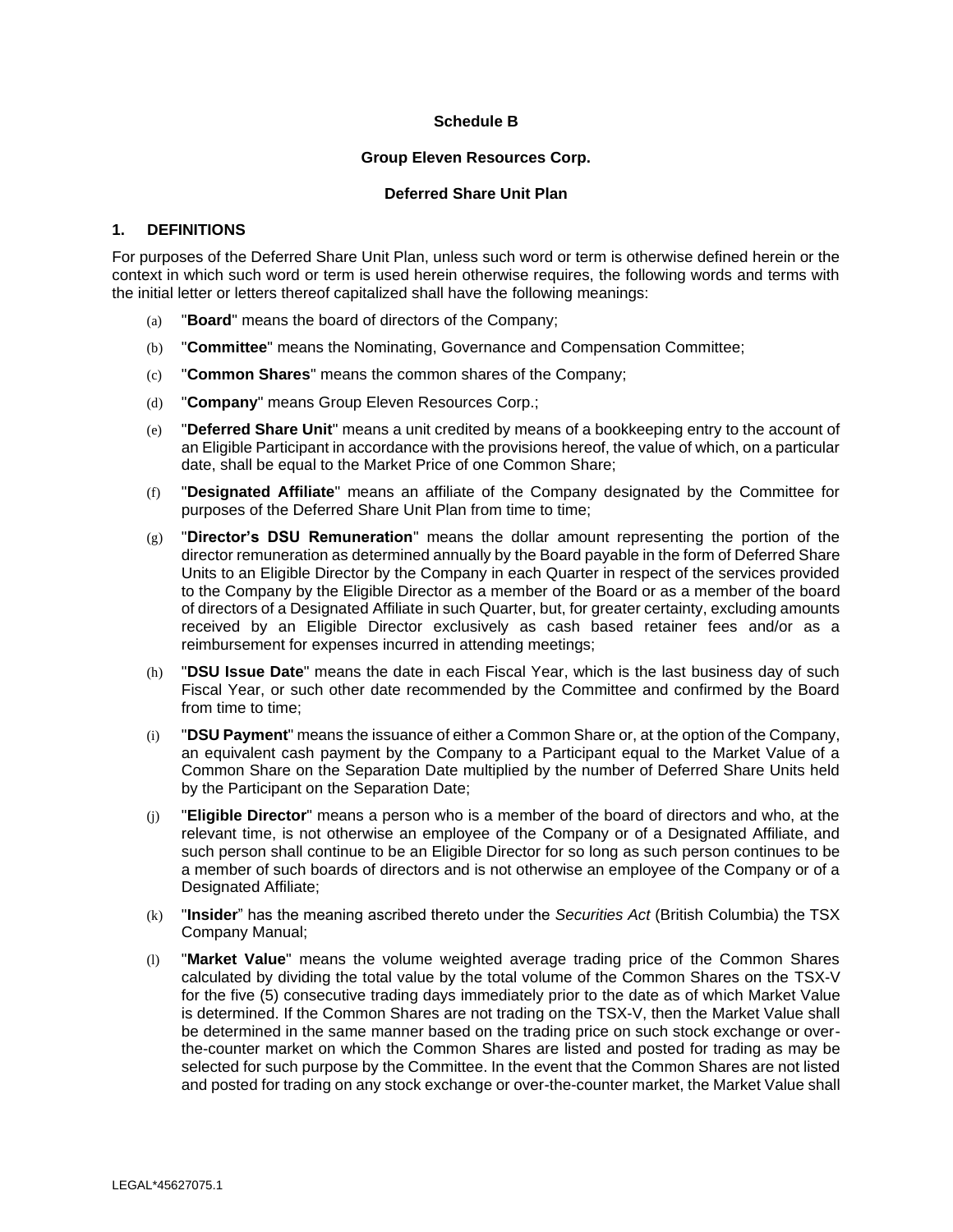be the fair market value of such Common Shares as determined by the Committee in its sole discretion;

- (m) "**Participant**" for the Deferred Share Unit Plan means each Eligible Director to whom Deferred Share Units are issued;
- (n) "**Plan**" means the deferred share unit plan as described within this policy;
- (o) "**Quarter**" means: a fiscal quarter of the Company, which, until changed by the Company, shall be the three-month period ending March 31, June 30, September 30 or December 31 in any calendar year;
- (p) "**Separation Date**" means the date that a Participant ceases to be an Eligible Director for any reason whatsoever, including death, of the Eligible Director and is otherwise not an employee of the Company or a Designated Affiliate; and
- (q) "**TSX-V**" means the TSX Venture Exchange.

### **2. PURPOSE**

The purpose of the Plan is to strengthen the alignment of interests between the Eligible Directors and the shareholders of the Company by linking a portion or all of annual director compensation to the future value of the Common Shares. In addition, the Plan has been adopted for the purpose of advancing the interests of the Company through the motivation, attraction and retention of directors of the Company, it being generally recognized that deferred share unit plans aid in attracting, retaining and encouraging director commitment and performance due to the opportunity offered to them to receive compensation in line with the value of the Common Shares.

### **3. ADMINISTRATION**

The Plan shall be administered by the Committee and the Committee shall have full discretionary authority to administer the Plan including the authority to interpret and construe any provision of the Plan and to adopt, amend and rescind such rules and regulations for administering the Plan as the Committee may deem necessary in order to comply with the requirements of the Plan. In addition the Committee may determine, as may be necessary, the Quarter when the Plan will commence to apply and the Quarter when the Plan will cease to apply to any particular Eligible Director. All actions taken and all interpretations and determinations made by the Committee in good faith shall be final and conclusive and shall be binding on the Participants and the Company. No member of the Committee shall be personally liable for any action taken or determination or interpretation made in good faith in connection with the Plan and all members of the Committee shall, in addition to their rights as Directors, be fully protected, indemnified and held harmless by the Company with respect to any such action taken or determination or interpretation made. The appropriate officers of the Company are hereby authorized and empowered to do all things and execute and deliver all instruments, undertakings and applications and writings as they, in their absolute discretion, consider necessary for the implementation of the Plan and of the rules and regulations established for administering the Plan. All costs incurred in connection with the Plan shall be for the account of the Company.

The Company shall maintain a register in which shall be recorded the name and address of each Participant in the Plan; the number of Deferred Share Units granted to each Participant under the Plan; and the date and price at which Deferred Share Units were granted.

Each grant of Deferred Share Units under the Plan shall be evidenced by a letter of the Company. Such Deferred Share Units shall be subject to all applicable terms and conditions of the Plan and may be subject to any other terms and conditions which are not inconsistent with the Plan and which the Committee deems appropriate for inclusion in the letter. The provisions entered into need not be identical, and may vary from Quarter to Quarter and from Participant to Participant.

Notwithstanding any other provision of the Deferred Share Unit Plan, no amount will be paid to, or in respect of, a Participant under this Plan or pursuant to any other arrangement, and no Deferred Share Units will be granted to such Participant to compensate for a downward fluctuation in the value of the Company Shares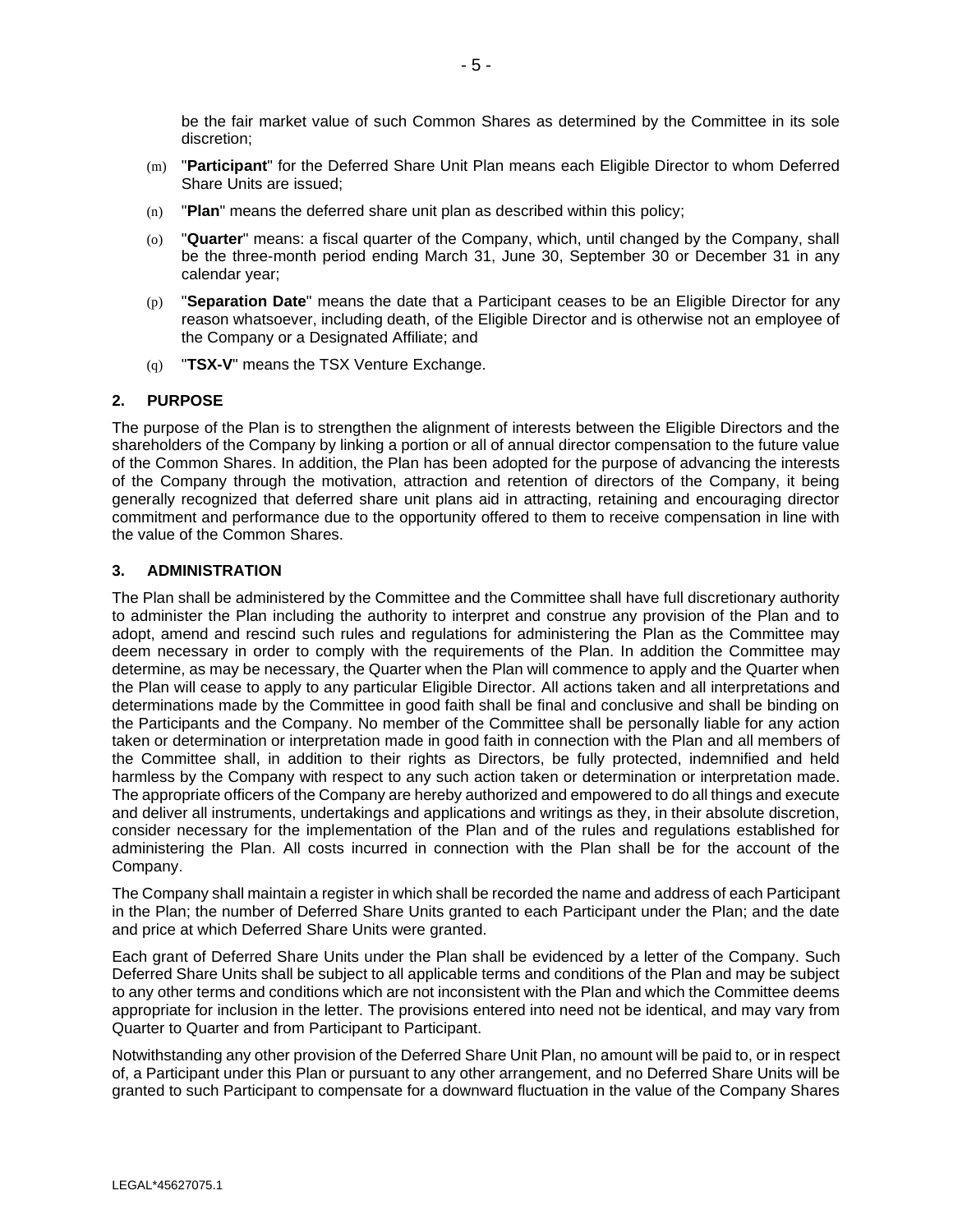in the capital of the Company nor will any other form of benefit be conferred upon, or in respect, of a Participant for such purpose.

# **4. MAXIMUM NUMBER OF COMMON SHARES AND LIMITATIONS.**

The aggregate maximum number of Shares available for issuance from treasury under this Plan, subject to adjustment pursuant to Section 14, shall not exceed 2,000,000 Shares. Any Shares subject to a Deferred Share Unit which has been granted under the Plan and which has been cancelled or terminated in accordance with the terms of the Plan prior to such Deferred Share Unit being fully vested will again be available under the Plan. The number of Common Shares issuable under the Plan combined with the number of Common Shares issuable under all share based compensation arrangements of the Corporation and under any other compensation arrangements shall not exceed 10% of the issued and outstanding Common Shares as at the date of such issuance.

The foregoing limitation does not apply to grants made in lieu of directors' fees. Notwithstanding anything else contained herein, the number of Common Shares of the Company which are (i) issuable at any time, and (ii) issued within any one year period, to insiders (as such term is defined in Part 1 of the TSX Company Manual) of the Corporation pursuant to the terms of the Plan and under any other share based compensation arrangement, shall not exceed 10% of the Company's total issued and outstanding Common Shares.

Subject to the provisions below regarding Consultants and Investor Relations Persons, the aggregate number of DSU's granted under the DSU Plan in any 12 month period to any one participant, together with all other security based compensation arrangements of the Company, must not exceed 5% of the then issued and outstanding Common Shares of the Company on a non-diluted basis.

The maximum number of DSU's which may be granted to any one Consultant within any 12 month period, must not exceed 2% of the Common Shares issued and outstanding at the time of the grant. No DSUs will be granted to Investor Relations Consultants under the DSU Plan.

# **5. PARTICIPANTS**

The Committee shall grant and issue to each Eligible Director on each DSU Issue Date, that number of Deferred Share Units having a value equal to 100% of the Director's DSU Remuneration payable to such Eligible Director for the current period (the "Entitlement") or such other percentage as decided by the Board. More specifically, the number of Deferred Share Units to be granted to an Eligible Director will be determined by dividing the Entitlement by the Market Value for a Common Share on the TSX-V on the business day immediately preceding the DSU Issue Date.

# **6. REDEMPTION**

Each Deferred Share Unit held by a Participant who ceases to be an Eligible Director shall be redeemed by the Company on the relevant Separation Date for a DSU Payment (less any applicable taxes and other source deductions required to be withheld by the Company) to be made to the Participant (or after the Participant's death, a dependent, relative or legal representative of the Participant) on such date as the Company determines not later than 60 days after the Separation Date, without any further action on the part of the holder of the Deferred Share Unit in accordance with this Article Three.

# **7. DIVIDENDS**

In the event that a dividend (other than stock dividend) is declared and paid by the Company on Common Shares, a Participant will be credited with additional Deferred Share Units. The number of such additional Deferred Share Units will be calculated by dividing the total amount of the dividends that would have been paid to the Participant if the Deferred Share Units in the Participant's account on the dividend record date had been outstanding Common Shares (and the Participant held no other Common Shares), by the Market Value of a Common Share on the TSX-V on the date on which the dividends were paid on the Common Shares.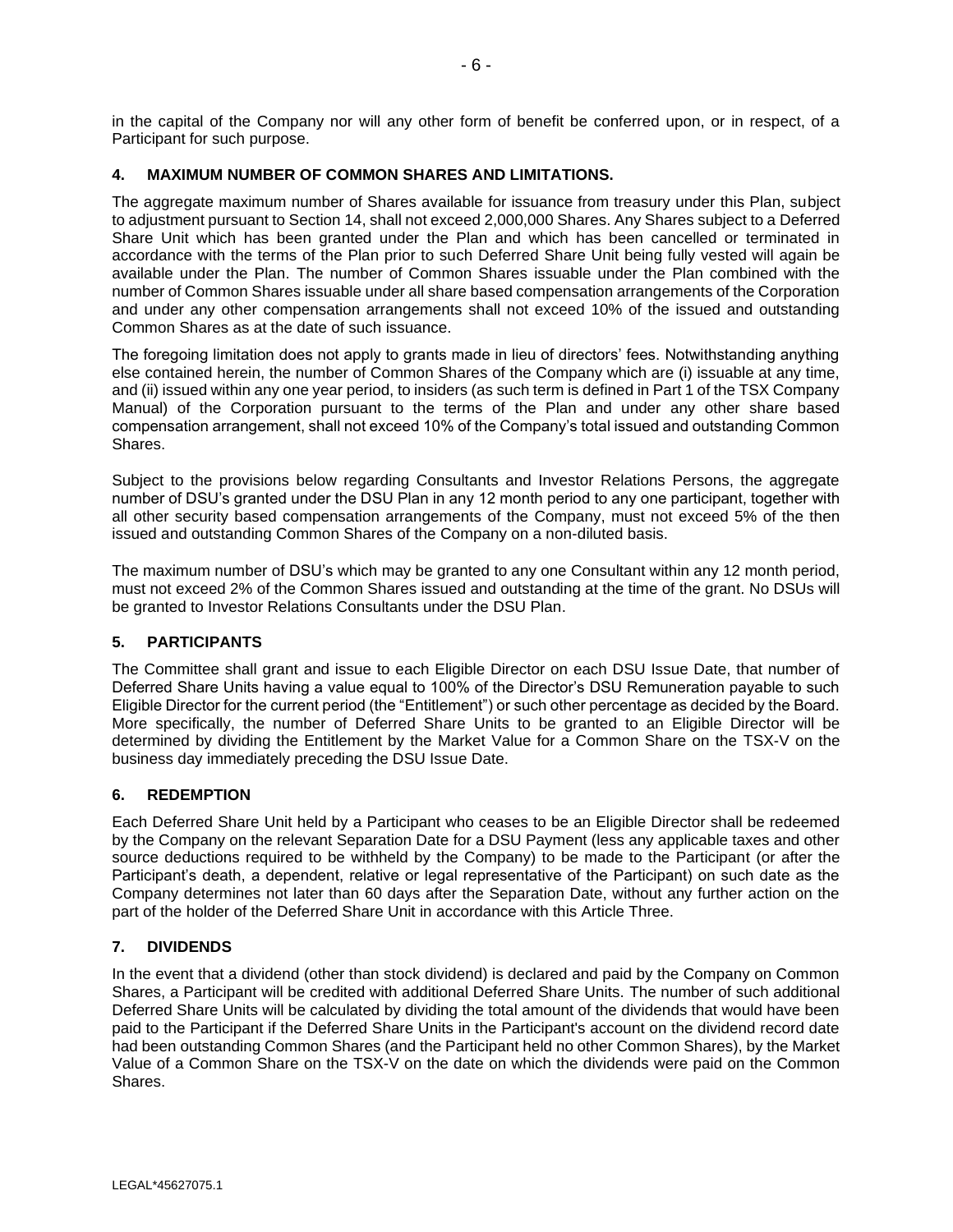# **8. TERM**

The Plan, as set forth herein, shall be effective as of January 1, 2018 and shall apply as of the first DSU Issue Date following adoption. The Plan shall remain in effect until it is terminated by the Board. Upon termination of the Plan, the Company shall redeem all remaining Deferred Share Units, as at the applicable Separation Date for each of the remaining Participants.

## **9. WITHHOLDING TAXES**

The Company or any Designated Affiliate of the Company may take such steps as are considered necessary or appropriate for the withholding of any taxes or other amounts which the Company or any Designated Affiliate of the Company is required by any law or regulation of any governmental authority whatsoever to withhold.

# **10. AMENDMENT OF DEFERRED SHARE UNIT PLAN:**

Subject to section 6.03, the Committee may from time to time in the absolute discretion of the Committee amend, modify and change the provisions of the Deferred Share Unit Plan, provided that any amendment, modification or change to the provisions of the Deferred Share Unit Plan which would:

- (a) Materially increase the benefits under the Deferred Share Unit Plan;
- (b) Materially modify the requirements as to eligibility for participation in the Deferred Share Unit Plan;

or

(c) Terminate the Deferred Share Unit Plan,

shall only be effective upon such amendment, modification or change being approved by the Board, and, if required, by the TSX-V and any other regulatory authorities having jurisdiction over the Company. Any amendment of this Deferred Share Unit Plan shall be such that this Deferred Share Unit Plan continuously meets the requirements of paragraph 6801(d) of the Regulations to the Income Tax Act (Canada) or any successor provision thereto.

### **11. NON-ASSIGNABLE**

Except as otherwise may be expressly provided for under this Deferred Share Unit Plan or pursuant to a will or by the laws of descent and distribution, no Deferred Share Unit and no other right or interest of a Participant is assignable or transferable, and any such assignment or transfer in violation of this Deferred Share Unit Plan shall be null and void.

# **12. RIGHTS AS A SHAREHOLDER AND DIRECTOR**

No holder of any Deferred Share Units shall have any rights as a shareholder of the Company at any time. Nothing in the Deferred Share Unit Plan shall confer on any Eligible Director the right to continue as a director or officer of the Company or as a director or officer of any Designated Affiliate or interfere with right to remove such director or officer.

# **13. NO CONTRACT OF EMPLOYMENT**

Nothing contained in the Deferred Share Unit Plan shall confer or be deemed to confer upon any Participant the right to continue in the employment of, or to provide services to, the Company or its affiliates nor interfere or be deemed to interfere in any way with any right of the Company or its affiliates to discharge any Participant at any time for any reason whatsoever, with or without cause.

# **14. ADJUSTMENT IN NUMBER OF PAYMENTS SUBJECT TO THE DEFERRED SHARE UNIT PLAN**

In the event there is any change in the Common Shares, whether by reason of a stock dividend, stock split, reverse stock split, consolidation, subdivision, reclassification or otherwise, an appropriate proportionate adjustment shall be made by the Committee with respect to the number of Deferred Share Units then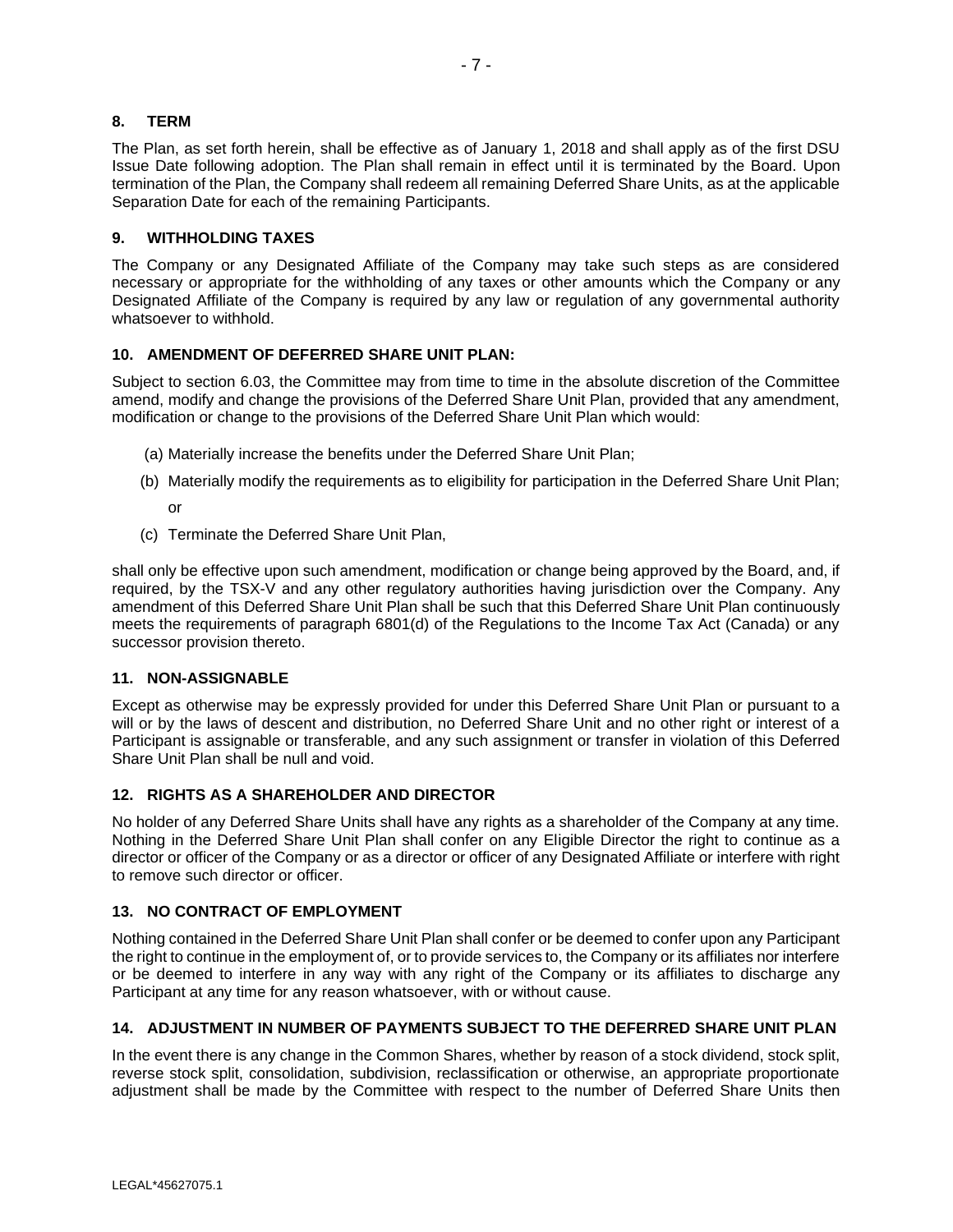outstanding under the Deferred Share Unit Plan as the Committee, in its sole discretion, may determine to prevent dilution or enlargement of rights.

All such adjustments, as determined by the Committee, shall be conclusive, final and binding for all purposes of the Deferred Share Unit Plan.

## **15. NO REPRESENTATION OR WARRANTY**

The Company makes no representation or warranty as to the future value of any rights under Deferred Share Units issued in accordance with the provisions of the Deferred Share Unit Plan. No amount will be paid to, or in respect of, an Eligible Director under this Deferred Share Unit Plan or pursuant to any other arrangement, and no additional Deferred Share Units will be granted to such Eligible Director to compensate for a downward fluctuation in the price of the Common Shares, nor will any other form of benefit be conferred upon, or in respect of, an Eligible Director for such purpose.

### **16. COMPLIANCE WITH APPLICABLE LAW**

If any provision of the Deferred Share Unit Plan or any Deferred Share Unit contravenes any law or any order, policy, by-law or regulation of any regulatory body having jurisdiction, then such provision shall be deemed to be amended to the extent necessary to bring such provision into compliance therewith.

# **17. INTERPRETATION**

This Deferred Share Unit Plan shall be governed by and construed in accordance with the laws of the Province of British Columbia.

# **18. UNFUNDED BENEFIT**

All DSU Payments to be made constitute unfunded obligations of the Company payable solely from its general assets and subject to the claims of its creditors. The Company has not established any trust or separate fund to provide for the payment of benefits hereunder.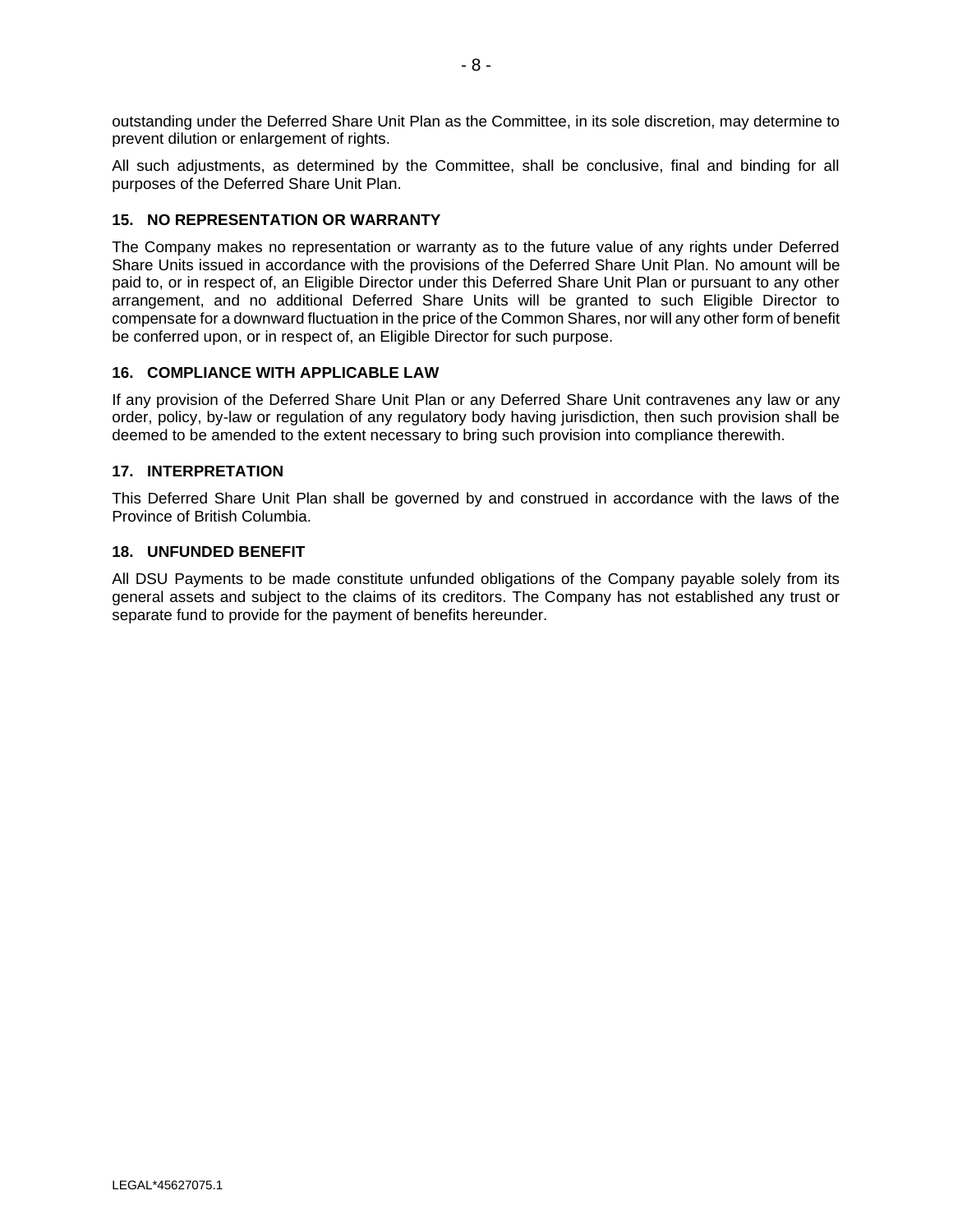## **Schedule C**

#### **Group Eleven Resources Corp**

### **Restricted Share Unit Plan**

### **1. DEFINITIONS**

For the purposes of this Plan, unless such word or term is otherwise defined herein or the context in which such word or term is used herein otherwise requires, the following words and terms with the initial letter or letters thereof capitalized shall have the following meanings:

- (a) "**Act**" means the *Business Corporations Act* (British Columbia), or its successor, as amended, from time to time;
- (b) "**Affiliate**" means any company that is an affiliate of the Company as defined in National Instrument 45-106 – Prospectus and Registration Exemptions, as may be amended from time to time, or any entity designated to be an affiliate by the Committee for purposes of the Plan from time to time;
- (c) "**Associate**" where used to indicate a relationship with any person or company, is as defined in the *Securities Act* (Ontario), as may be amended from time to time;
- (d) "**Beneficiary**" means any person designated by the Participant by written instrument filed with the Company to receive any amount payable under the Plan in the event of a Participant's death or, failing any such effective designation, the Participant's estate;
- (e) "**Board**" means the Board of Directors of the Company;
- (f) "**Broker**" means a broker who is independent (pursuant to the rules and policies of the TSX-V) of the Company and its Affiliate;
- (g) "**Cause**" in respect of a Participant means:
	- (i) the failure or willful refusal of the Participant to substantially perform his or her material duties and responsibilities, except as such results from the Disability of the Participant, that is not cured by the Participant within a reasonable period of written notification thereof to the Participant by the Company or, if applicable, an Affiliate;
	- (ii) the failure or willful refusal of the Participant to substantially perform his or her material duties, obligations and covenants under any non-compete or non-solicit agreements between the Participant and the Company or, if applicable, an Affiliate;
	- (iii) the willful usurping of any material business opportunity by the Participant;
	- (iv) any fraudulent or dishonest activity or serious misconduct by the Participant materially affecting the Company or, if applicable, an Affiliate, or in circumstances which would make the Participant unsuitable to continue to discharge his or her duties of employment;
	- (v) the conviction of the Participant for any crime involving fraud, dishonesty, misrepresentation or breach of trust;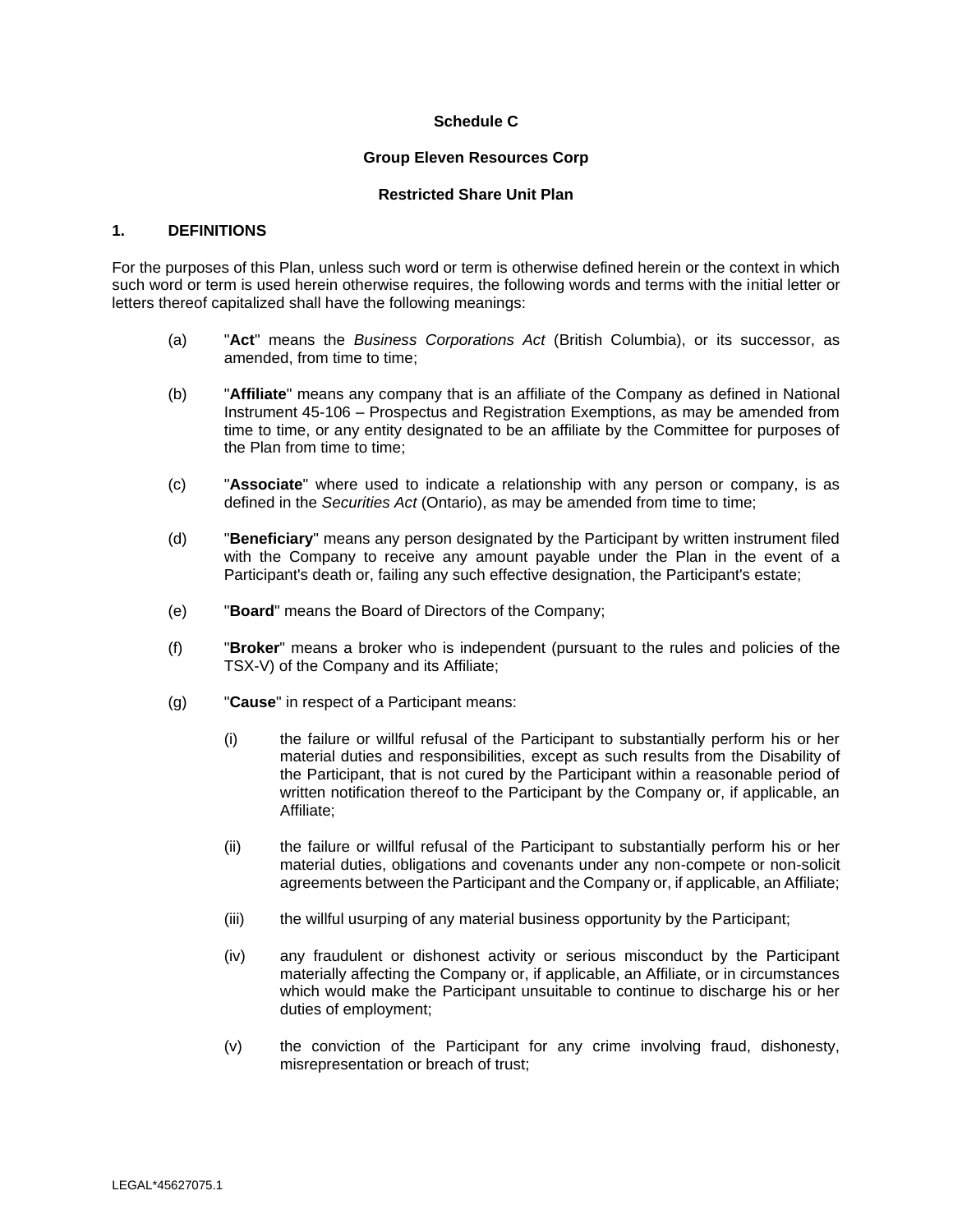- (vi) any willful and intentional act on the part of the Participant having the effect of materially injuring the reputation, business or business relationships of the Company or, if applicable, an Affiliate; or
- (vii) anything or any things constituting "cause" under applicable laws at the relevant time;

except that if, at the time of such Participant's on date of his or her termination, the Participant is party to an employment, severance, retention or similar contract or agreement with the Company or an Affiliate that contains a definition of the term "cause" or a similar term, the term "cause" shall have the meaning, if any, assigned thereto (or to such similar term) in such contract or agreement;

- (h) "**Change of Control**" means the occurrence of any one or more of the following events:
	- (i) a consolidation, merger, amalgamation, arrangement or other reorganization or acquisition involving the Company or any of its Affiliates and another Company or other entity, as a result of which the holders of Voting Securities prior to the completion of the transaction hold less than 50% of the outstanding voting securities of the successor Company after completion of the transaction;
	- (ii) the sale, lease, exchange or other disposition, in a single transaction or a series of related transactions, of assets, rights or properties of the Company and/or any of its Affiliates which have an aggregate book value greater than 30% of the book value of the assets, rights and properties of the Company and its Affiliates on a consolidated basis to any other person or entity, other than a disposition to a wholly-owned Affiliate in the course of a reorganization of the assets of the Company and its Affiliates;
	- (iii) a resolution is adopted to wind-up, dissolve or liquidate the Company;
	- (iv) any person, entity or group of persons or entities acting jointly or in concert (an "**Acquiror**") acquires or acquires control (including, without limitation, the right to vote or direct the voting) of Voting Securities which, when added to the Voting Securities owned of record or beneficially by the Acquiror or which the Acquiror has the right to vote or in respect of which the Acquiror has the right to direct the voting, would entitle the Acquiror and/or Associates and/or Affiliates of the Acquiror to cast or to direct the casting of 50% or more of the votes attached to all of the Company's outstanding Voting Securities which may be cast to elect directors of the Company or the successor Company (regardless of whether a meeting has been called to elect directors);
	- (v) as a result of or in connection with: (A) a contested election of directors, or (B) a consolidation, merger, amalgamation, arrangement or other reorganization or acquisitions involving the Company or any of its Affiliates and another Company or other entity (a "**Transaction**"), fewer than 50% of the directors of the Company are persons who were directors of the Company immediately prior to such election or the Transaction; or
	- (vi) the Board adopts a resolution to the effect that a Change of Control as defined herein has occurred or is imminent.

For the purposes of the foregoing, "**Voting Securities**" means Shares and any other shares entitled to vote for the election of directors and shall include any security, whether or not issued by the Company, which are not shares entitled to vote for the election of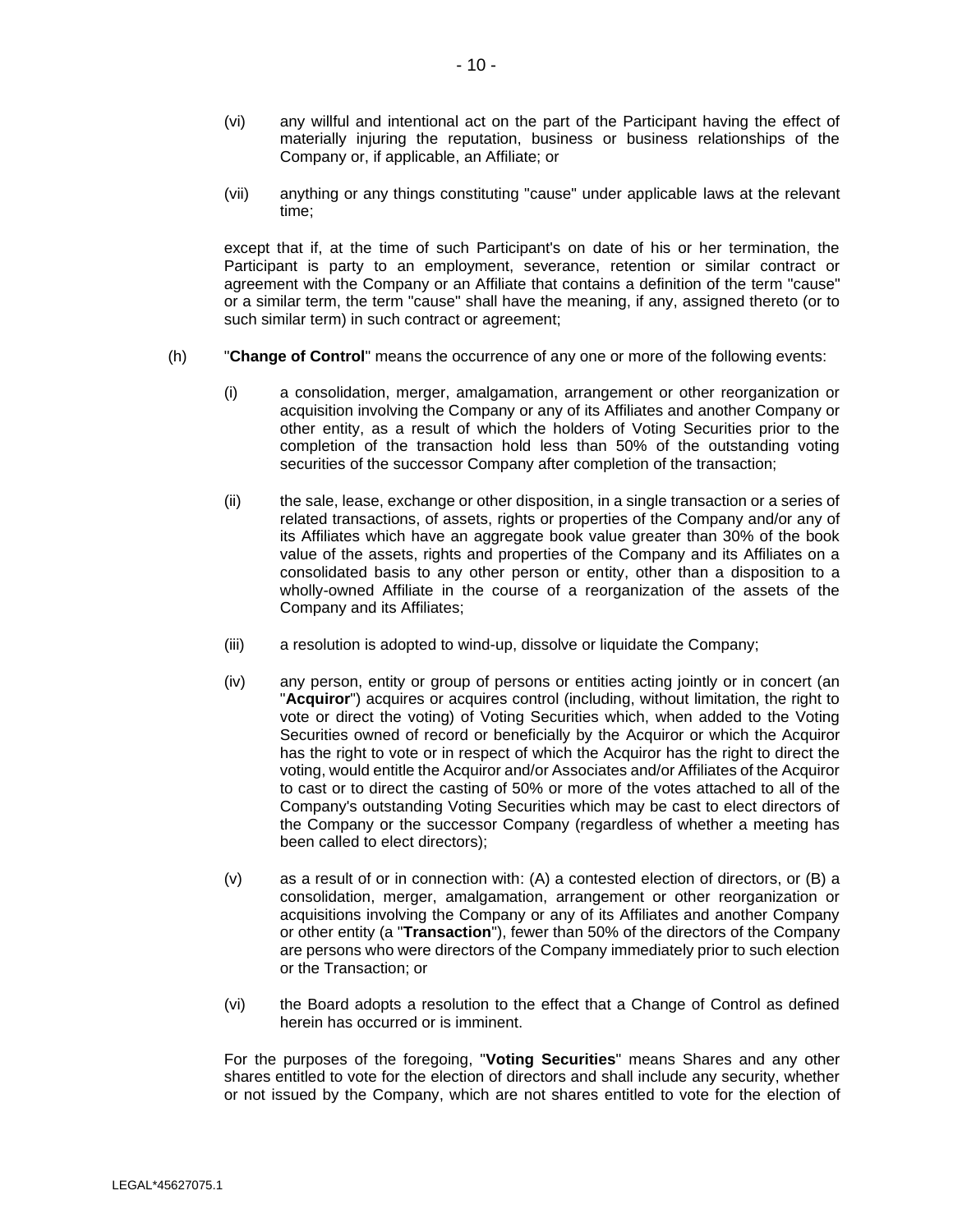directors but are convertible into or exchangeable for shares which are entitled to vote for the election of directors including any options or rights to purchase such shares or securities;

- (i) "**Committee**" means the Board or, if the Board so determines in accordance with Section 6 of the Plan, the committee of the Board authorized to administer the Plan which includes any compensation committee of the Board;
- (j) "**Company**" means Group Eleven Resources Corp, a Company existing under the Act, and includes any successor Company thereof;
- (k) "**Disability**" in respect of an Eligible Employee or an Eligible Director means such individual's physical or mental incapacity that prevents him or her from substantially fulfilling his or her duties and responsibilities on behalf of the Company or, if applicable, an Affiliate, and in respect of which the individual commences receiving, or is eligible to receive, disability benefits under the Company's or an Affiliate's short-term or long-term disability plan; except that if, at any relevant time, the individual is party to an employment, severance, retention or similar contract or agreement with the Company or an Affiliate that contains a definition of the term "disability" or a similar term, the term "disability" shall have the meaning, if any, assigned thereto (or to such similar term) in such contract or agreement;
- (l) "**Dividend Payment Date**" has the meaning ascribed to such term in Section 12;
- (m) "**Dividend Record Date**" has the meaning ascribed to such term in Section 12;
- (n) "**Eligible Contractor**" means any individual, other than an Eligible Director or Eligible Employee who: (i) is engaged to provide on a bona fide basis consulting, technical, management or other services to the Company or an Affiliate under a written contract between the Company or an Affiliate and the individual or a company of which the individual consultant is an employee; and (ii) in the reasonable opinion of the Company, spends or will spend a significant amount of time and attention on the affairs and business of the Company or an Affiliate;
- (o) "**Eligible Director**" means any individual who is a director of the Company or an Affiliate;
- (p) "**Eligible Employee**" means any individual who is a full-time or part-time employee of the Company or an Affiliate, including an officer of the Company or an Affiliate;
- (q) "**Employer**" in respect of a Participant means the entity which employs or receives services from, as applicable, such Participant, which may be the Company or an Affiliate;
- (r) "**Expiry Date**" means, with respect to any Restricted Share Unit, the date specified in the applicable Restricted Share Unit Grant Letter as the date on which the Restricted Share Unit will be terminated and cancelled or, if later or no such date is specified in the Restricted Share Unit Grant Letter, December 31 of the third (3rd) calendar year following the end of the Service Year;
- (s) "**Grant Date**" means the date that the particular Restricted Share Unit is granted to a Participant under the Plan, as evidenced by a Restricted Share Unit Grant Letter, and refers also to the date that any additional Restricted Share Unit is credited to the Participant pursuant to Section 12;
- (t) "**Insider**" has the meaning ascribed to such term in the Policy 1.1 Definitions of the TSX-V, as may be amended from time to time;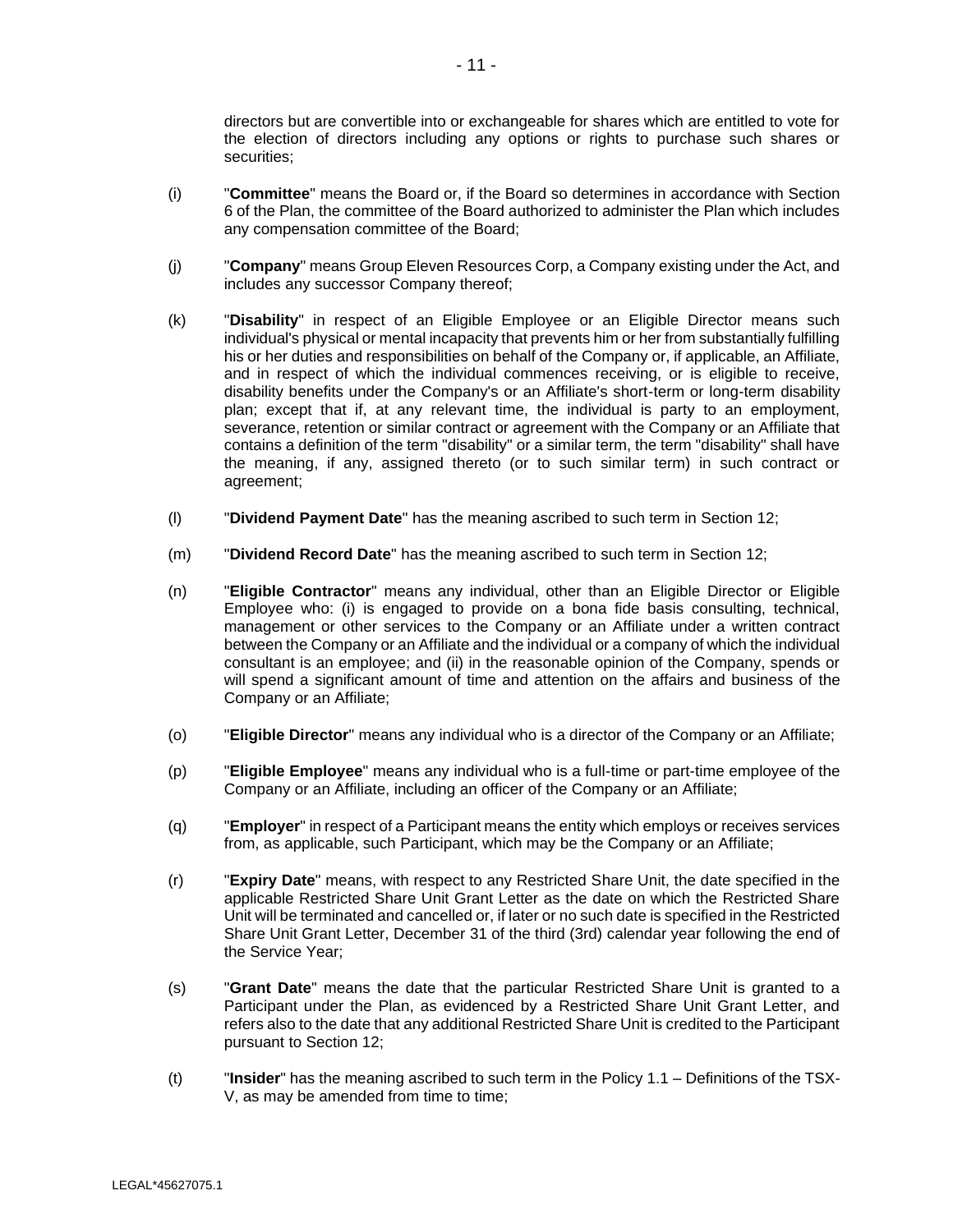- (u) "**Market Value**" means the greater of either: (a) the weighted average trading price of Shares on the TSX-V; and (b) the average of daily high and low board lot trading prices of the Shares on the TSX-V, for the five (5) consecutive trading days immediately prior to the date as of which Market Value is determined, provided that where the Market Value would be determined with reference to a period commencing after a fiscal quarter end of the Company and ending prior to the public disclosure of interim financial statements for such quarter (or annual financial statements in the case of the fourth quarter), the calculation of the Market Value will be made with reference to the fifth (5th) trading day immediately following the date of public disclosure of the financial statements for that quarter. If the Shares are not trading on the TSX-V, then the Market Value shall be determined based on the trading price on such stock exchange or over-the-counter market on which the Shares are listed and posted for trading as may be selected for such purpose by the Committee. In the event that the Shares are not listed and posted for trading on any stock exchange or over-the-counter market, the Market Value shall be the fair market value of such Shares as determined by the Committee in its sole discretion, acting reasonably;
- (v) "**Non-Employee Director**" means any individual who is a director of the Company or an Affiliate and who is not a full-time or part-time employee of the Company or an Affiliate;
- (w) "**Participant**" means each Eligible Employee, Eligible Director and Eligible Contractor to whom Restricted Share Units are granted hereunder;
- (x) "**Plan**" means this Restricted Share Unit Plan, as same may be amended from time to time;
- (y) "**Restricted Share Unit**" means a notional unit credited by means of an entry on the books of the Company to a Participant, representing the right to receive on the Vesting Date (a) a fully paid Share, or (b) at the option of the Company, a cash payment equal to the Market Value of a Share, in accordance with Sections [One14](#page-49-0) and [One15;](#page-50-0)
- (z) "**Restricted Share Unit Award**" means an award of Restricted Share Units under the Plan to a Participant;
- (aa) "**Restricted Share Unit Grant Letter**" has the meaning ascribed to such term in Section 17;
- (bb) "**Security-Based Compensation Arrangements**" means this Plan and the Company's stock option plan as same may be in effect from time to time;
- (cc) "**Service Year**" has the meaning ascribed to such term in Section 11(b);
- (dd) "**Shares**" means the common shares in the capital of the Company, as adjusted in accordance with the provisions of [Article One5](#page-47-0) 5;
- (ee) "**TSX-V**" means the TSX Venture Exchange; and
- (ff) "**Vesting Date**" has the meaning ascribed to such term in Section 13.
- **1.1 Headings**: The headings of all articles, Sections, and paragraphs in the Plan are inserted for convenience of reference only and shall not affect the construction or interpretation of the Plan.
- **1.2 Context, Construction**: Whenever the singular or masculine are used in the Plan, the same shall be construed as being the plural or feminine or neuter or vice versa where the context so requires.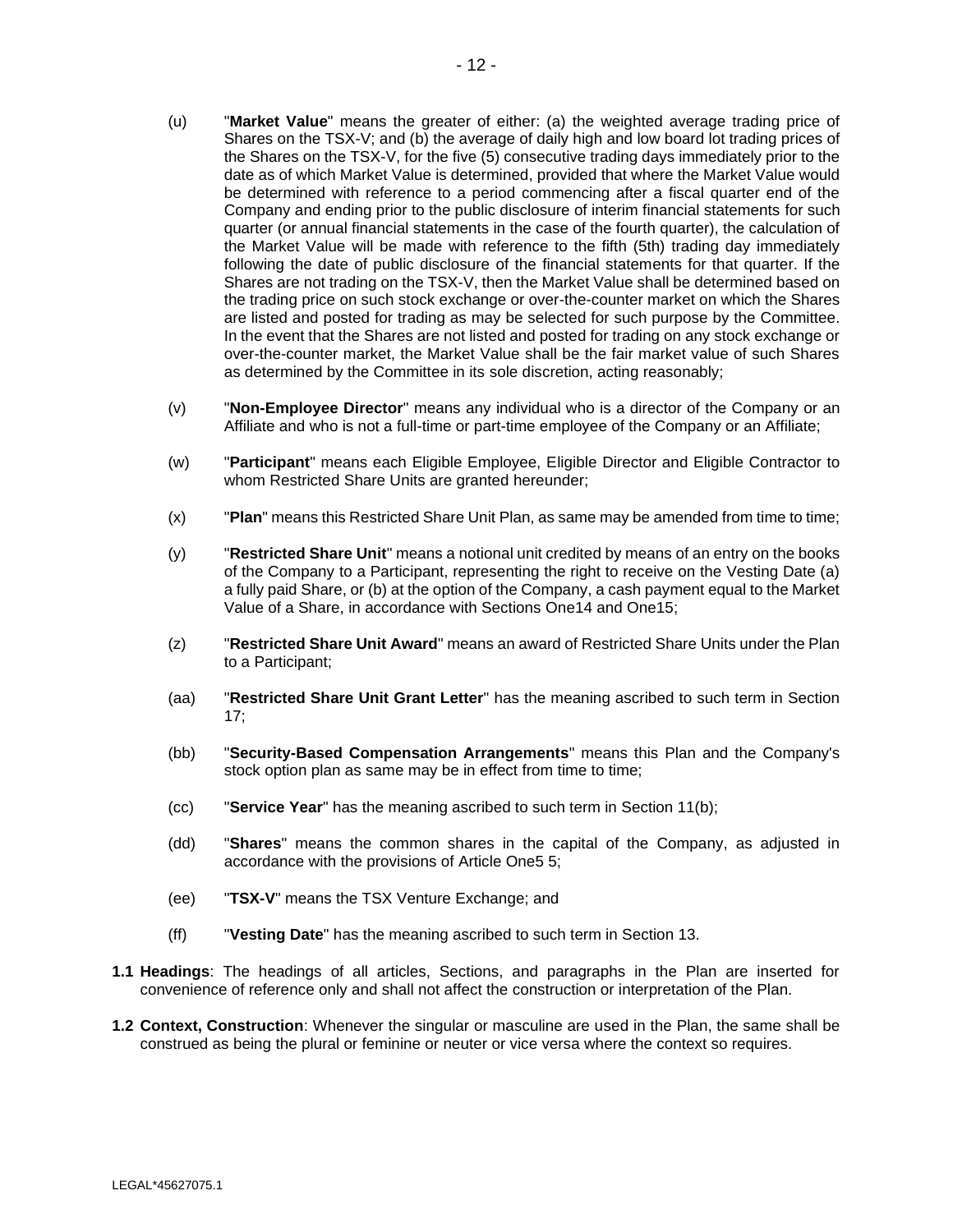- **1.3 References to this Plan**: The words "herein", "hereby", "hereunder", "hereof" and similar expressions mean or refer to the Plan as a whole and not to any particular article, Section, paragraph or other part hereof.
- **1.4 Canadian Funds**: Unless otherwise specifically provided, all references to dollar amounts in the Plan are references to lawful money of Canada.

# **2. PURPOSE**

The Plan provides for the payment of bonus compensation in the form of Shares or, at the option of the Company, cash by Participants for the purpose of advancing the interests of the Company and its Affiliates through the motivation, attraction and retention of Eligible Employees, Eligible Directors and Eligible Contractors and to secure for the Company and the shareholders of the Company the benefits inherent in the ownership of Shares by Eligible Employees, Eligible Directors and Eligible Contractors, it being generally recognized that restricted share unit plans aid in attracting, retaining and encouraging employees, directors and consultants due to the opportunity offered to them to acquire a proprietary interest in the Company. It is intended that, insofar as the Participants are Eligible Employees or Eligible Directors, neither the Plan nor any Restricted Share Units granted hereunder will constitute a "salary deferral arrangement" as defined in subsection 248(1) of the *Income Tax Act* (Canada) by reason of the exemption in paragraph (k) thereof. All Restricted Share Units granted hereunder shall be in addition to, and not in substitution for or in lieu of, ordinary salary and wages received or receivable by any Participant who is an Eligible Employee or Eligible Director in respect of his or her services to the Company or an Affiliate, as applicable.

# **3. ADMINISTRATION**

The Plan shall be administered by the Committee and the Committee shall have full authority to administer the Plan including the authority to interpret and construe any provision of the Plan and to adopt, amend and rescind such rules and regulations for administering the Plan as the Committee may deem necessary in order to comply with the requirements of the Plan. All actions taken and all interpretations and determinations made by the Committee in good faith shall be final and conclusive and shall be binding on the Participants, the Company and its Affiliates. No member of the Committee shall be personally liable for any action taken or determination or interpretation made in good faith in connection with the Plan and all members of the Committee shall, in addition to their rights as directors of the Company, be fully protected, indemnified and held harmless by the Company with respect to any such action taken or determination or interpretation made in good faith. The appropriate officers of the Company are hereby authorized and empowered to do all things and execute and deliver all instruments, undertakings and applications and writings as they, in their absolute discretion, consider necessary for the implementation of the Plan and of the rules and regulations established for administering the Plan. All costs incurred in connection with the Plan shall be for the account of the Company and its Affiliates.

# **4. MAXIMUM NUMBER OF SHARES:**

- (a) The aggregate maximum number of Shares available for issuance from treasury under this Plan, subject to adjustment pursuant to Section 5, shall not exceed 2,000,000 Shares. Any Shares subject to a Restricted Share Unit which has been granted under the Plan and which has been cancelled or terminated in accordance with the terms of the Plan prior to such Restricted Share Unit being fully vested will again be available under the Plan.
- (b) The maximum number of Shares issuable to Insiders, at any time, pursuant to this Plan and all other Security-Based Compensation Arrangements of the Company is 10% of the total number of Shares then outstanding. The maximum number of Shares issued to Insiders, within any oneyear period, pursuant to this Plan and all other Security-Based Compensation Arrangements of the Company is 10% of the total number of Shares then outstanding. Subject to the following provisions regarding Consultants and Investor Relations Persons, the aggregate number of DSU's granted under the DSU Plan in any 12 month period to any one participant, together with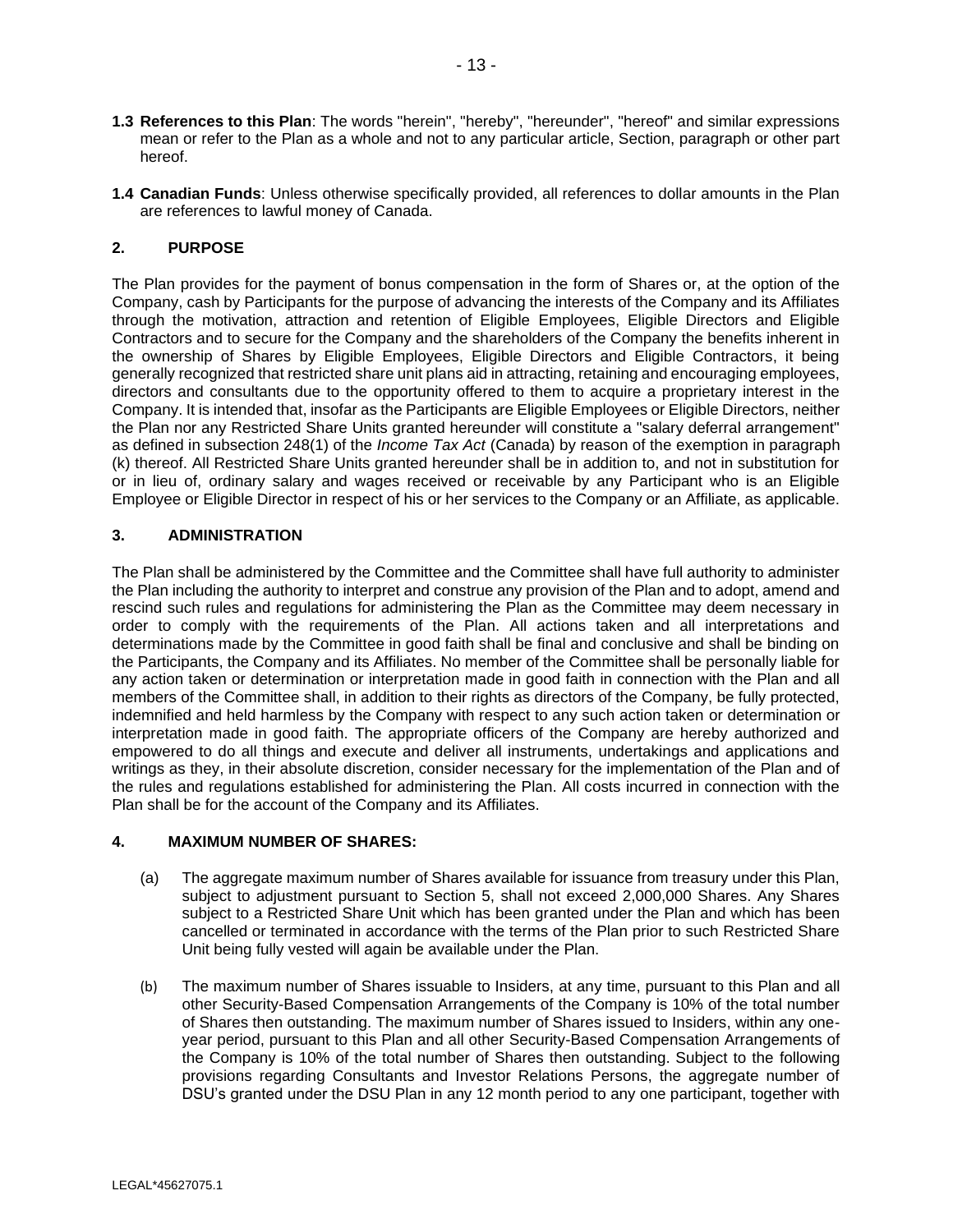all other security based compensation arrangements of the Company, must not exceed 5% of the then issued and outstanding Common Shares of the Company on a non-diluted basis.

The maximum number of RSU's which may be granted to any one Consultant within any 12 month period, must not exceed 2% of the Common Shares issued and outstanding at the time of the grant. No RSU's will be granted to Investor Relations Consultants under the RSU Plan.

- (c) For purposes of this Section 4, the number of Shares then outstanding shall mean the number of Shares outstanding on a non-diluted basis immediately prior to the proposed grant of the applicable Restricted Share Unit.
- (d) For purposes of this Section 4, the aggregate number of securities granted under all Security Based Compensation Arrangements of the Company will be calculated without reference to the initial securities granted under such arrangements to a person (who was not previously an insider of the Company or an Affiliate) upon such person becoming a director of the Company or an Affiliate.

# <span id="page-47-0"></span>**5. ADJUSTMENT IN NUMBER OF SHARES SUBJECT TO THE PLAN**

In the event there is any change in the Shares, whether by reason of a stock dividend, consolidation, subdivision, reclassification or otherwise, an appropriate adjustment shall be made by the Committee in:

- (a) the number of Shares available under the Plan; and
- (b) the number of Shares subject to any Restricted Share Units.

If the foregoing adjustment shall result in a fractional Share, the fraction shall be disregarded. All such adjustments shall be conclusive, final and binding for all purposes of the Plan.

### **6. DELEGATION TO COMMITTEE**

All of the powers exercisable hereunder by the directors of the Company may, to the extent permitted by applicable law and as determined by resolution of the directors of the Company, be exercised by a committee of the Board comprised of not less than three (3) directors of the Company, including any compensation committee of the Board.

### **7. ROLE OF THE BROKER**

In the alternative to issuing Shares from treasury, the Affiliate that is the Employer of the Participant may pay funds to the Broker. The Broker shall use the funds received to purchase Shares in the market. Subject to Section 14, the Broker shall purchase the Shares as soon as practicable following receipt of the funds from the applicable Affiliate. Shares purchased in the market will be registered in the name of the Broker in a separate account held for the Participant's benefit. The Broker shall forward to each Participant confirmation that the Shares have been acquired for the benefit of the Participant.

### **8. RECORD KEEPING**

The Company shall maintain a register in which shall be recorded:

- (a) the name and address of each Participant; and
- (b) the number of Restricted Share Units granted to each Participant.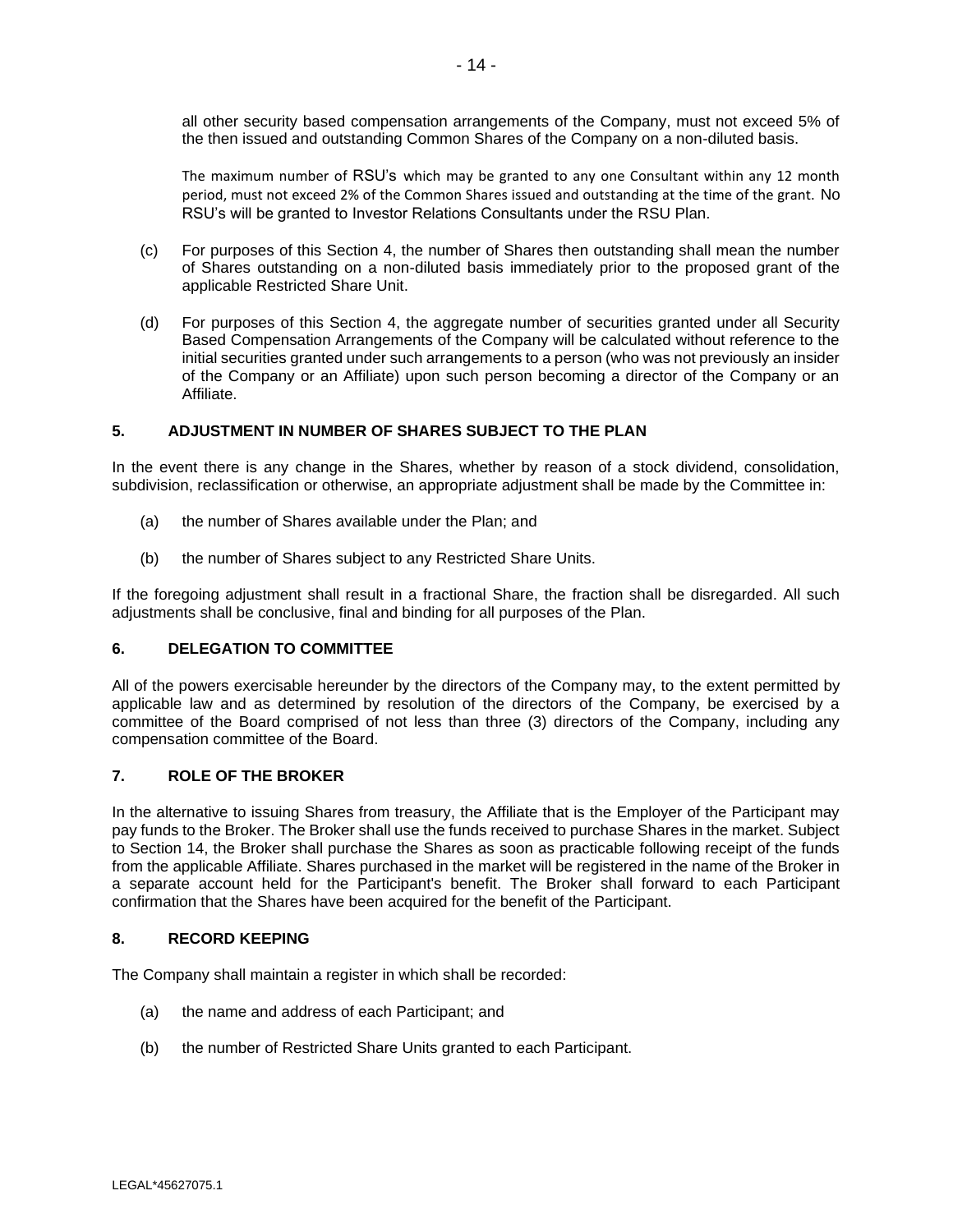# **9. DETERMINATION OF PARTICIPANTS AND PARTICIPATION**

The Committee shall from time to time determine the Eligible Employees, Eligible Directors and/or Eligible Contractors who may participate in the Plan. The Committee shall from time to time determine the Eligible Employees, Eligible Directors and/or Eligible Contractors to whom Restricted Share Units shall be granted and the provisions and restrictions with respect to such grant, all such determinations to be made in accordance with the terms and conditions of the Plan, and the Committee may take into consideration the present and potential contributions of and the services rendered by the particular Participant to the success of the Company and its Affiliates and any other factors which the Committee deems appropriate and relevant.

## **10. RESTRICTED SHARE UNIT PLAN**

The Plan is hereby established for Eligible Employees, Eligible Directors and Eligible Contractors.

# **11. GRANT OF RESTRICTED SHARE UNITS**

- (a) The Company may from time to time grant Restricted Share Units to a Participant in such numbers, at such times and on such terms and conditions, consistent with the Plan, as the Committee may in its sole discretion determine.
- (b) For greater certainty, unless otherwise specified in the applicable Restricted Share Unit Grant Letter, the granting of Restricted Share Units to any Participant under the Plan in May to December of a calendar year will be awarded solely in respect of performance of such Participant in the same calendar year. Where Restricted Share Units are awarded in January to April of a particular calendar year, such bonus will be awarded solely in respect of performance of such Participant in the calendar year immediately preceding such award. The calendar year in respect of which the Restricted Share Units are granted is referred to herein as the "Service Year".
- (c) The number of Restricted Share Units awarded will be credited to the Participant's account, effective as of the Grant Date.

### **12. PAYMENT OF DIVIDEND EQUIVALENTS**

Subject to the absolute discretion of the Committee and in accordance with this Section 12, the Committee may elect to credit, as a bonus for services rendered in the calendar year containing the payment date for cash dividends paid on Shares (the "**Dividend Payment Date**"), a Participant with additional Restricted Share Units. In such case, the number of additional Restricted Share Units so credited under this Section 12 will be equal to (computed to two (2) decimal places) the aggregate amount of dividends that would have been paid to the Participant if the Restricted Share Units in the Participant's account as of the record date for payment of such dividends (the "**Dividend Record Date**") had been Shares divided by the Market Value of a Share on the Dividend Payment Date.

The additional Restricted Share Units will vest on the Vesting Date of the particular Restricted Share Unit Award to which the additional Restricted Share Units relate.

### **13. VESTING**

A Restricted Share Unit Award granted to a Participant for services rendered will entitle the Participant, subject to the Participant's satisfaction of any conditions, restrictions or limitations imposed under the Plan or Restricted Share Unit Grant Letter, to receive a payment in fully paid Shares or, at the option of the Company, in cash on the date when the Restricted Share Unit Award is fully vested (the "**Vesting Date**"), which date shall be no later than December 31 of the third calendar year following the Service Year applicable to the particular Restricted Share Unit Award (the "RSU Award").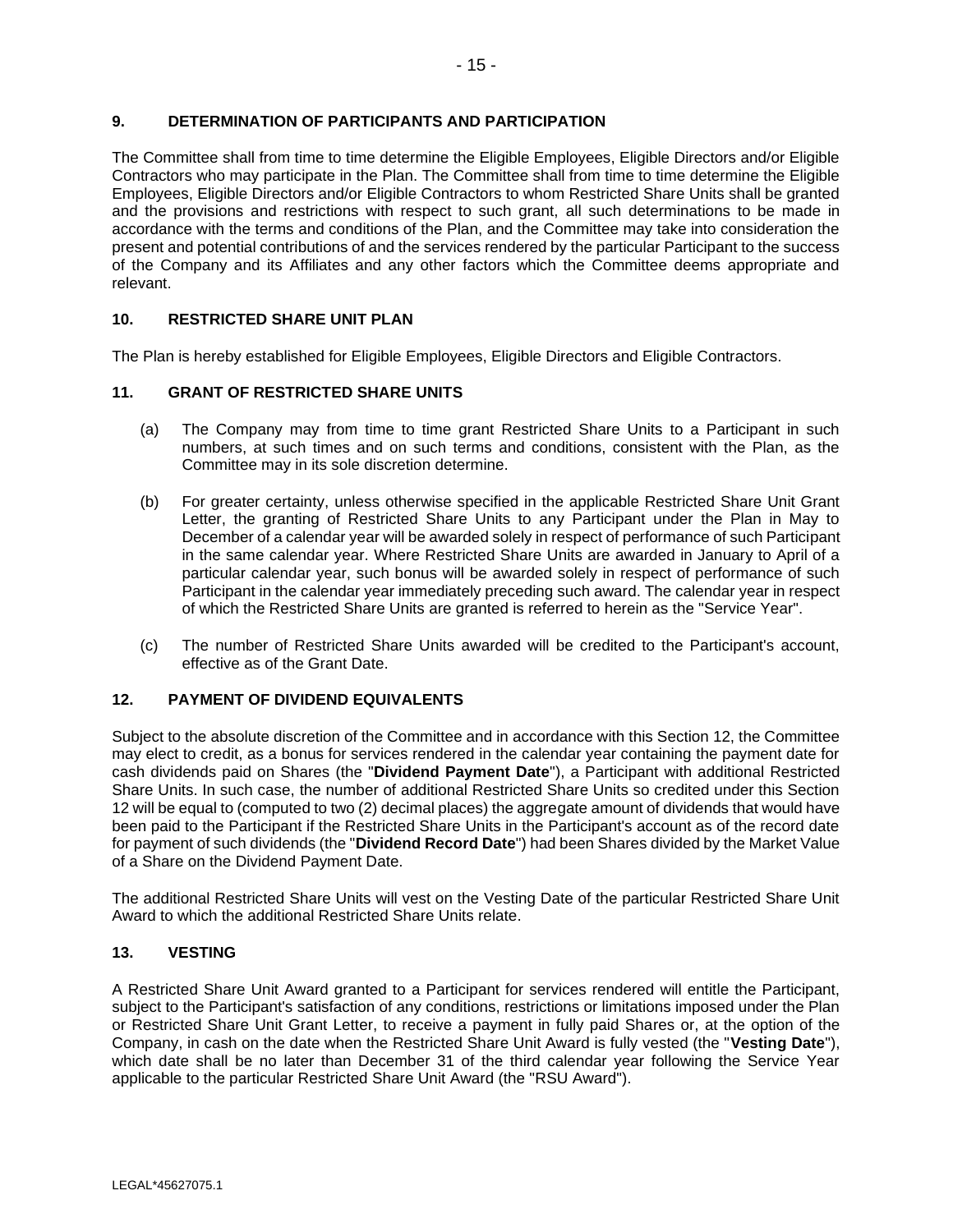Subject to the foregoing, the Committee shall, in its sole discretion, determine any and all conditions to the vesting of any Restricted Share Units granted to a Participant, which vesting conditions may be based on either or both of time and performance criteria as the Committee may determine in its sole discretion. Except as provided for in the Restricted Share Unit Grant Letter or as otherwise determined by the Committee:

- (a) in the event of the death of the Participant, all unvested Restricted Share Units credited to the Participant will vest on the date of the Participant's death. The Shares represented by the Restricted Share Units held by the Participant shall be issued or acquired in the open market by the Broker, or cash will be paid, as determined by the Committee, to or for the benefit of the Participant's estate as soon as practicable, in accordance with Sections 14 and 15;
- (b) in the event of the Disability of the Participant, all Restricted Share Units credited to the Participant which have not vested prior to the date on which the Participant is determined to be totally disabled will vest on the earlier of (i) the 60th day following the date on which the Participant is determined to be totally disabled and (ii) the Vesting Date otherwise applicable, and the Shares represented by Restricted Share Units held by the Participant shall be issued or acquired in the open market by the Broker, or cash will be paid, as determined by the Committee, to or for the benefit of the Participant as soon as practicable, in accordance with Sections 14 and 15;
	- (i) if a Participant shall cease to be employed by, or provide services to, the Company or an Affiliate (and is not or does not continue to be a director or employee thereof) as a result of termination without Cause, all unvested Restricted Share Units credited to the Participant shall vest on the date of termination, and the Shares represented by Restricted Share Units held by the Participant shall be issued or acquired in the open market by the Broker, or cash will be paid, as determined by the Committee, to or for the benefit of the Participant as soon as practicable, in accordance with Sections 14 and 15; and
	- (ii) if a Participant shall:
		- (A) cease to be a director of the Company or an Affiliate (and is not or does not continue to be an employee thereof) for any reason other than death or Disability, or
		- (B) cease to be employed by, or provide services to, the Company or an Affiliate (and is not or does not continue to be a director or employee thereof) for any reason other than death, Disability or termination without Cause,

all Restricted Share Units held by such Participant shall be forfeited and cancelled as of the date of termination, and the Participant shall have no entitlement to receive any payment in respect of such forfeited Restricted Share Units, or any other amount in respect of such forfeited Restricted Share Units, by way of damages, payment in lieu or otherwise.

# <span id="page-49-0"></span>**14. REDEMPTION – FULLY PAID SHARES TO THE PARTICIPANT**

Subject to Sections 15, the payment obligation in respect of any vested Restricted Share Units, net of any applicable taxes and other source deductions required to be withheld, will be settled, on the redemption of the Restricted Share Units, with the issue of fully paid Shares from treasury or by having the Broker acquire Shares in the open market (using funds paid to the Broker by the Affiliate that is the Employer of the Participant for such purpose) on behalf of the Participant in accordance with Section 7, in the event that the Company elects not to issue Shares from treasury. If, after the issuance of Shares or the purchase of Shares by the Broker in accordance with this Section 14, an amount remains payable in respect of the vested Restricted Share Units being redeemed, the applicable Affiliate shall pay such remaining amount in cash (net of any applicable taxes or other source deductions required to be withheld) to the Participant.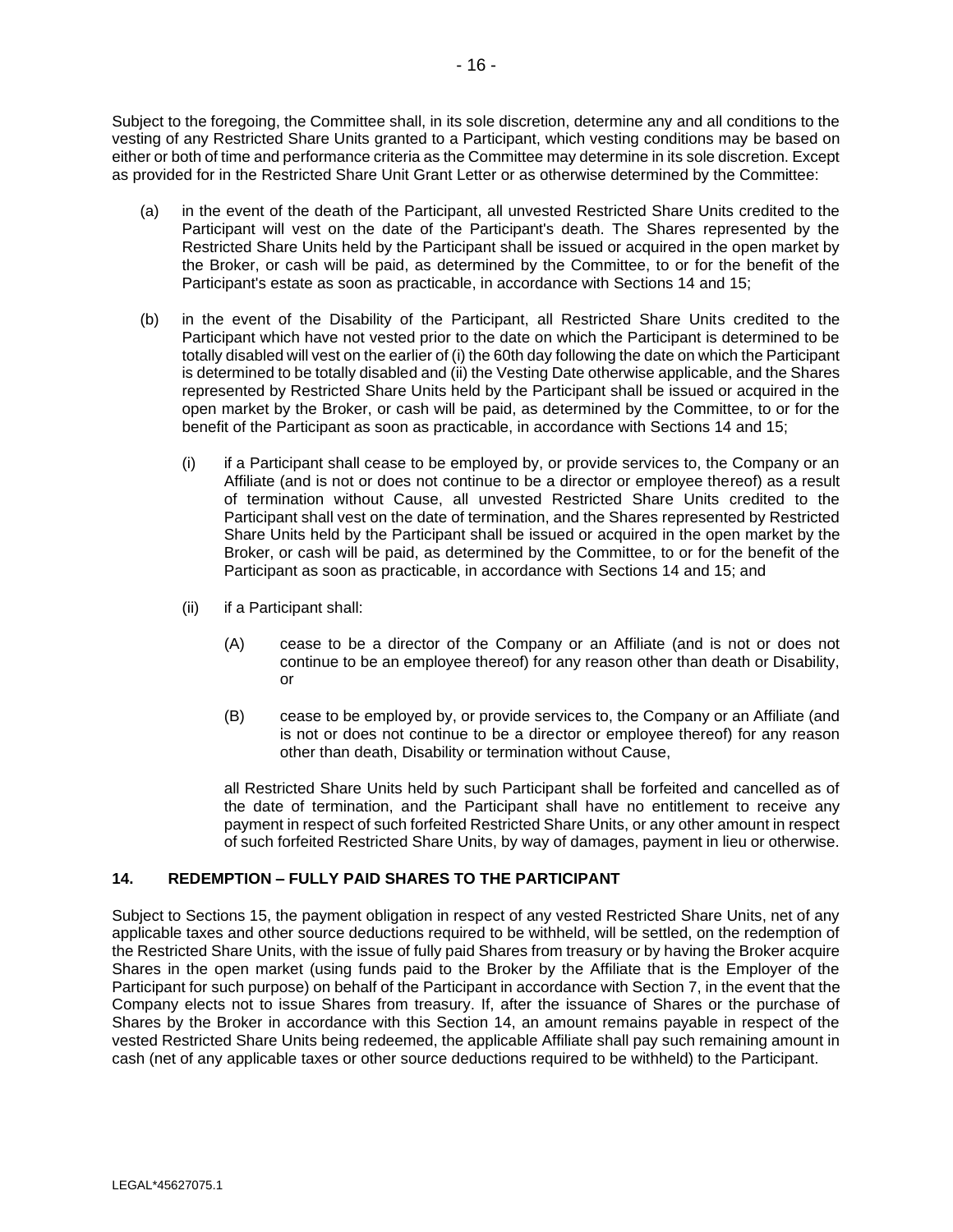# <span id="page-50-0"></span>**15. REDEMPTION – CASH PAYMENT TO THE PARTICIPANT**

In the event that the Employer elects to satisfy its payment obligation in cash, on the Vesting Date, the Restricted Share Units shall be redeemed and paid by the Affiliate that is the Employer of the Participant to the Participant. The Market Value of the vested Restricted Share Units so redeemed shall, after deduction of any applicable taxes and other source deductions required to be withheld by the applicable Affiliate, be paid in cash.

# **16. ADJUSTMENT**

For greater certainty, no amount will be paid to, or in respect of, a Participant under the Plan or pursuant to any other arrangement, and no additional Restricted Share Units will be granted to a Participant to compensate the Participant for any downward fluctuations in the price of a Share nor will any other form of benefit be conferred upon, or in respect of, a Participant for such a purpose.

Neither the Company nor any Affiliate will contribute any amounts to a third party or otherwise set aside any amounts to fund the benefits that will be provided under the Plan.

# **17. RESTRICTED SHARE UNIT GRANT LETTER**

Each grant of a Restricted Share Unit Award under the Plan shall be evidenced by a Restricted Share Unit grant letter to the Participant from the Company (a "**Restricted Share Unit Grant Letter**"). Such Restricted Share Unit Grant Letter shall be subject to all applicable terms and conditions of the Plan and may be subject to any other terms and conditions which are not inconsistent with the Plan and which the Committee deems appropriate for inclusion in a Restricted Share Unit Grant Letter. The provisions of the various Restricted Share Unit Grant Letters issued under the Plan need not be identical.

### **18. PARTICIPANT CRITERIA**

The Committee shall establish criteria for the grant of Restricted Share Units to Eligible Employees, Eligible Directors and Eligible Contractors.

### **19. CHANGE OF CONTROL**

If there is a Change of Control, all Restricted Share Units outstanding that are held by a Participant shall immediately vest on the date of such Change of Control notwithstanding the Vesting Date. In any event, upon a Change of Control, Participants shall not be treated any more favourably than shareholders of the Company with respect to the consideration that the Participants would be entitled to receive for their Shares.

### **20. ELECTION – SALE OF SHARES BY BROKER**

In the event that the payment obligation in respect of vested Restricted Share Units is settled in Shares, a Participant may direct to have the Broker sell such Shares on behalf of the Participant.

# **21. EXPIRY DATE**

Notwithstanding any other provision of this Plan, all terms and conditions attaching to any Restricted Share Units shall be such that the Restricted Share Units comply with the exception in paragraph (k) of the definition of "salary deferral arrangement" in subsection 248(1) of the *Income Tax Act* (Canada). No payment (in Shares, cash, or otherwise) in respect of any Restricted Share Unit shall be made after the Expiry Date.